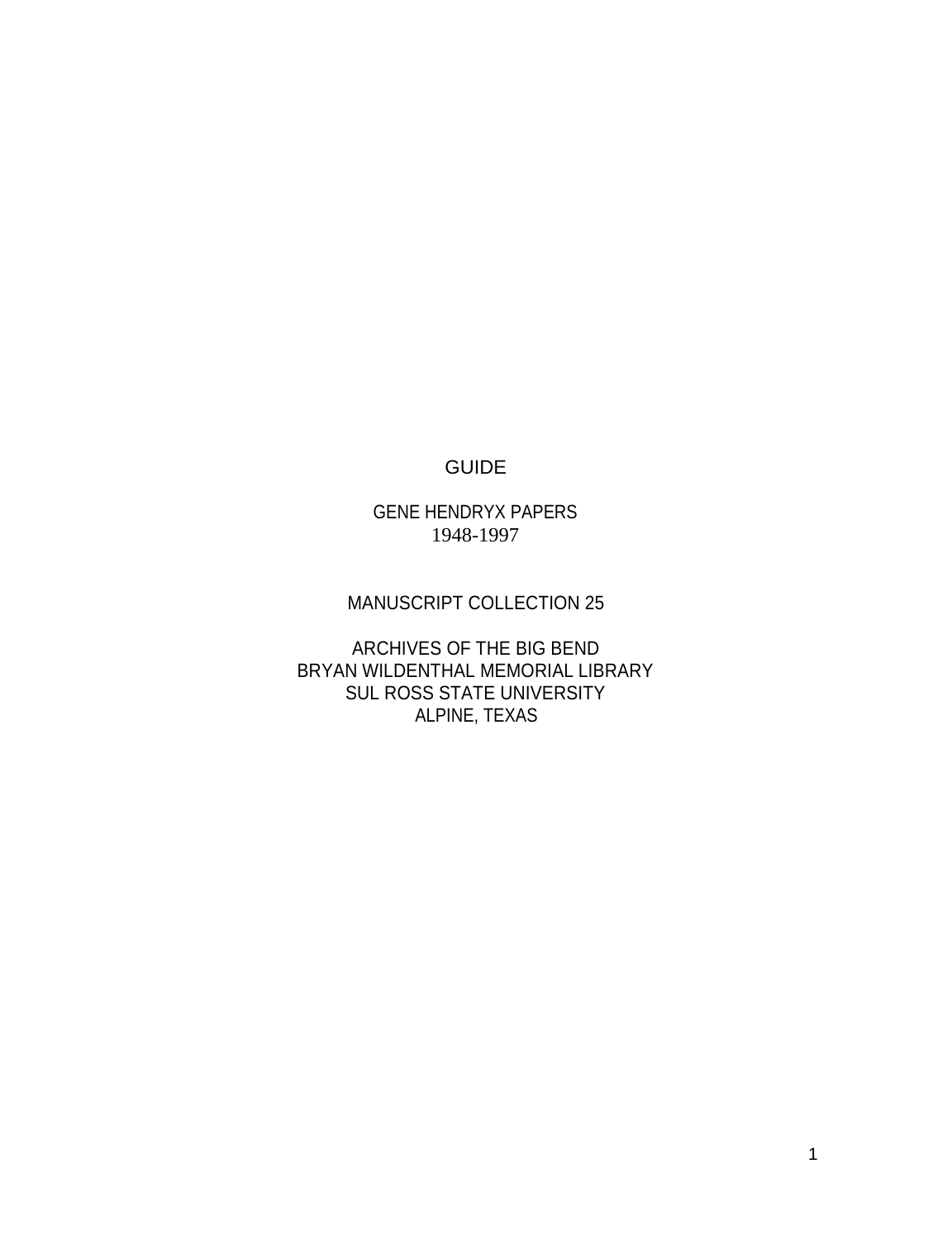Gene Hendryx, fourth of the five children of Earl Augustus Hendryx and Lillian Ruth Mallett Hendryx, was born July 16, 1927, in Ochiltree County near Perryton, Texas. He grew up in Uvalde, Texas. Hendryx served in the U. S. Marine Corps during World War II, after which he enrolled at Sul Ross State University in Alpine, Texas, graduating with a B.A. in Economics in 1949 and an M.A. in Government in 1950.

In 1947 Hendryx became an announcer for the newly founded radio station KVLF in Alpine, Texas. By 1950, he was the station's general manager and by 1954 he had acquired working ownership of the station. Gene Hendryx and Lucille Easterwood Kempen, of Alpine, Texas, married in 1950 and became the parents of three sons: Gene Ray, Forest George, and Houston Bowie. Lucille Hendryx died in 1989. In 1992, Gene Hendryx created the Gene and Lucille Hendryx Alpha Chi Scholarship and Endowment Fund at Sul Ross State University.

Gene Hendryx is the author of two books, Semper Fi!, a novel published in 1959 (manuscript: "The Marines Have Landed" in the collection) and The Last Frontier, 1997, a collection of fortyeight broadcast scripts from Hendryx's radio career. The scripts were transcribed from tapes by Nancy Roberts Hendryx, whom he married in 1992, and selected for the book with the help of his sons.

In 1962, the voters of the 72nd District elected Hendryx to the Texas House of Representatives where he served until January, 1969, a total of three terms. He received five major committee assignments as a freshman and was recognized by House Speaker Byron Tunnell as "the most talented and hardest working new member to serve in a long time."

The papers in this collection, primarily files from his terms in the Texas Legislature, were donated by Mr. Hendryx in 1977, 1978, 1988, 1991 and 1998. Of note is correspondence with Lyndon Baines Johnson, Governor John Connally, Sam Rayburn, J. T. "Slick" Rutherford and other leading political figures of the 1960s. Major groupings of papers concerning West Texas Children's Home, Sul Ross State University, Texas Forts and Missions, and Guadalupe Mountains National Park attest Hendryx's special interest and expertise in education issues and preservation of historic places in Texas.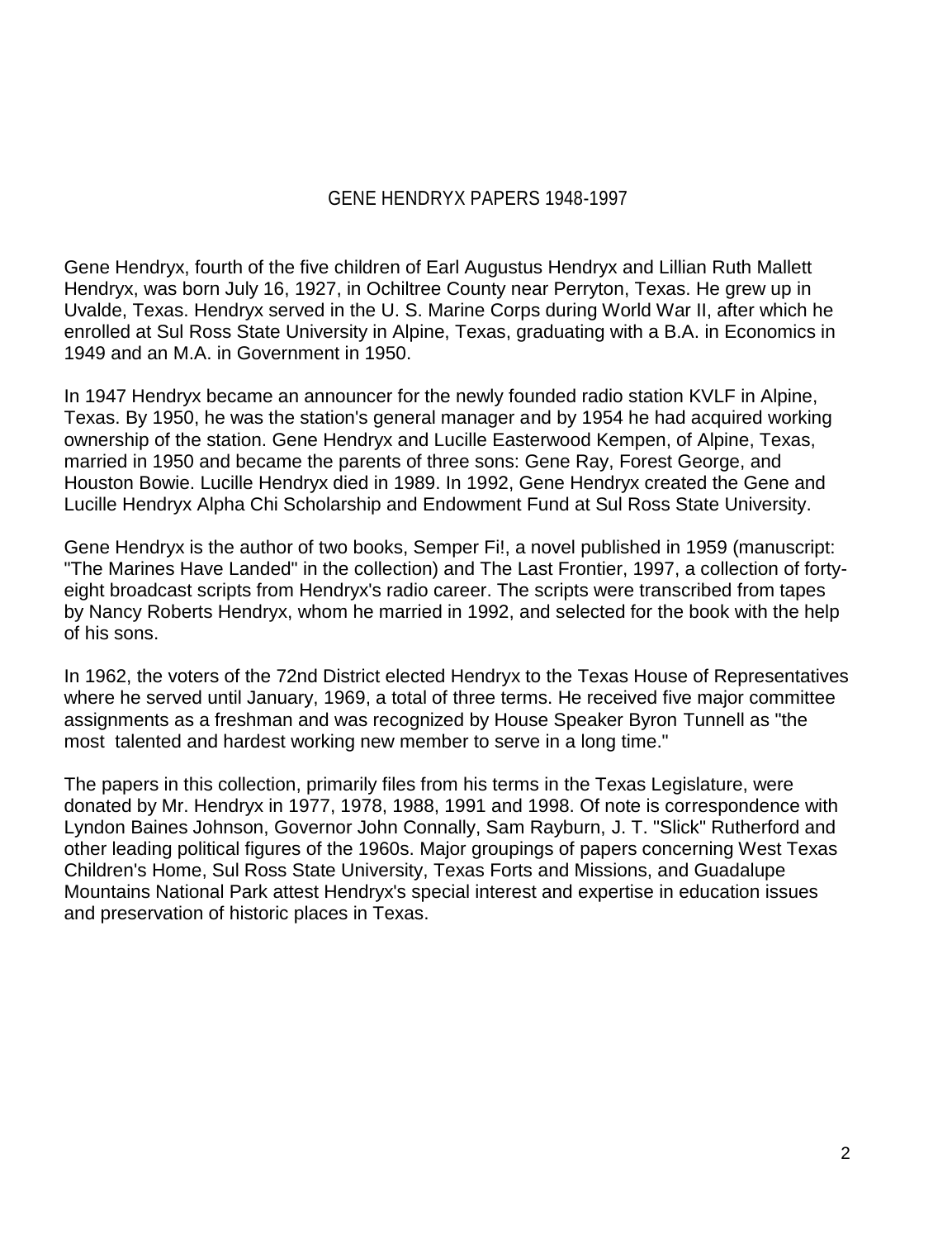#### **ARRANGEMENT**

Special Correspondence, 1948-1986 West Texas Districts/Constituents, 1963?-1966 West Texas Children's Home, 1963-1967 Minimum Wage Bill, 1963-1967 and undated Preservation of Texas Forts and Missions, 1965-1968 Legislative Papers, 58<sup>th</sup> Session, 1963-1964, 1961-1963 egislative Papers, 59<sup>th</sup> Session, 1965-1966, 1964-1968 Monument to Japanese Dead of Guam, 1966-1967 Legislative Papers, 60<sup>th</sup> Session, 1967-1989, 1965-1968 Associated Correspondence, 1969-1997 Appendix I, 1963-1986 and undated Appendix II: Sul Ross State University J.T. Rutherford, 1955-1968 Appendix III: Guadalupe Mountains National Park, 1963-1967 Appendix IV: Radio, 1962-1983

Arrangement reflects the categories, titles, and order of files established by the donor. In 1978-1979, the main body of papers and Appendix I and II were processed by Patricia A. Finnell, Archival Assistant under the direction of Kenneth D. Perry, Archivist., who wrote the collection summary. In 1992, archival housing was improved and consecutive folder numbering assigned through the entire collection. Folder numbers include the box assignment ( $B = box$ ; f = folder). In June 1998, Appendix III was added and the guide revised and indexed by Gaylan Corbin, Archival Assistant and Dorothy Angrist., Volunteer. Except for one file added as Appendix IV, additional papers donatedinNovember1998wereworkedintoexistingfileswithrelatedmaterials;the guidewasupdated.

> Melleta Bell, Archivist. November 16, 1998

**REFERENCES** 

Archives of the Big Bend. Vertical file: Hendryx, Gene.

Hendryx, Gene. Semper Fi!, 1959

Yarborough, Ralph W. The Guadalupe Mountains: A Congressional Record Bibliography, 1971.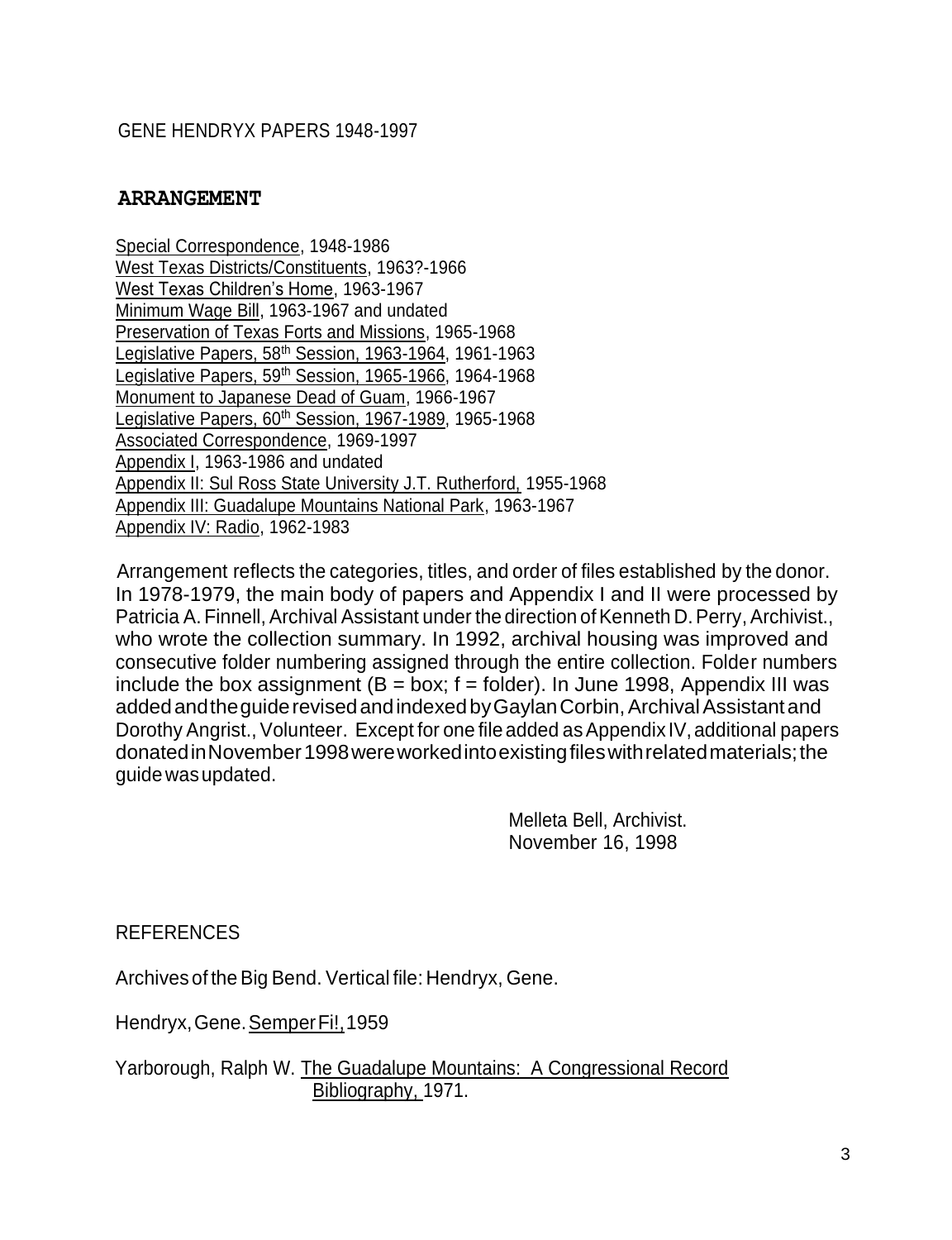#### Special Correspondence 1948-1986

| B.1.f.1        | Lyndon Baines Johnson 1948-1965 (98 leaves)                                |
|----------------|----------------------------------------------------------------------------|
| B.1.f.2        | Lady Bird Johnson and others, 1953-1977<br>(1 bound, 22 leaves; 30 leaves) |
| B.1.f.3        | Governor & Mrs. John Connally, 1961-1968 (60 leaves)                       |
| <b>B.1.f.4</b> | Aides of Governor John Connally, 1963-1968 (5 leaves)                      |
| <b>B.1.f.5</b> | Texas Conservation Commission, 1967-1986 (1 item;<br>27 leaves)            |
| <b>B.1.f.6</b> | Senator Ralph Yarborough, 1957-1965 (32 leaves)                            |
| <b>B.1.f.7</b> | Aides of Senator Ralph Yarborough, 1957-1964 (11 leaves)                   |
| <b>B.1.f.8</b> | Sam Rayburn, Hubert Humphrey and others, 1951-1972 (34 leaves)             |
| <b>B.1.f.9</b> | Certificates of Appreciation to Gene Hendryx, 1954 & 1958 (3 leaves)       |
| B.1.f.10       | Campaigning for LBJ in West. Texas, 1953-1960 (54 leaves)                  |

## West Texas Districts/Constituents

| *B.1.f.11 | West. Texas Districts/Constituents, 1963? - 1966 and undated (47 leaves) |  |  |  |  |  |
|-----------|--------------------------------------------------------------------------|--|--|--|--|--|
|-----------|--------------------------------------------------------------------------|--|--|--|--|--|

B.1.f.12 Telephone Directories ofTownsinLegislative District,1964(11books)

# \*Also see B.3.f.88: Upton County Voter list, 1966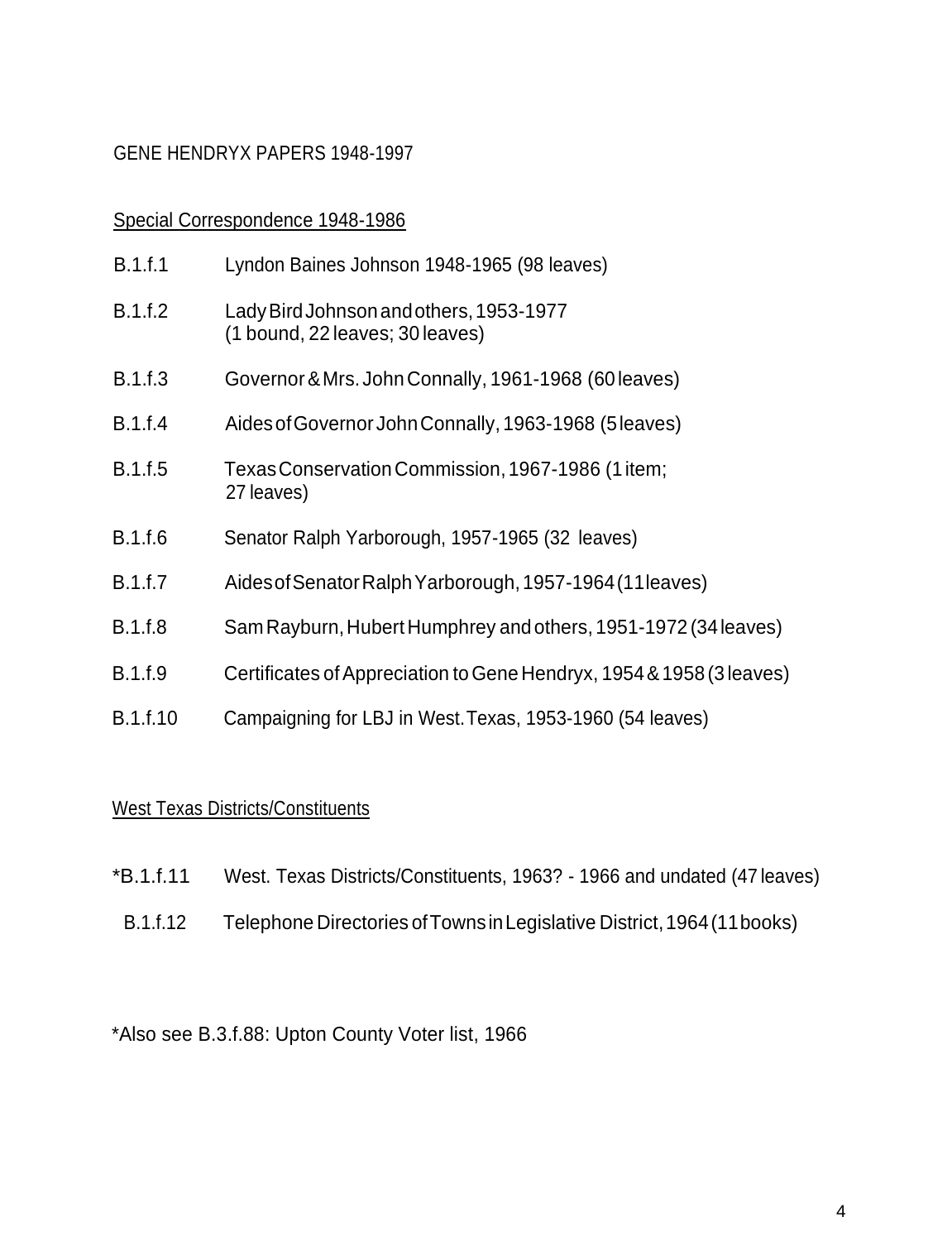## West Texas Children's Home

- B.1.f.13 Correspondence, 1963-64 (39 leaves)
- B.1.f.14 Correspondence 1965 (35 leaves)
- B.1.f.15 Correspondence 1966 (13 leaves)
- B.1.f.16 Correspondence 1967 (4 leaves)
- B.1.f.17 West Texas Children's Home Facilities/Budget, 1967 & undated (12 leaves)

### Minimum Wage Bill

| <b>B.1.f.18</b> | Correspondence from out of district, 1963-1965 (11 leaves)                                    |
|-----------------|-----------------------------------------------------------------------------------------------|
| B.1.f.19        | Correspondence from Constituents, 1967 (16 leaves)                                            |
| B.1.f.20        | Correspondence from out of district, 1967 (159 leaves)                                        |
| B.1.f.21        | Drafts of Minimum Wage Legislation (18 leaves)                                                |
| B.1.f.22        | Analysis of Minimum Wage Legislation, 1967 (7 leaves)                                         |
| B.1.f.23        | Gene Hendryx Speeches on Minimum Wage Bill, 1967 (8 leaves)                                   |
| B.1.f.24        | News and Publications on Minimum Wage Law, 1967 & undated<br>(2 bound, 34 leaves) (39 leaves) |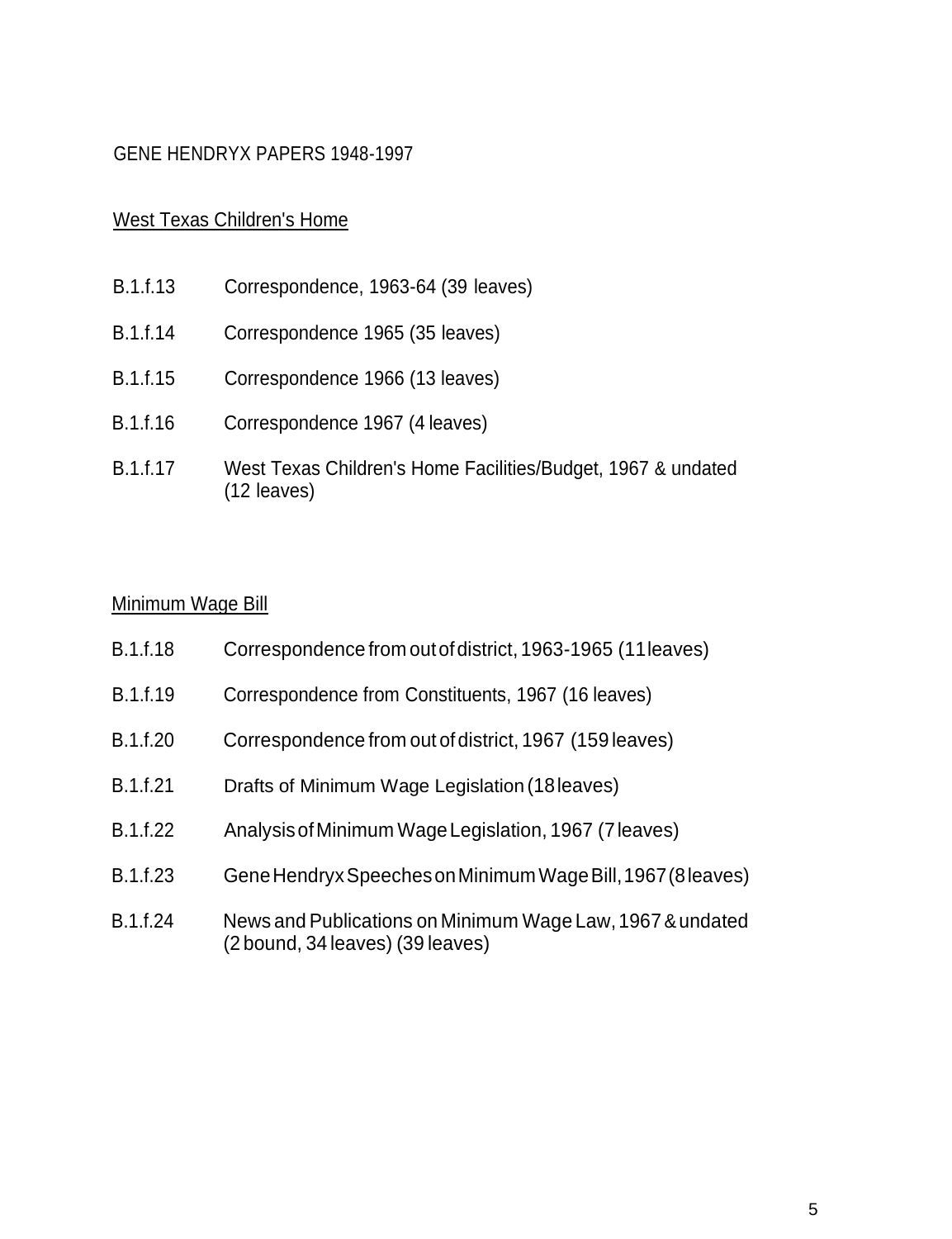### Preservation of Texas Forts and Missions

- B.1.f.25 Texas Forts/Missions Correspondence 1965-1968 (68 leaves)
- B.1.f.26 TexasLegislative Council,1965-1968 (1 bound, 26leaves;6leaves)
- B.1.f.27 Texas Missions/FortsBill [House Bill 58], undated (6 leaves)
- B.1.f.28 Forts/MissionsLiterature,1965-1966 andundated(16leaves)
- B.1.f.29 Texas Legislative Council: Texas Forts and Missions Committee, 1965- 1967 (2 bound, 98 leaves; 50 leaves)
- B.1.f.30 Newsclippings: Texas Forts and Missions, 1966 (19 leaves)

#### Legislative Papers, 58<sup>th</sup> Session 1963-64

| First Term Correspondence 1961-1963 (165 leaves)<br><b>B.1.f.31</b> |
|---------------------------------------------------------------------|
|---------------------------------------------------------------------|

- B.1.f.32 Legislative Correspondence 1964 (24 leaves)
- B.1.f.33 Correspondence: Liquor by the Drink/Parimutuel Betting, 1963(11leaves)
- B.1.f.34 Correspondence: Jury Wheel Legislation, 1963-64 (12 leaves)
- B.1.f.35 Gene Hendryx, Freshman in Legislature, 1963 (1 bound, 5 leaves; 6 leaves)

\*also see folders B.3.f.85 and B.3.f.87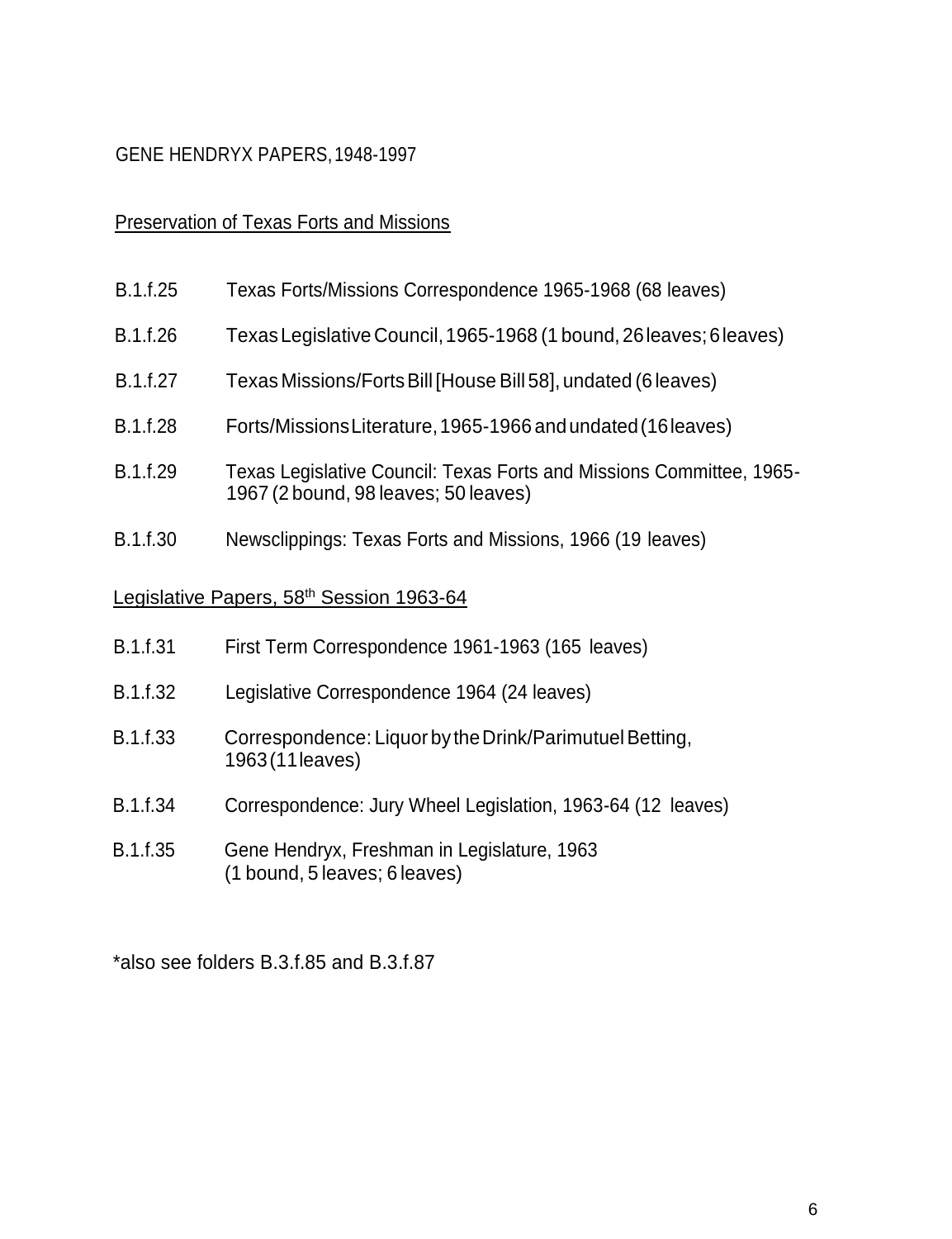#### Legislative Papers, 59th Session. 1965-66 \*

- B.1.f.36 Correspondence from Within Legislative District: Alpine, Big Lake, Crane, Fort Davis, Fort Stockton, 1965 (151leaves)
- B.1.f.37 Correspondence from Within Legislative District: Garden City, Imperial, Iraan, Marathon, Marfa, McCamey, Mertzon, Monahans, Rankin, Robert Lee, Sanderson, Sierra Blanca, Sterling City, Van Horn, 1965 (172 leaves)
- B.1.f.38 Correspondence from Outside Legislative District, 1965 (228 leaves)
- B.2.f.39 Correspondence from Alpine, Bronte, Crane, Fort Davis, Fort Stockton, Garden City, Marfa, Monahans, Rankin & Outof District, 1966 (93 leaves)
- B.2.f.40 Correspondence: Closure of Monahans National Guard Unit, 1964-1966 (11leaves)
- B.2.f.41 Correspondence: Hemisfair, 1965-1968 (9 leaves)
- B.2.f.42 Within-District Correspondence on Education Legislation: Alpine, Barnhart, Big Lake, Bronte, Crane, Dell City, Dryden, Fort Davis, Fort Hancock, Fort Stockton,GardenCity,Grandfalls,1965(111leaves)
- B.2.f.43 Within-DistrictCorrespondence on Education Legislation: Imperial, Iraan, Iraan, Marfa, McCamey, Mertzon, Monahans, Presidio, Pyote, Rankin, Robert Lee, Sanderson, Sierra Blanca, Sterling City, Valentine, Van Horn, 1965-1966 (75 leaves)
- B.2.f.44 Out-of-District Correspondence on Education Legislation, 1965-66 (57 leaves)
- B.2.f.45 Within-DistrictCorrespondence on Liquor by the Drink & Parimutuel Betting, 1965 (215 leaves)
- B.2.f.46 Out-of-District Correspondenceon Liquor by the Drink & Parimutuel Betting,1965-66 (168leaves)
- B.2.f.47 Correspondence: Oil&GasPooling (H.B. 2), 1965 (15 leaves)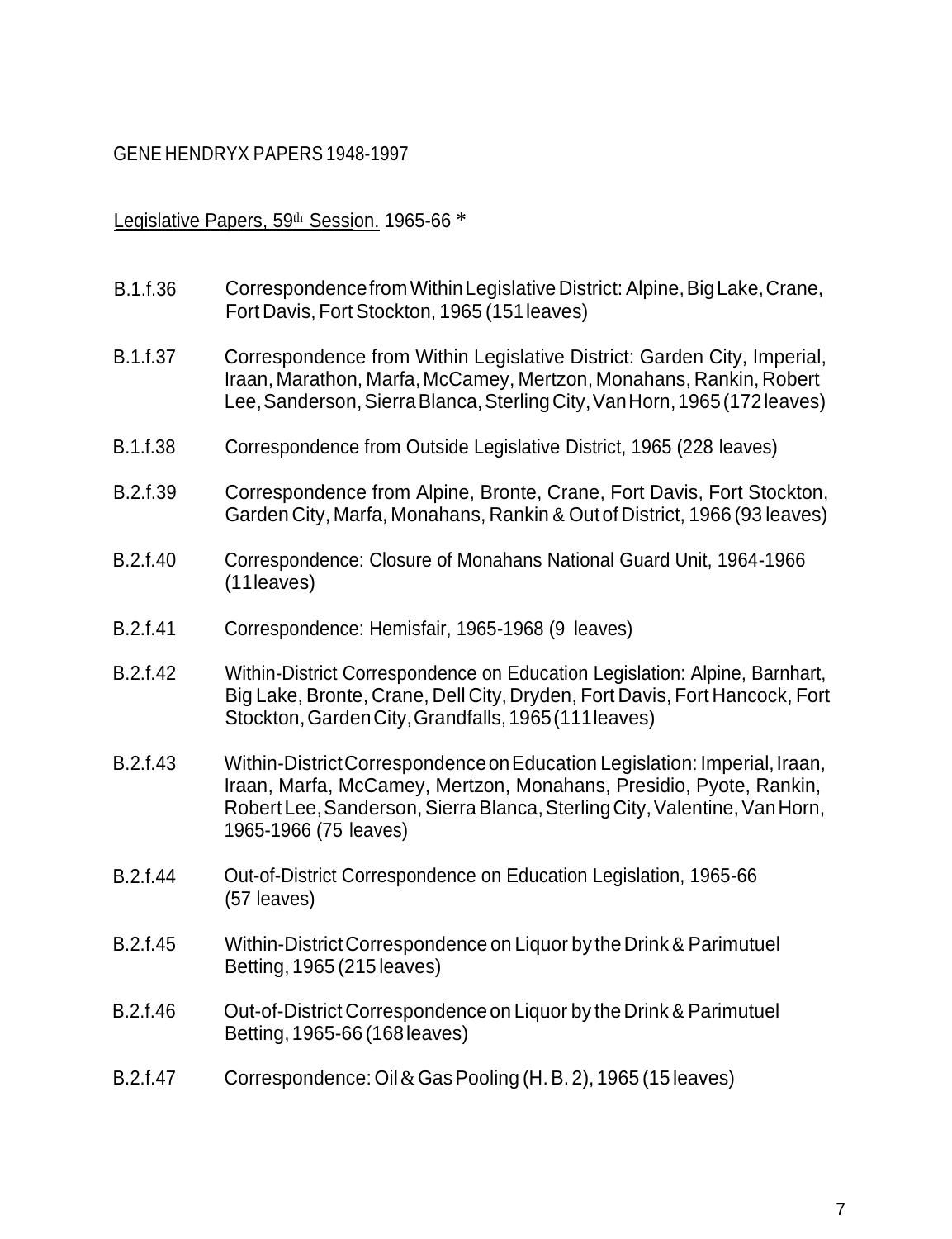Legislative Papers. 59th Session, 1965-66, continued\*

| B.2.f.48        | Correspondence: Length of Trucks (H.B. 30), 1965 (7 leaves)                                         |
|-----------------|-----------------------------------------------------------------------------------------------------|
| B.2.f.49        | Correspondence: Workman's Compensation (H. B. 54 & H. B. 967), 1965<br>(31 leaves)                  |
| B.2.f.50        | Correspondence: Engineers' Registration Act (H. B. 123), 1965 (28 leaves)                           |
| B.2.f.51        | Correspondence: Trade Stamp Bill (H. B. 583 & H. B. 522), 1965 and<br>undated (117 leaves)          |
| B.2.f.52        | Correspondence: Licensing of Radio/TV Shops (H.B. 694), 1965 and<br>undated (29 leaves)             |
| B.2.f.53        | Correspondence: Radio/TV Tower Lights (H. B. 941), 1965 and undated<br>$(11$ leaves)                |
| B.2.f.54        | Correspondence: Construction Blocking Capitol Building (H.C.R. 36),<br>1965 and undated (10 leaves) |
| B.2.f.55        | Legislative Bills and Resolutions, 1965 and undated (25 leaves)                                     |
| B.2.f.56        | Resolutions of Dissent/Support of Legislation, 1965 (13 leaves)                                     |
| B.2.f.57        | Briefing Materials: 59th Legislature, 1964-1966 and undated (50 leaves)                             |
| <b>B.2.f.58</b> | Legislative Appropriations/Revenue Analysis/Special Session, 1965-1966<br>(4 leaves)                |
| B.2.f.59        | 59th Legislature: Profile, Rosters, Journals, 1965-1966<br>(11 bound, 182 leaves)                   |

\*also see folder B.2.f.76

## Monument to Japanese Dead on Guam

B.2.f.60 Japanese Monument Correspondence, 1966-67 (109 leaves)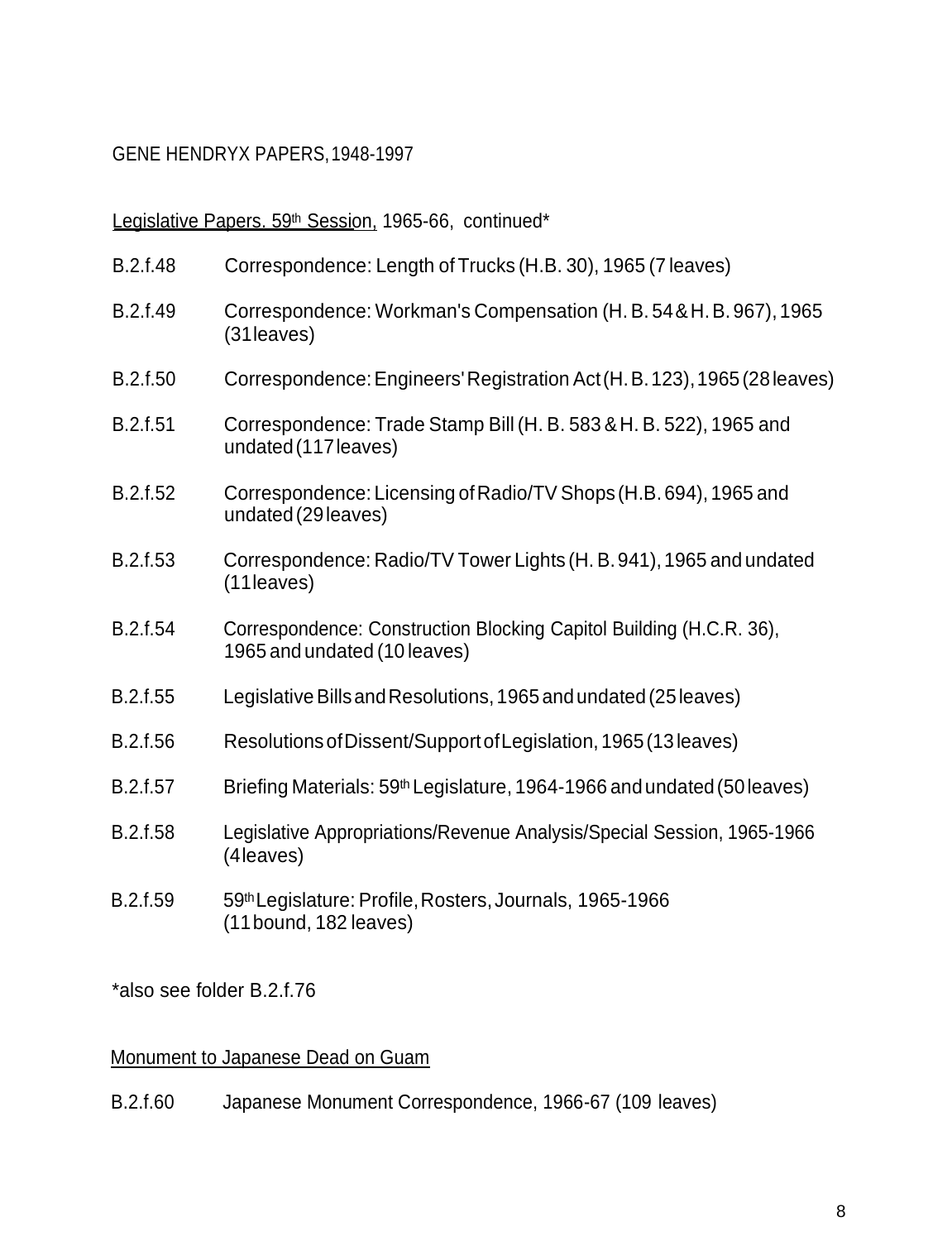# Legislative Papers. 60th Session, 1967-1989

| B.2.f.61 | Correspondence: Alpine, Big Lake, Bronte, Crane, 1967 (110 leaves)                                                                                   |
|----------|------------------------------------------------------------------------------------------------------------------------------------------------------|
| B.2.f.62 | Correspondence: Dell City, Fort Stockton, Imperial, Junction, Iraan, Marfa,<br>1967 (110 leaves)                                                     |
| B.2.f.63 | Correspondence: McCamey, Monahans, Presidio, Rankin, Robert Lee,<br>Sierra Blanca, Sanderson, Sterling City, Van Horn, 1967 (164 leaves)             |
| B.2.f.64 | Out-of-District Correspondence, January 10 - March 30, 1967<br>$(116$ leaves)                                                                        |
| B.2.f.65 | Out-of-District Correspondence, April 2 - May 31, 1967 (114 leaves)                                                                                  |
| B.2.f.66 | Out-of-District Correspondence, June 1- December 22, 1967 and undated<br>(83 leaves)                                                                 |
| B.2.f.67 | Correspondence on Education Legislation, 1967 (161 leaves)                                                                                           |
| B.3.f.68 | Liquor/Gambling Correspondence: Alpine, Big Lake, Blackwell, Bronte,<br>Crane, Fort Stockton, Grand Falls, Imperial, 1967 (187 leaves)               |
| B.3.f.69 | Liquor/Gambling Correspondence: Iraan, Marathon, Marfa, Mccamey,<br>Mertzon, Monahans, Robert Lee, Van Horn, Out-of-District, 1967<br>$(167$ leaves) |
| B.3.f.70 | Liquor-By-the-Drink Briefing Report & Associated Materials, 1967<br>(89 leaves)                                                                      |
| B.3.f.71 | Correspondence: Million Barrel Tank, Monahans, 1967 (22 leaves)                                                                                      |
| B.3.f.72 | Correspondence: Traffic Safety Program, 1967 (77 leaves)                                                                                             |
| B.3.f.73 | Highway 90 Division, Alpine, TX, 1967 (19 leaves)                                                                                                    |
| B.3.f.74 | Legislation/Briefing Data 1967 and undated (36 leaves)                                                                                               |
|          | Schools for Mentally Retarded, Terms of Office, Saving Taxes<br>Committee, Chemical Applicators, Sunday Sales, Oil and Gas,<br>Driving Insurance     |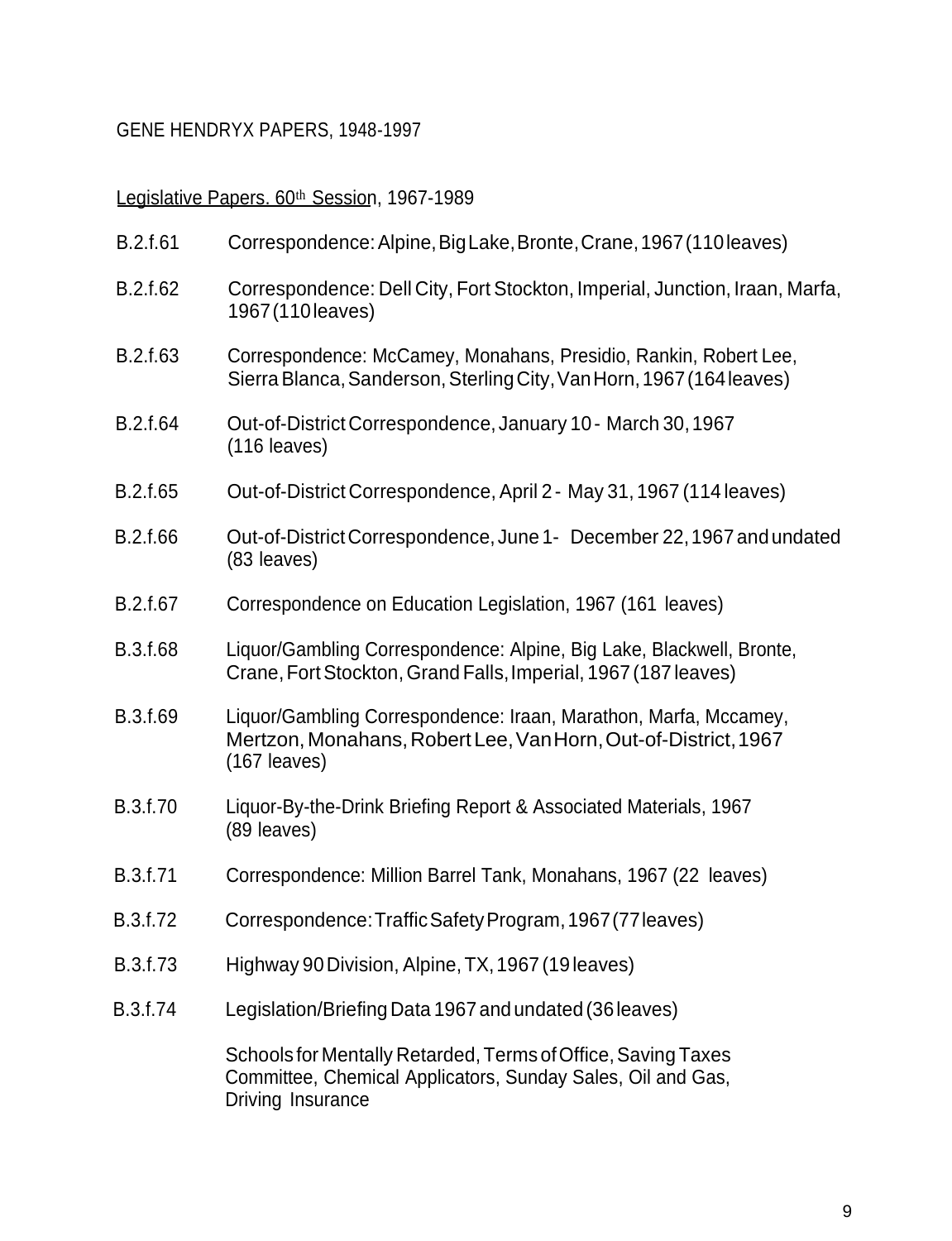Legislative Papers. 60th Session. 1967-1989, cont.

- B.3.f.75 Resolutions: CharlotteSlackandBetseyWright,1967(3leaves)
- B.3.f.76 Final Term Correspondence, 1967-1968 (48 leaves)
- B.3.f.77 ConstituentCorrespondence,1968andundated(21leaves)
- B.3.f.78 Travel Voucher: StateParksCommittee, 1968 (1 leaf)
- B.3.f.79 Governor John Connally Speeches, 1967 (37 leaves)
- B.3.f.80 60<sup>th</sup> Legislature: Rosters, Summaries, Proclamation, 1967-1968 (4 bound, 123 leaves; 5 leaves)
- B.3.f.81 Responses to the work of 60<sup>th</sup> Legislature, 1967 (155 leaves)
- B.3.f.82 CollectedQuotationsandSpeeches,1967&undated (27leaves)

#### Associated Correspondence

- B.3.f.83 Invitations, 1963-1989 (32 leaves)
- B.3.f.84 Personal Correspondence 1969-1997 and undated (82 leaves)

Includes letters from former constituents and colleagues in the years after Hendryx's termsin theTexas legislature.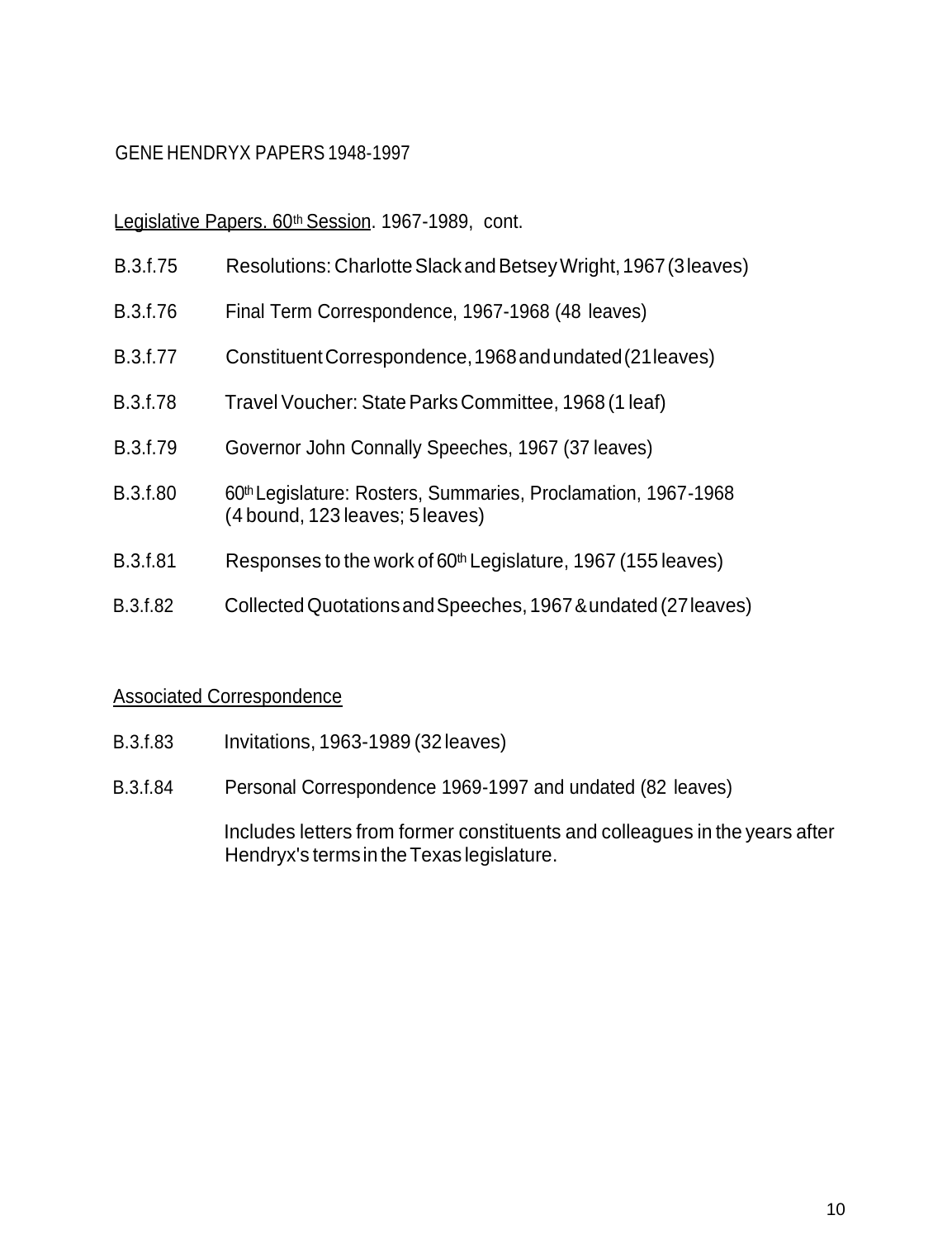#### Appendix I

| B.3.f.85        | Hendryx in Spotlight (House Journals; Spotlight) 1963-1967<br>(3 bound, 264 leaves)                                |
|-----------------|--------------------------------------------------------------------------------------------------------------------|
| B.3.f.86        | Certificates of Appreciation/Recognition Luncheon, 1966-1967 & undated<br>(5 leaves)                               |
| <b>B.3.f.87</b> | Programs of Events, 1963-1966 (2 bound, 34 leaves; 6 leaves)                                                       |
| <b>B.3.f.88</b> | Upton County Voter List 1966 (31 leaves)                                                                           |
| B.3.f.89        | Mineral Rights (H. B. 196) & Validating Warrants (H.B. 598), undated<br>$(15$ leaves)                              |
| B.3.f.90        | Press, 1963-1968 (8 leaves)                                                                                        |
| <b>B.3.f.91</b> | "The Marines Have Landed," undated (114 leaves)                                                                    |
| B.3.f.92        | Photographs: Gene Hendryx and associates, Big Bend National Park,<br>Texas Forts and Missions, undated (16 leaves) |

## Appendix II: Sul Ross State University: J. T. Rutherford

- B.3.f.93 Sul Ross Correspondence, 1965-86 (152 leaves)
- B.3.f.94 J.T.RutherfordCorrespondence1955-1959(126leaves)
- B.3.f.95 J.T.Rutherford Correspondence1960-1962 (1 item; 153 leaves)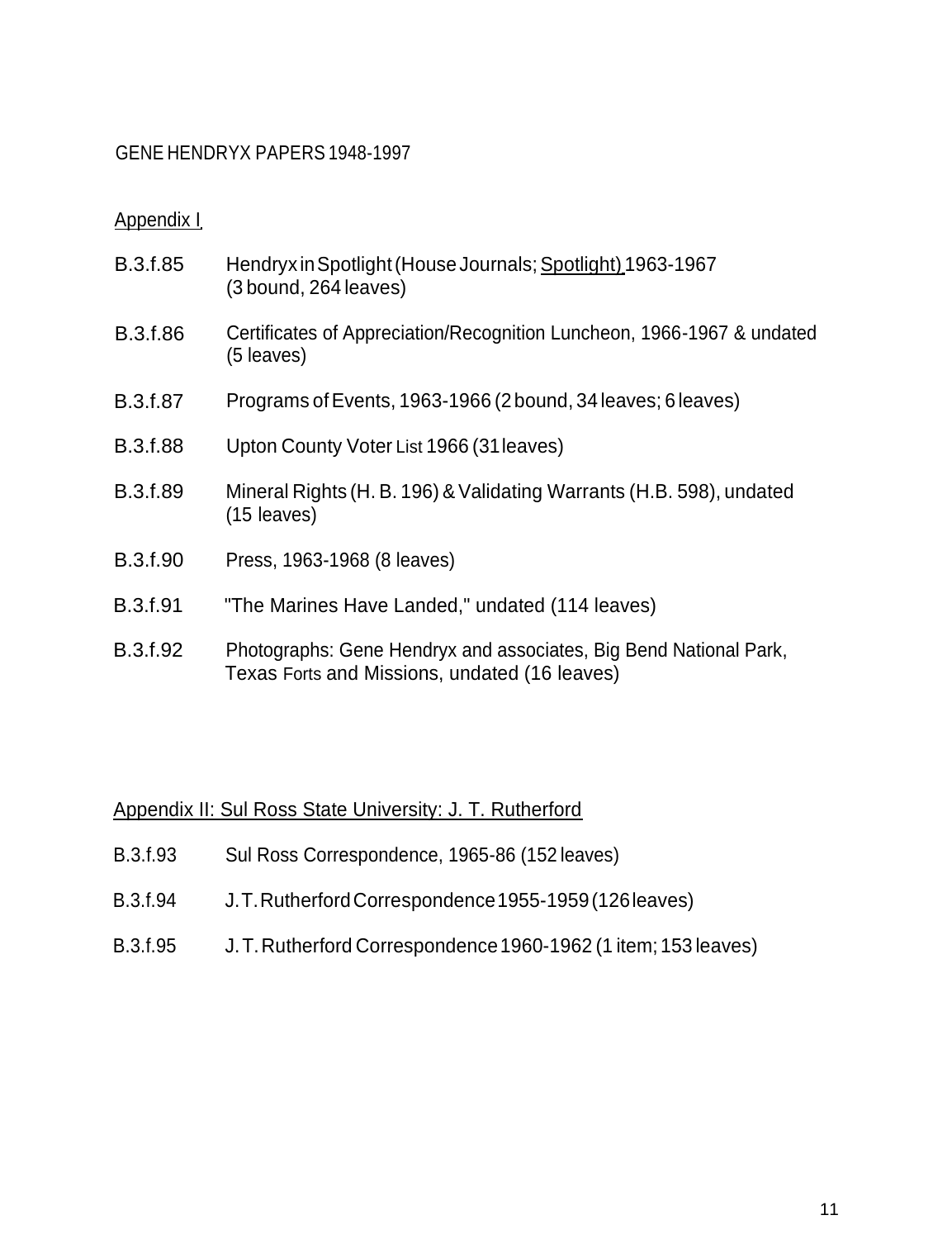## Appendix III: Guadalupe Mountains National Park

| B.3.f.96  | Guadalupe Correspondence, 196+1967 and undated (122 leaves)                                      |
|-----------|--------------------------------------------------------------------------------------------------|
| B.3.f.97  | "Big Bend National Park: Legislative and Legal Background of its Creation"<br>[1966] (20 leaves) |
| B.3.f.98  | Speeches and notes on Guadalupe Park, [1966] (25 leaves)                                         |
| B.3.f.99  | Guadalupe Mountains National Park: Bills and Reports, 1966-1967 and<br>undated (100 leaves)      |
| B.3.f.100 | Newsclippings on Guadalupe Park issues; GMNP brochure, 1963-1967 and<br>undated (21 leaves)      |

## Appendix IV: Radio

B.3.f.101 KVLF/Texas Association of Broadcasters, 1962-1983 (6leaves)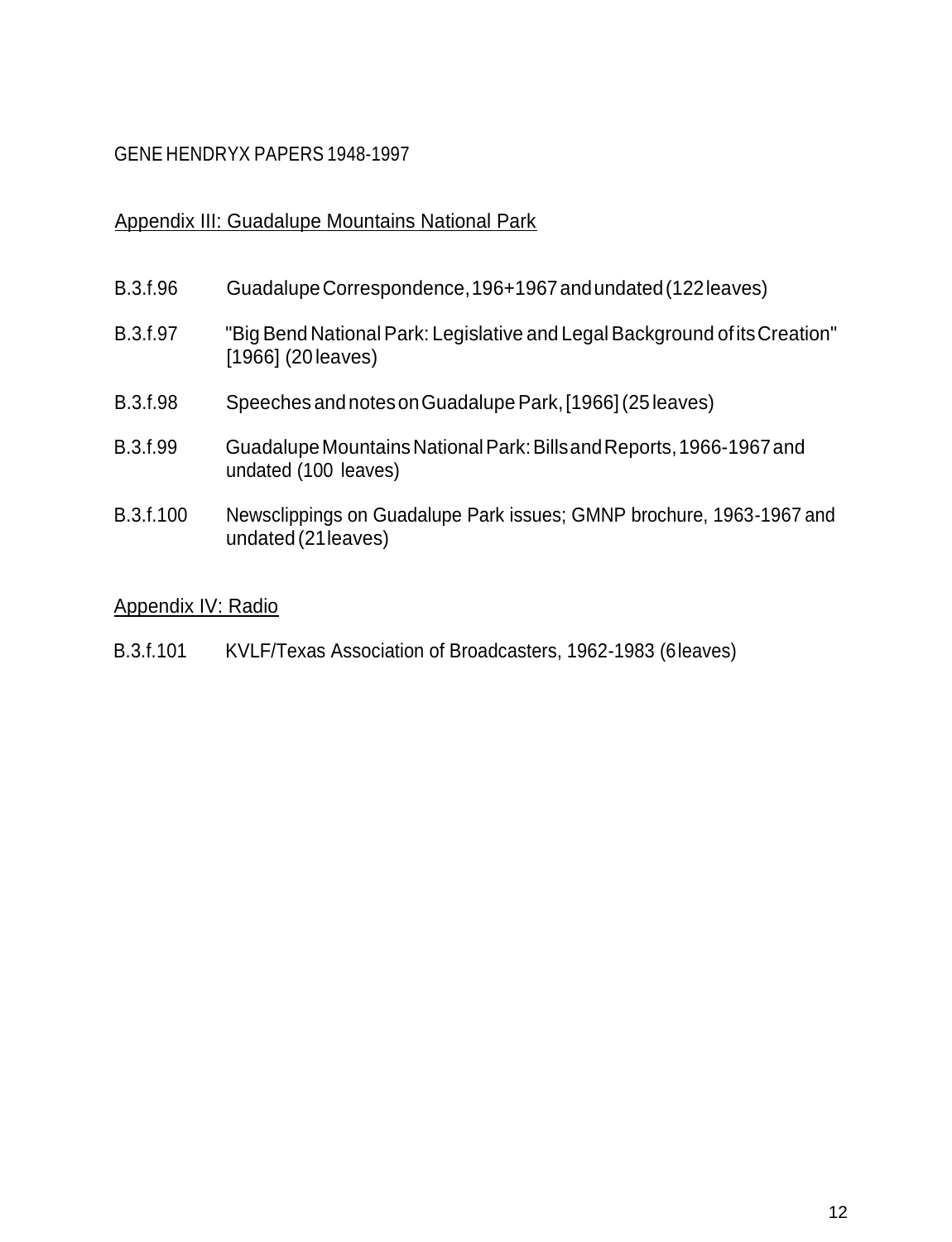| Abel, M. D.                 | B.1.f.38; B.2.f.47                     |
|-----------------------------|----------------------------------------|
| Acosta, Santa S.            | B.2.f.62                               |
| Adair, Donald E.            | B.2.f.42                               |
| Adams, Daisy F.             | B.3.f.95                               |
| Adams, H. G.                | B.2.f.43, B.2.f.62, B.2.f.67, B.3.f.69 |
| Adams, Hal E.               | B.1.f.31                               |
| Adams, Othro                | B.2.f.47                               |
| Adams, W.D. (Rankin)        | B.1.f.37                               |
| Adimando, Margaret          | B.2.f.44                               |
| Agey, Sarah S.              | B.2.f.45                               |
| Agnew, Mrs. Bob (Monahans)  | B.1.f.37                               |
| Agnew, Mrs. J.W.            | B.3.f.72                               |
| Aguilar, Olga               | B.2.f.65                               |
| Aguirre, Fernando           | B.2.f.65                               |
| Aker, J. Richard            | B.2.f.45                               |
| Albert, J. H.               | B.2.f.51                               |
| Alcorn, C. W.               | B.2.f.47                               |
| Alexander, A. A.            | B.2.f.45                               |
| Alexander, George D. (Mrs.) | B.3.f.68                               |
| Alexander, J.R. (M/M)       | <b>B.3.f.68</b>                        |
| Alexander, Joe R. et al     | B.3.f.69                               |
| Alexander, Joe R.           | B.2.f.45                               |
| Alexander, Mrs. J. R.       | B.2.f.45                               |
| Alexander, W. L. (M/M)      | B.2.f.46                               |
| Alkek, John H. Jr.          | B.2.f.64                               |
| Allen, David D.             | B.1.f.38                               |
| Allen, E.E.                 | B.2.f.39                               |
| Allen, John E.              | B.2.f.61                               |
| Allen, John                 | B.1.f.13, B.1.f.38                     |
| Allen, Julian               | B.1.f.31                               |
| Allen, Orville, Jr.         | B.2.f.46                               |
| Allman, Mrs. V. L.          | B.2.f.45                               |
| Allman, Vernon L.           | B.2.f.45                               |
| <b>Alpine City Council</b>  | B.2.f.39, B.3.f.73                     |
| Ament, Mae M.               | B.1.f.36, B.3.f.94                     |
| Anderson, C. W.             | B.2.f.42                               |
| Anderson, Clara             | <b>B.2.f.51</b>                        |
| Anderson, Douglas           | B.2.f.48                               |
| Andress, Ted                | B.1.f.02                               |
| Andrew, A.S. (M/M)          | B.3.f.69                               |
| Andrews, Leo                | B.2.f.52                               |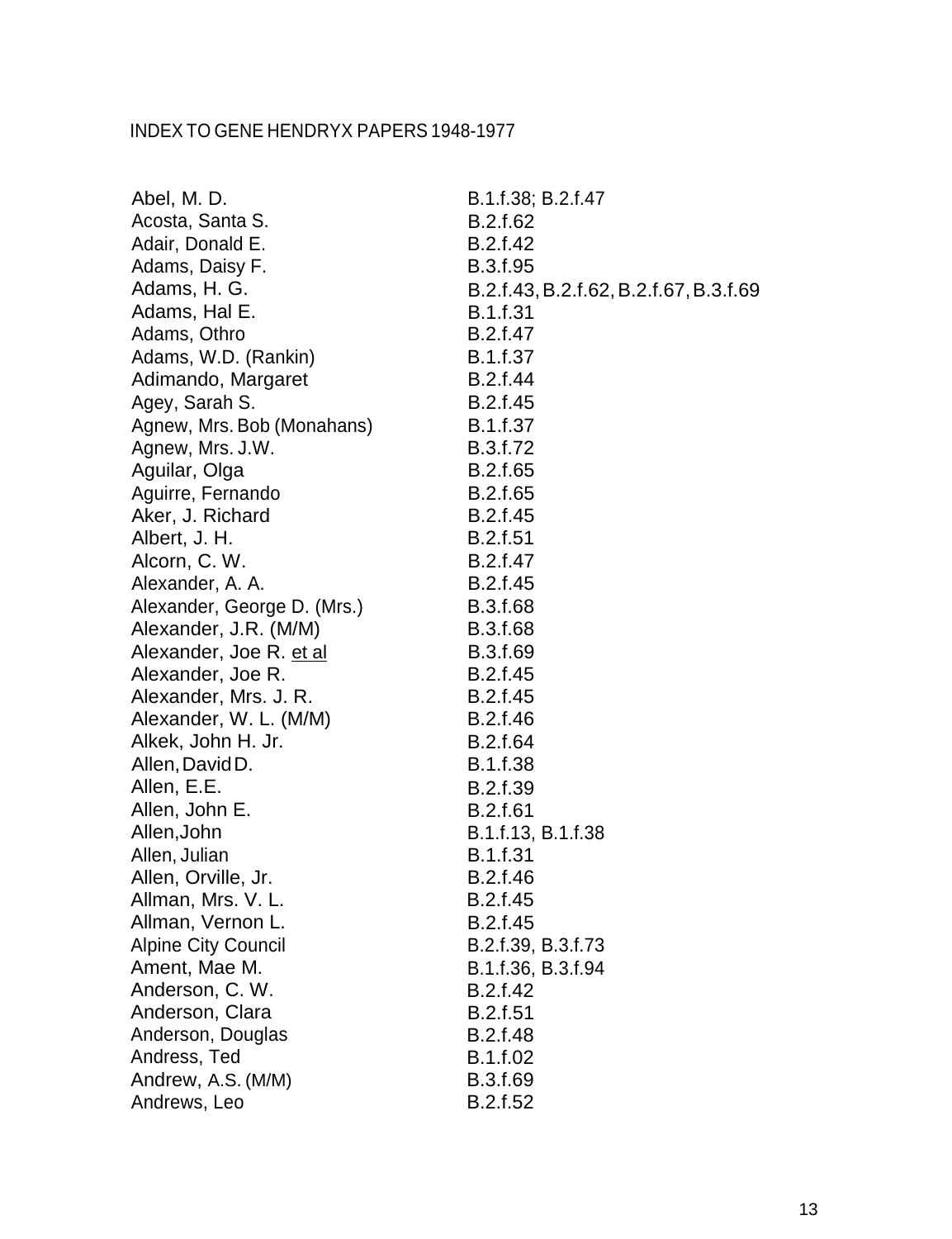| Andrews, W.E. (M/M)   | B.2.f.66                               |
|-----------------------|----------------------------------------|
| Andrews, W. E.        | B.2.f.52                               |
| Angelo, Ernest Jr.    | <b>B.1.f.38</b>                        |
| Anglada, Mrs. John    | B.3.f.73                               |
| Ansley, Cloe          | B.2.f.46                               |
| Arambula, Adelina     | B.2.f.65                               |
| Archer, A. R. Jr.     | B.2.f.63                               |
| Archer, Mrs. A.R.     | B.3.f.72                               |
| Ard, Tommy            | B.2.f.63                               |
| Armstrong, Mary       | B.2.f.67                               |
| Armstrong, Roy        | B.2.f.67                               |
| Arnett, L.V.          | B.1.f.38, B.2.f.62                     |
| Arnold, Allen         | B.1.f.20                               |
| Arnold, C. W.         | B.2.f.67                               |
| Arnold, Peggy         | B.2.f.64                               |
| Arrott, Le Drew       | B.2.f.61                               |
| Arrott, Wayne         | B.1.f.19                               |
| Arterburn, Jr.        | B.2.f.51                               |
| Ashley, Olin          | <b>B.1.f.38</b>                        |
| Ashmore, F. A.        | B.2.f.67                               |
| Ashmore, M/MF.A.      | B.2.f.45                               |
| Ashwood, G. R. (Mrs.) | B.2.f.45                               |
| Ashworth, Kenneth H.  | B.3.f.93                               |
| Aspinall, Wayne N.    | B.2.f.96                               |
| Atkins, Mrs. George   | <b>B.3.f.68</b>                        |
| Atkins, Trevil        | B.2.f.51                               |
| Atwell, Dan           | B.1.f.36                               |
| Atwell, Rep. Ben      | B.3.f.85                               |
| Atwood, Helen         | B.3.f.68                               |
| Avary, Bob            | B.1.f.14                               |
| Avary, C.Q.           | B.1.f.14                               |
| Avary, J.C.           | B.2.f.63                               |
| Avent, Kate           | B.3.f.69                               |
| Avery, Hank           | B.1.f.38                               |
| Avon's Package Store  | B.2.f.45                               |
| Axelrod, Irving M.    | B.2.f.51                               |
| Ayers, Clayton        | B.2.f.51                               |
| Ayers, Peggy          | B.2.f.63                               |
| Azar, Richard N.      | B.1.f.18, B.2.f.67, B.3.f.71, B.3.f.76 |
|                       |                                        |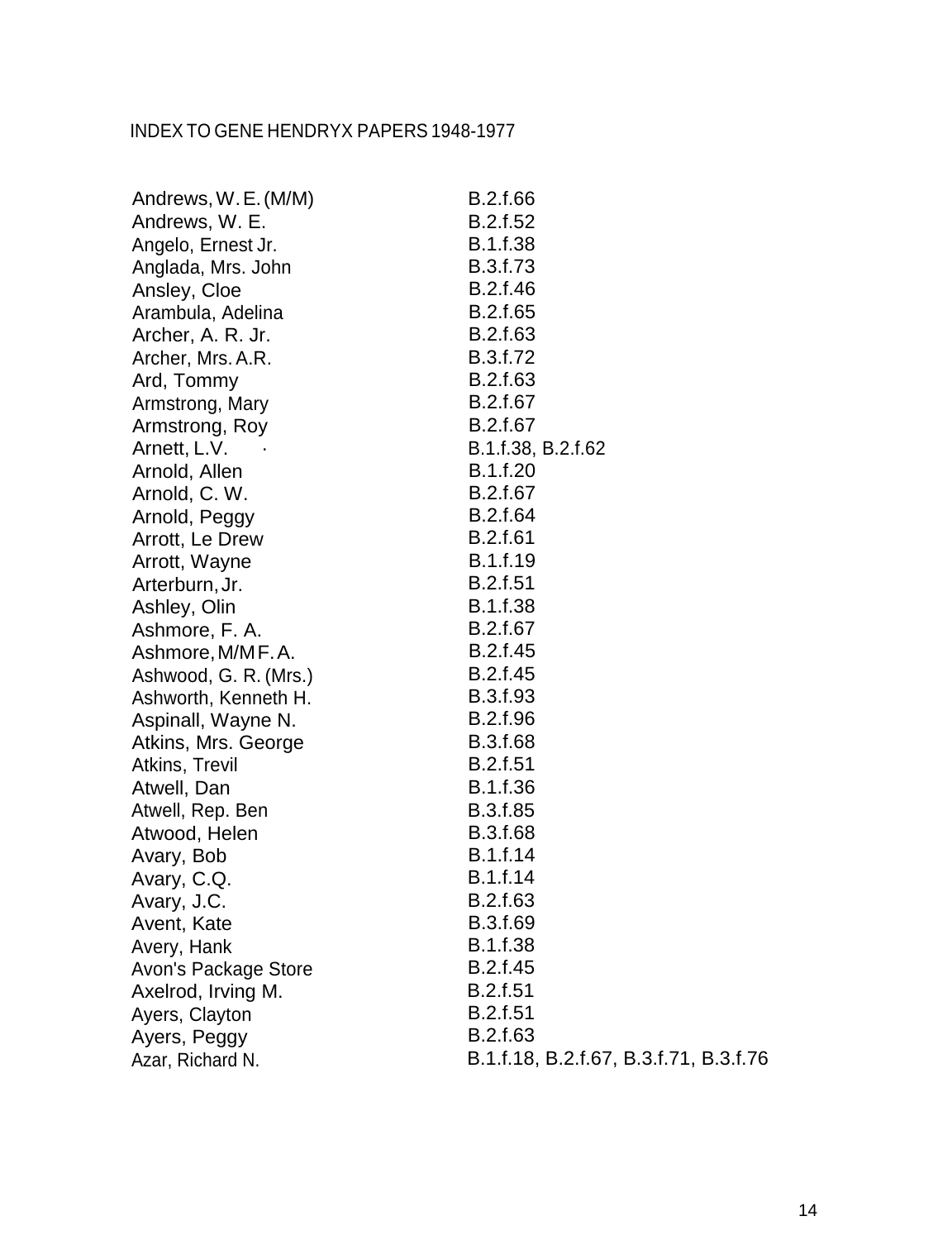| Babcock, Kenneth K.                       | B.2.f.63                     |
|-------------------------------------------|------------------------------|
| Bailey, Bobby                             | B.3.f.93                     |
| Bailey, Raymond                           | B.3.f.93                     |
| Bailey, Virginia                          | <b>B.2.f.39</b>              |
| Baine, John E.                            | B.1.f.38                     |
| Baker, George                             | B.1.f.36, B.2.f.62, B.2.f.66 |
| Baker, James                              | <b>B.1.f.38</b>              |
| Baker, M.S. (Smitty)                      | B.3.f.69                     |
| Baker, Nancy                              | B.3.f.69                     |
| Baker, W.D.                               | B.2.f.46                     |
| <b>Ball, Frances</b>                      | B.2.f.45                     |
| Sallah, Mrs. Luther D.                    | B.3.f.68                     |
| Bantt, Mary                               | <b>B.2.f.51</b>              |
| <b>Baptist General Convention</b>         | B.2.f.56                     |
| Barclay, C. W.                            | B.2.f.44                     |
| Barker, Judy                              | B.2.f.67                     |
| Barker, Pearl C.                          | B.1.f.38                     |
| Barlow, R.W.                              | B.1.f.31                     |
| <b>Barnes Funeral Home</b>                | B.1.f.31                     |
| Barnes, Ben                               | B.1.f.14, B.1.f.37, B.3.f.93 |
| Barnes, J.R.                              | B.1.f.31                     |
| Barnett, John H.                          | B.2.f.52                     |
| <b>Barnhart Superintendent of Schools</b> | B.2.f.42                     |
| Barnhart, Russell                         | B.1.f.38                     |
| Barnhill, Mary                            | B.2.f.67                     |
| Barnhill, Stan                            | B.3.f.93                     |
| Barron, George F.                         | B.1.f.31                     |
| Bartley, Robert T.                        | B.3.f.94                     |
| Basiewiez, Margaret B.                    | B.2.f.51                     |
| Basilla, Sister M.                        | B.2.f.39                     |
| Batson, Mrs. R. R. Batt.                  | B.2.f.45<br>B.1.f.06         |
| William L. Jr.                            | B.1.f.36                     |
| Baze, Albert                              | B.2.f.54, B.2.f.62           |
| Baze, Alberta (Mrs. Martin)               | B.1.f.36                     |
| Beale, Bob                                | B.2.f.43                     |
| Beam, Elizabeth                           | B.2.f.43                     |
| Beam, J. A.                               | B.2.f.43                     |
| Beam, Jim                                 | B.1.f.20                     |
| Beard, Gladys                             | B.3.f.76                     |
| Beard, Glenn G.                           | B.2.f.42                     |
| Beard, Mrs. J.N. (Ruth)                   |                              |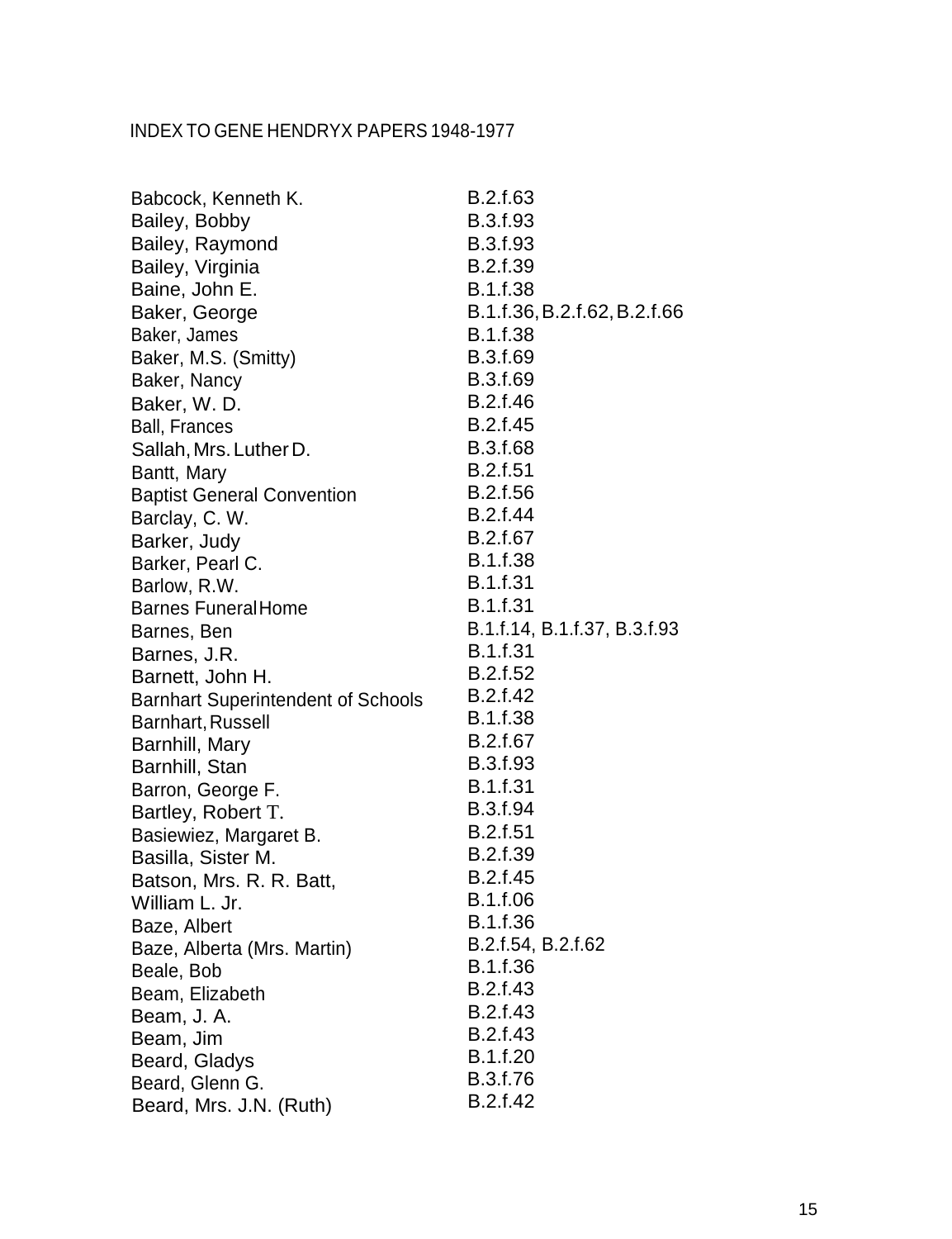| Beaty, Bill                               | B.3.f.69           |
|-------------------------------------------|--------------------|
| Beck, Emil F.                             | <b>B.1.f.38</b>    |
| Beck, Morris                              | <b>B.1.f.38</b>    |
| Becker, Mrs. W.W.                         | B.3.f.72           |
| Beene, Johnnie M.                         | B.2.f.62           |
| Bell, Sadye S.                            | B.2.f.46           |
| Bell, William Harris                      | B.1.f.37           |
| Belsher, Horace E.                        | <b>B.1.f.38</b>    |
| Benham, Milton                            | <b>B.1.f.37</b>    |
| Bennett, D. M.                            | <b>B.3.f.68</b>    |
| Bennett, Fred T.                          | <b>B.1.f.31</b>    |
| Bennett, Gladys                           | B.2.f.45           |
| Bennett, Margie                           | B.2.f.46           |
| Bentsen, Alton B.                         | B.1.f.20           |
| Bernal, Joe J.                            | B.1.f.38           |
| Berry, Nell                               | B.1.f.37           |
| Beto, George                              | <b>B.1.f.13</b>    |
| Betrand, O. C.                            | B.2.f.47           |
| Bewie, Clara                              | B.3.f.93           |
| Beyer, Joseph A.                          | B.1.f.36           |
| Bible, Alan                               | B.3.f.96           |
| Bible, John B.                            | B.2.f.44           |
| Bickley, Jim                              | B.3.f.96           |
| <b>Big Bend National Park</b>             | B.3.f.92           |
| <b>Big LakeState Bank</b>                 | <b>B.2.f.61</b>    |
| <b>Big Lake Superintendent of Schools</b> | B.2.f.42           |
| Biggs, Glenn                              | B.1.f.25, B.3.f.93 |
| Bilberry, John (M/M)                      | B.2.f.45           |
| Bill, Howard H.                           | B.2.f.44           |
| Bills, Richard E.                         | <b>B.2.f.64</b>    |
| Birdson, Lee                              | B.2.f.46           |
| Bishop, Commanding Gen. Thomas S.         | B.2.f.40           |
| Bivens, George                            | B.1.f.38           |
| Black, Henry                              | <b>B.2.f.44</b>    |
| Blackburn, Margaret                       | B.1.f.31           |
| <b>Blackstone, Bobby</b>                  | B.2.f.52           |
| Blanchard, H.J. "Doc"                     | B.2.f.39, B.2.f.63 |
| Blaydes, Mrs. R. D.                       | B.2.f.45           |
| <b>Blaylock, Bert</b>                     | B.1.f.19           |
| Bledsoe, Brack B.                         | B.2.f.61           |
| Bledsoe, R.I.                             | B.2.f.39           |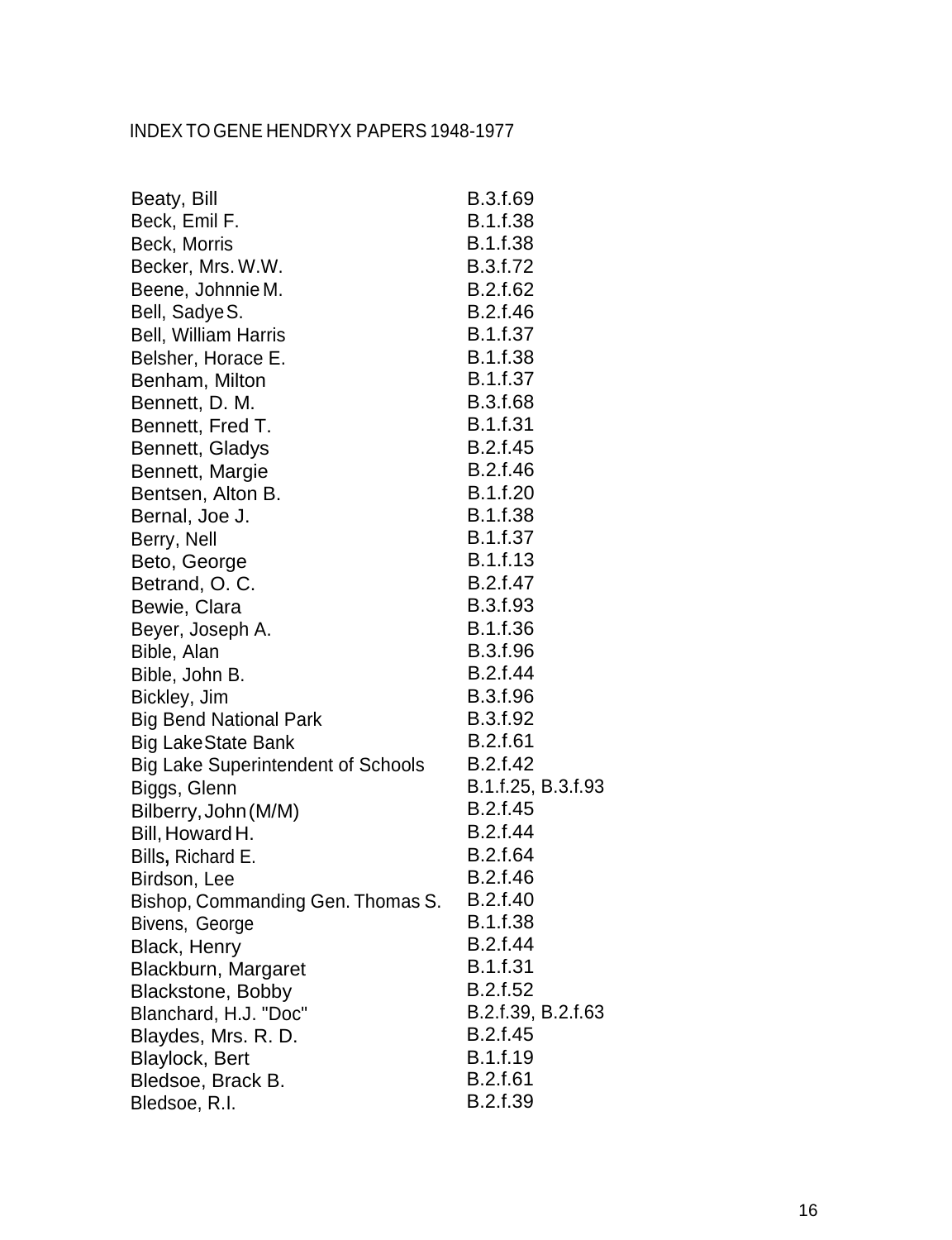| Bley, E. Travis               | <b>B.1.f.37</b>    |
|-------------------------------|--------------------|
| Blocker, Dan                  | B.1.f.38, B.3.f.93 |
| Bloodworth, E. B.             | B.2.f.39, B.2.f.63 |
| Bluestein, Ed                 | B.1.f.32           |
| Boatman, Fred et al           | B.3.f.69           |
| Boatman, Nora E.              | B.2.f.77           |
| Boatman, Rev. Fred            | B.3.f.69           |
| Boatwright, J.C.              | B.1.f.19           |
| Boggus, Mrs. Weldon G.        | B.2.f.67           |
| Boggus, Weldon, et al         | B.2.f.42, B.2.f.67 |
| Bohmfalk, Erwin F.            | B.2.f.46           |
| Bolen, Francis C. & Willadean | B.3.f.69           |
| Boles, Mrs. Bertha            | B.3.f.69           |
| Bond, Fred A.                 | B.1.f.36           |
| Bonds, Charles R.             | B.3.f.93           |
| Booth, Mrs. R. B.             | B.2.f.45           |
| Borchert, C.M.                | <b>B.1.f.31</b>    |
| Borden, John                  | B.2.f.44           |
| Borden, Mrs. John             | <b>B.3.f.68</b>    |
| Boren, James H.               | B.1.f.07           |
| Bowers, Aurbra                | B.2.f.46           |
| Bowers, Janette               | B.3.f.67           |
| Bowers, Richard E.            | B.1.f.36, B.2.f.61 |
| Bowman, A. M.                 | B.1.f.37, B.2.f.63 |
| Bowman, Janice Ann            | B.2.f.65           |
| Bowman, R. B.                 | B.2.f.63           |
| Bowmer, Jim D.                | B.3.f.96           |
| Boyd, Fred (M/M)              | <b>B.2.f.51</b>    |
| Boyd, Hinkle (Mrs.)           | B.2.f.63           |
| Boyd, Howard R.               | B.2.f.43           |
| Boykin, B.A.                  | <b>B.1.f.19</b>    |
| Boykin, Shirley (Mrs. B.A.)   | B.1.f.19           |
| Bradford, John R.             | B.3.f.93           |
| Bradham, George T.            | B.1.f.38           |
| Bradshaw, A.E. & Lottie       | B.3.f.69           |
| Brady, Joe                    | B.1.f.36           |
| Brand, Harold Wayne           | <b>B.2.f.51</b>    |
| Brandenberger, Roy            | B.2.f.64           |
| Brannon, James F.             | B.2.f.45           |
| Bray, Bob                     | B.1.f.07           |
| <b>Brice, Hollis</b>          | B.3.f.93           |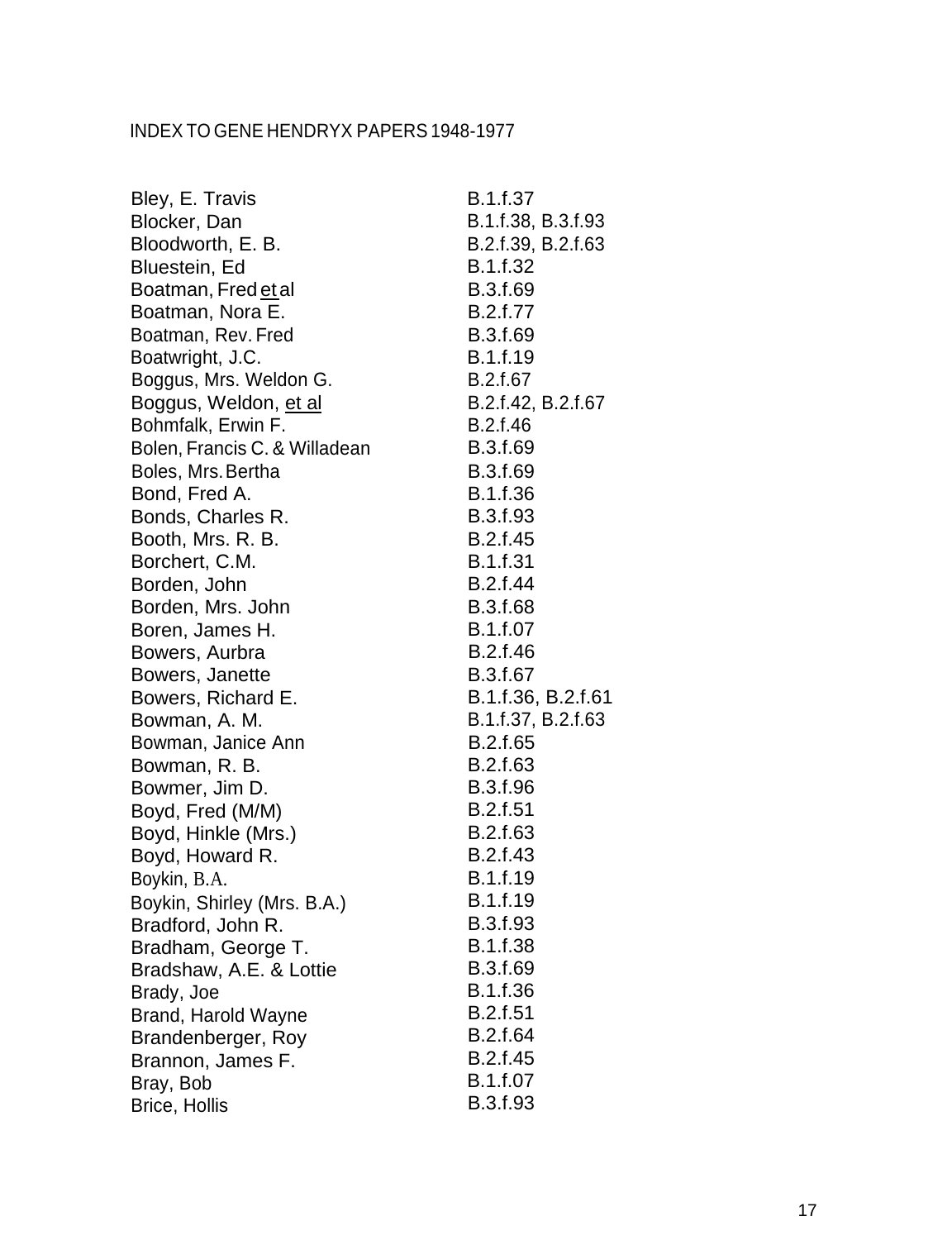| Briggs, Dr.F. Allen                      | B.3.f.93                     |
|------------------------------------------|------------------------------|
| Bright, Herbert R. (M/M)                 | B.2.f.46                     |
| Bright, Hubert (M/M)                     | B.2.f.46, B.2.f.69           |
| Briscoe, Andrew (Mrs.)                   | B.2.f.46                     |
| Briscoe, Dolph                           | B.1.f.05, B.3.f.84, B.3.f.93 |
| Bristol, Rev. Bob                        | B.2.f.42, B.2.f.45           |
| Bristole, Goldie A.                      | B.1.f.36                     |
| Broadfoot, Jessie (Mrs. Andrew Chalmers) | B.3.f.76                     |
| Brock, Jack G.                           | B.2.f.42, B.2.f.67           |
| Brons, Tony G.                           | <b>B.2.f.61</b>              |
| Bronte Superintendent of Schools         | B.2.f.42                     |
| Brooks, Jack                             | B.1.f.08                     |
| Brooks, Mary                             | B.2.f.67                     |
| Brown, C.W.                              | B.1.f.13                     |
| Brown, Claude W.                         | B.2.f.63                     |
| Brown, Claude.W. (McCamey)               | B.1.f.37                     |
| Brown, Dor W., Jr.                       | B.2.f.46                     |
| Brown, George E.                         | B.1.f.33, B.1.f.36           |
| Brown, Lynn                              | B.1.f.38                     |
| Brown, Mrs. R.L.                         | B.3.f.69                     |
| Brown, Perry E.                          | B.1.f.36                     |
| Brown, S. Perry                          | B.1.f.20                     |
| Brown, T.Mack (M/M)                      | B.2.f.46                     |
| Brown, Thomas (Mrs.)                     | <b>B.2.f.51</b>              |
| Brownfield, Mrs. Burt                    | B.3.f.69                     |
| Bruce, Mrs. Sam H.                       | B.3.f.72                     |
| Brueggerhoff, Mrs. Chas.                 | B.1.f.38                     |
| Brune, Allen (Monahans)                  | B.1.f.37                     |
| Brunson, Elizabeth                       | B.2.f.51                     |
| Bryant, John                             | B.3.f.101                    |
| Bryant, M. D.                            | B.2.f.47                     |
| <b>Buena Vista ISD Faculty</b>           | B.2.f.43                     |
| Buenger, Walter L.                       | B.2.f.62                     |
| Bunnell, Donald H.                       | B.1.f.37, B.2.f.38           |
| Buntin, Wilma                            | B.2.f.46                     |
| Bunton, Lucius D.                        | B.2.f.49, B.2.f.65           |
| Burk, Sam                                | B.2.f.67                     |
| Burke, William                           | B.1.f.20                     |
| Burkett, Henry                           | B.3.f.71                     |
| Burleson, Bob                            | B.3.f.96                     |
| Burnett, Hal                             | B.3.f.76                     |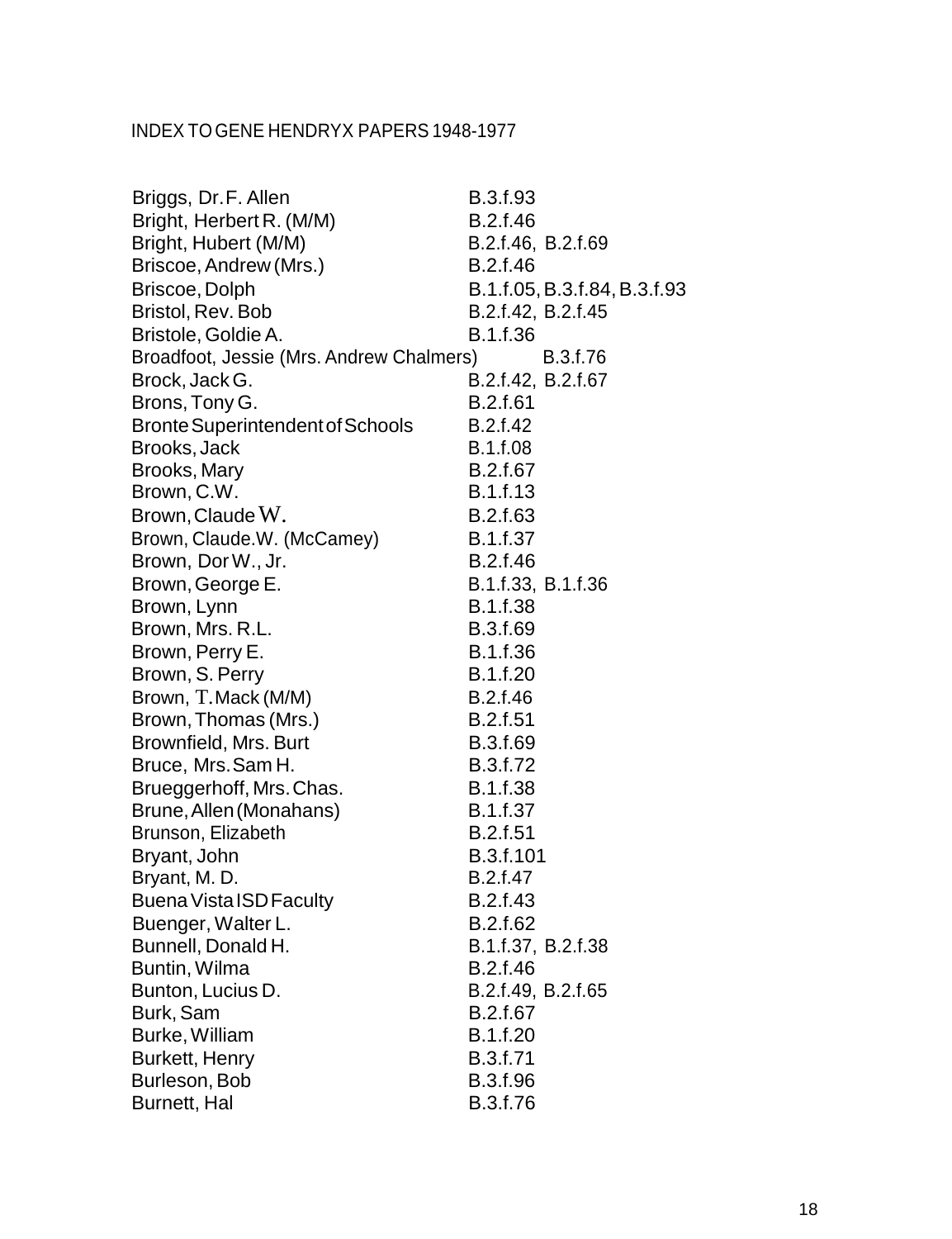| Burnett, Warren            | B.2.f.39, B.2.f.65 |
|----------------------------|--------------------|
| Burney, Charlie            | B.1.f.38           |
| Burton, Mrs. P.W.          | B.3.f.72           |
| Busch, William             | B.1.f.20           |
| Bush, Mrs. A.N.            | B.1.f.37, B.1.f.38 |
| <b>Buster, Sallie</b>      | B.3.f.68           |
| Butler, Paul M.            | B.1.f.08           |
| Butler, Sherri             | B.2.f.51           |
| Butz, Karl                 | B.2.f.62           |
| Byars, L. J. [Buddy]       | B.2.f.63           |
| Byers, Bo                  | B.2.f.39           |
| Cady, J.W.                 | B.2.f.44           |
| Caffey, Emma Lou et al     | B.3.f.69           |
| Cain, Jane Stevens         | B.2.f.64           |
| Cain, Peyton               | B.2.f.64           |
| Cain, V. H. (M/M)          | B.2.f.46           |
| Calderon, Paul             | B.2.f.44           |
| Caldwell, D.G.             | B.1.f.36           |
| Caldwell, Mrs. R.A.        | B.1.f.36           |
| Calhoun, Mrs. J. R.        | B.2.f.45           |
| Calhoun, Mrs. M.S.         | B.3.f.72           |
| Calvert, Robert S.         | B.1.f.31           |
| Cameron, Melba             | B.2.f.64, B.2.f.65 |
| Campbell, J. A.            | B.2.f.46           |
| Campbell, John F.          | B.2.f.65           |
| Campbell, Larry S.         | B.3.f.71           |
| Campbell, Otis C.          | B.1.f.38           |
| Campbell, Shirley          | B.2.f.54           |
| Canning, A.B.              | B.2.f.46           |
| Cannon, G.J. et al         | B.3.f.69           |
| Cannon, Molly              | B.1.f.20           |
| Cappleman, L.J. (Imperial) | B.1.f.37           |
| Cariker, Earl              | B.2.f.44           |
| Carpenter, Ben H.          | B.1.f.20           |
| Carr, E. F.                | B.2.f.51           |
| Carr, Waggoner             | B.1.f.38, B.3.f.76 |
| Carroll, C. A.             | B.2.f.42           |
| Carroll, Mrs. C.A.         | B.3.f.68           |
| Carroll, Mrs. Leon         | B.2.f.45           |
| Carson, Johnny             | B.2.f.64           |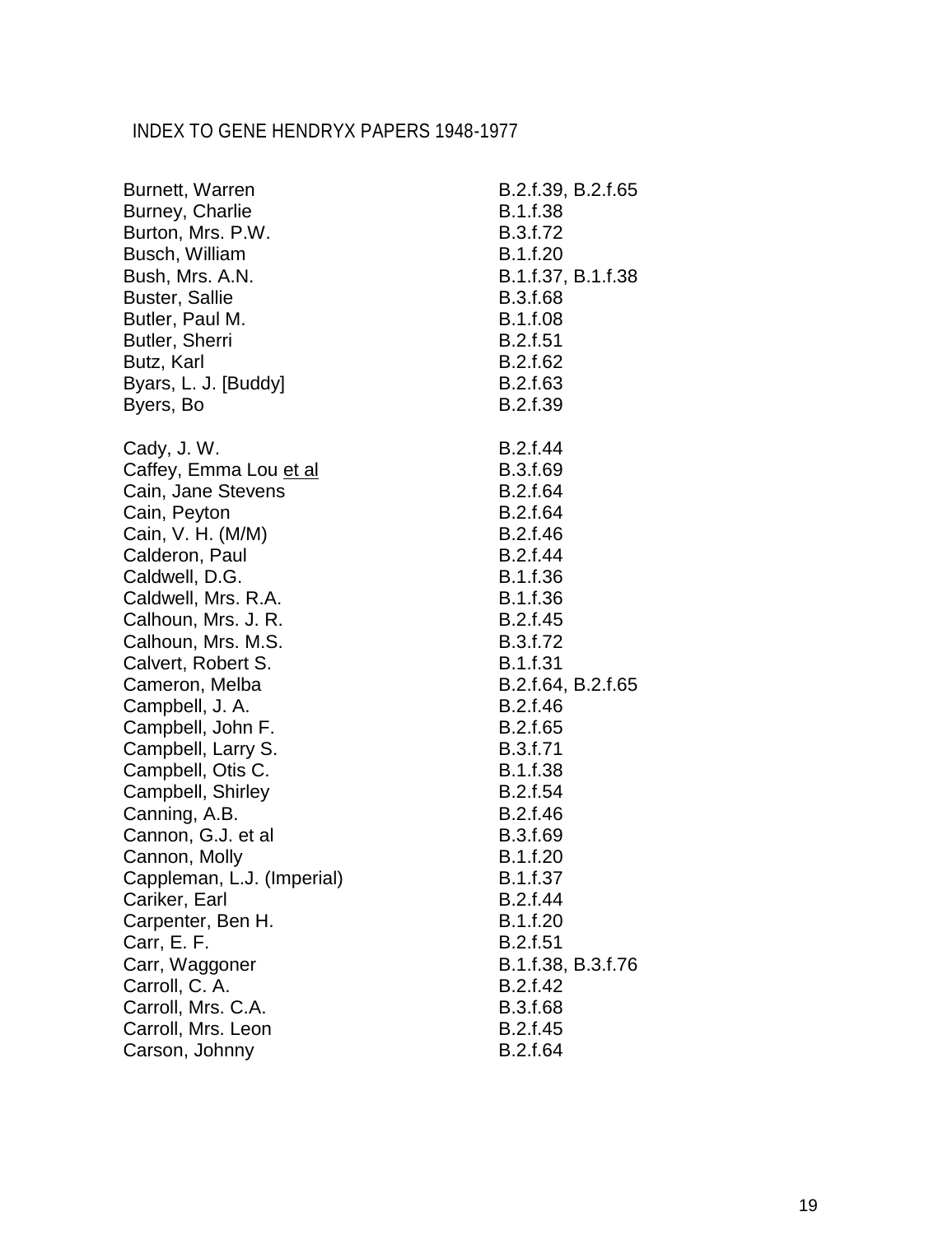| Carter, Clifton C.             | B.1.f.02, B.1.f.13                     |
|--------------------------------|----------------------------------------|
| Carter, Joe D.                 | B.2.f.39                               |
| Carter, Mrs. Ray V. et al      | B.3.f.72                               |
| Cartledge, Wayne R.            | B.2.f.45                               |
| Casebolt, Mrs. Mildred         | B.3.f.72                               |
| Casey, Clifford B.             | B.1.f.36, B.2.f.93                     |
| Cassidy, William F.            | B.3.f.95                               |
| Cates, Dale                    | <b>B.3.f.68</b>                        |
| Cates, Louise                  | B.3.f.68                               |
| Cauble, Rex C.                 | B.2.f.46                               |
| Cauthen, O.S.                  | B.3.f.93                               |
| Cavness, R.M.                  | B.3.f.93                               |
| Chadwick, J. Carroll           | B.2.f.46                               |
| Chambers, Mary Elizabeth       | B.2.f.64                               |
| Chancellor, J.C.               | B.1.f.38                               |
| Chandler, Wayne                | B.2.f.65                               |
| Chaney, Don L.                 | B.1.f.03, B.2.f.61                     |
| Chaney, Frances                | B.2.f.45                               |
| Chaney, Morgan & Francis       | B.1.f.37                               |
| Chaney, Morgan R.              | B.2.f.45                               |
| Chaney, Morgan R. & Frances A. | B.3.f.69                               |
| Chapin, A.V.                   | B.1.f.38                               |
| Chapin, Alfred V.              | B.2.f.46                               |
| Chapman, H. L.                 | B.2.f.52                               |
| Chappelle, Mrs. Ray            | B.1.f.37                               |
| Childress, Horace W.           | B.2.f.52                               |
| Chisum, Clyde H.               | B.2.f.44                               |
| Choate, Evelyn                 | B.2.f.46                               |
| <b>Christian Young People</b>  | B.3.f.68                               |
| Christian, George              | B.1.f.04                               |
| Clark, Donald T.               | B.1.f.38                               |
| Clark, Gladys                  | B.2.f.64                               |
| Clark, Harry W.                | B.1.f.13                               |
| Clark, J. Linton               | B.1.f.37                               |
| Clark, L. C. (Mrs.)            | B.2.f.64                               |
| Clarke, Donald L. (M/M)        | B.2.f.46                               |
| Clayton, Bill                  | B.1.f.38, B.2.f.49, B.2.f.65, B.3.f.84 |
| Clements, F. L. (M/M)          | B.2.f.46                               |
| Clements, William P. (Bill)    | B.3.f.84                               |
| Clemmer, M/M E. L.             | B.2.f.45                               |
| Coalson, Pauline               | B.2.f.67                               |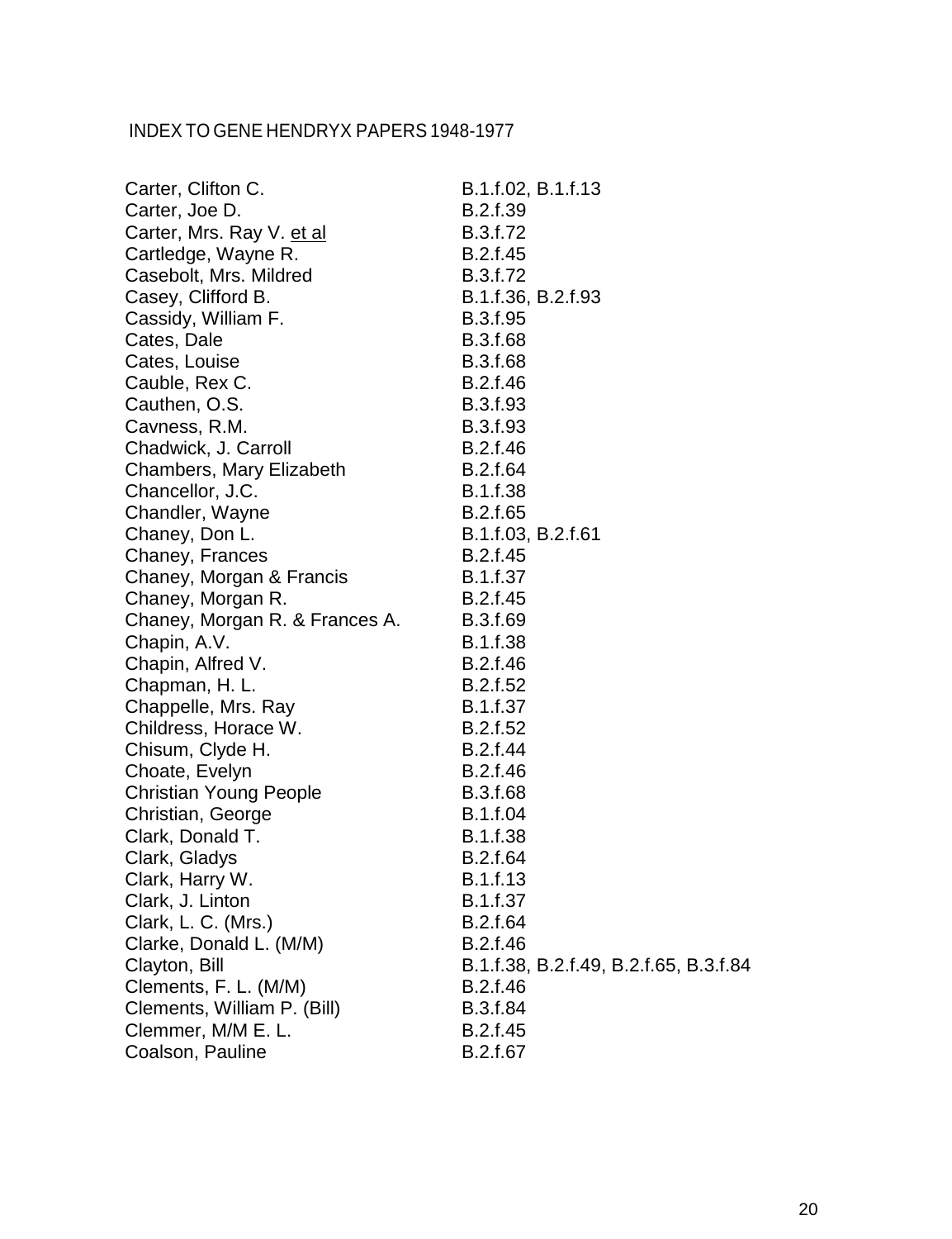| Coats, Dr. J.J.                | B.1.f.31, B.1.f.37, B.2.f.63             |
|--------------------------------|------------------------------------------|
| Coats, Tom                     | B.1.f.36                                 |
| Cobb, Bill                     | B.1.f.13                                 |
| Cobb, John R.                  | B.2.f.51                                 |
| Coffee, Bob                    | B.2.f.64                                 |
| Coffee, Mrs. A. L.             | B.2.f.45, B.3.f.69                       |
| Coffey, Eugene                 | B.2.f.49                                 |
| Coffield, Frank & India        | B.3.f.72                                 |
| Coffin, Hazel                  | B.2.f.51                                 |
| Coke County Judge (Robert Lee) | B.1.f.37                                 |
| Cole, Charles                  | B.2.f.45, B.3.f.69                       |
| Cole, William                  | B.1.f.37                                 |
| Coleman, F.W.                  | B.2.f.51                                 |
| Collier, M. R.                 | B.1.f.19, B.2.f.64                       |
| Collier, R.                    | B.1.f.20                                 |
| Coneran, Julie                 | B.2.f.46                                 |
| Conger, Mary Lee               | B.2.f.67                                 |
| Conn, Fred                     | B.3.f.93                                 |
| Connally, John                 | B.1.f.03; B.2.f.45, 58; B.3.f.79, 83, 84 |
| Connally, Nellie               | B.1.f.03, B.3.f.83                       |
| Connally, Tom                  | B.1.f.08                                 |
| Conner, Gail                   | B.1.f.20                                 |
| Conner, Molly (Cannon)         | B.1.f.20                                 |
| Conner, Nolan B.               | B.1.f.36, B.2.f.62                       |
| Conradt, Fred                  | B.1.f.15                                 |
| Constant, George A.            | B.2.f.66                                 |
| Constantin, E. Jr.             | B.2.f.46                                 |
| Cook, D. E.                    | B.3.f.68                                 |
| Cook, Horace G.                | B.1.f.38                                 |
| Cook, Mrs. D.E.                | B.3.f.68                                 |
| Cooley, Denise                 | B.1.f.31                                 |
| Cooper, Betty P.               | B.1.f.31                                 |
| Cooper, Hugh P.                | B.1.f.13,14,31; B.2.f.39, B.3.f.76       |
| Cooper, N. B.                  | B.2.f.62                                 |
| Cope, Everett (Mrs.)           | B.2.f.63                                 |
| Cope, Everett                  | B.2.f.63                                 |
| Cope, Lloyd                    | B.3.f.93                                 |
| Copeland, Mrs. H. Floyd        | B.3.f.69                                 |
| Coppin, Gene K.                | B.2.f.45                                 |
| Coppin, Mrs. Gene K.           | B.2.f.45                                 |
| Corbell, Georgia (Mrs.)        | B.2.f.67                                 |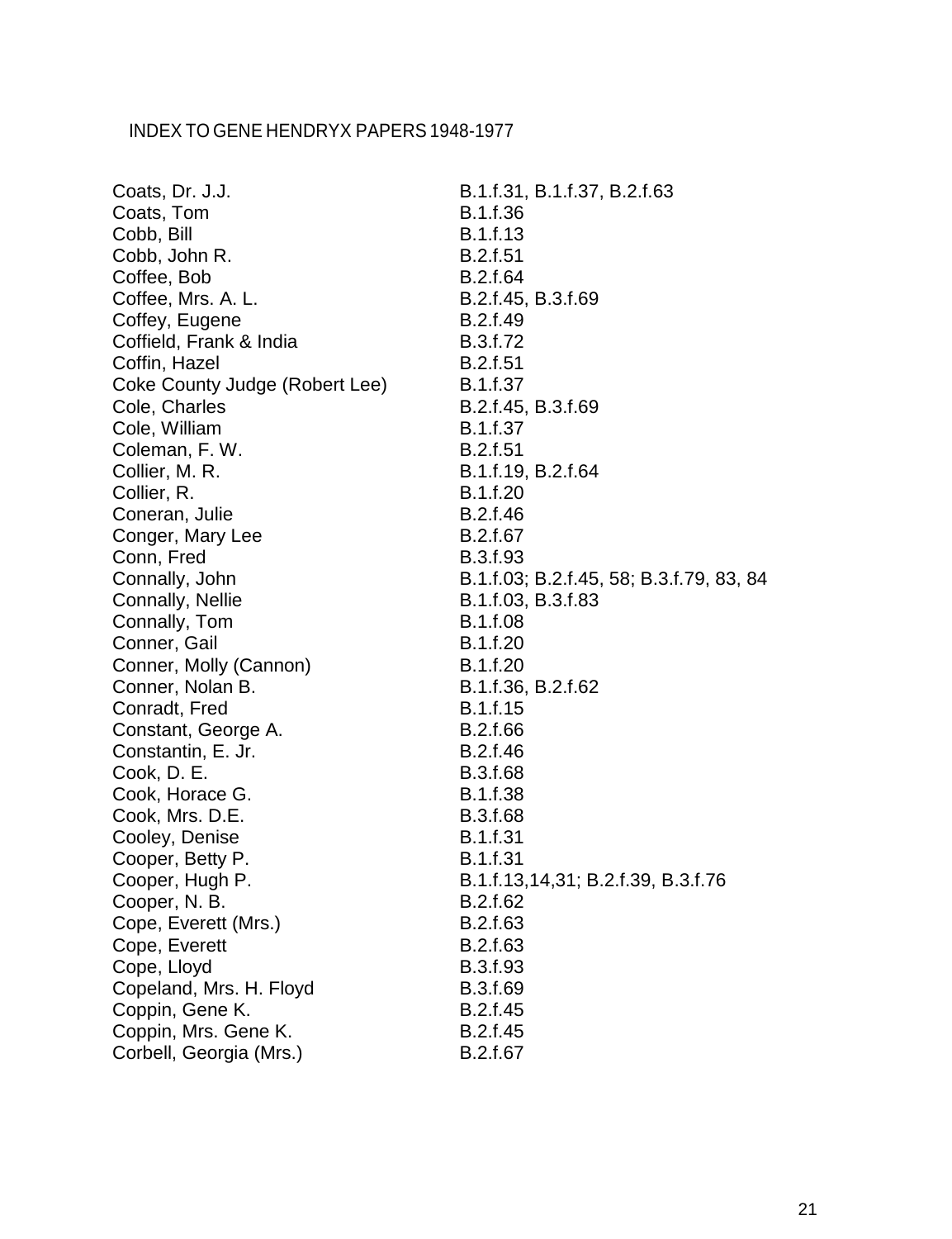| Corkins, Thad                      | B.2.f.61, B.3.f.95           |
|------------------------------------|------------------------------|
| Corley, A. B. (Mrs.)               | B.2.f.54                     |
| Cormier, Howard (Mrs.)             | B.2.f.45                     |
| <b>Corpus Christi Caller-Times</b> | B.3.f.96                     |
| Corpus Christi ISD                 | B.2.f.56                     |
| Cory, Dick                         | B.1.f.38, B.2.f.67           |
| Coulter, Nathan W.                 | B.1.f.38                     |
| Courtright, Kenneth P.             | B.2.f.39                     |
| Cowan, Will                        | B.2.f.49                     |
| Cowart, C. Jack                    | B.1.f.14                     |
| Cowden, Jerry                      | B.1.f.36, B.2.f.39           |
| Cowden, Mrs. Jerry E.              | B.3.f.6, B.3.f.72            |
| Cox, C. F.                         | B.1.f.37, B.2.f.61           |
| Cox, E.H. et al                    | B.3.f.68                     |
| Cox, Ed                            | B.1.f.37                     |
| Cox, Jack                          | B.2.f.64                     |
| Cox, P. M.                         | B.2.f.52                     |
| Craig, Forest                      | B.1.f.38                     |
| Crain, Albert L.                   | B.2.f.42                     |
| Crane TSTA                         | B.2.f.67                     |
| Crawford, Ben (Mrs.)               | <b>B.2.f.51</b>              |
| Creamer, Kenneth Ray               | B.2.f.45                     |
| Creighton, Tom                     | B.1.f.25                     |
| Crittenden, G. H.                  | B.2.f.44                     |
| Crone, G. P.                       | B.2.f.62                     |
| Crone, Paul (Mrs.)                 | B.2.f.67                     |
| Cross, Jack                        | <b>B.2.f.61</b>              |
| Cross, Opal                        | B.2.f.51                     |
| Croy, Kenneth                      | <b>B.2.f.51</b>              |
| Crozier, Kenneth                   | B.1.f.32                     |
| Crozier, Robert E.                 | B.1.f.31                     |
| Crump, Dal L.                      | B.2.f.62, B.2.f.67           |
| Cruz, Lauro                        | B.2.f.66                     |
| <b>Culberson County Judge</b>      | B.1.f.37                     |
| Culbertson, Flo L.                 | B.2.f.62, B.3.f.68           |
| Cullen, Paul B.                    | B.2.f.46                     |
| Cullender, George                  | B.1.f.31, B.2.f.43, B.2.f.67 |
| Culp, Tex Evetts                   | B.2.f.66                     |
| Cumbie, Mrs. R.E.                  | B.3.f.68                     |
| Currie, Mr. & Mrs. H.H.            | B.1.f.36                     |
| Currie, Mrs. H. H.                 | B.2.f.45                     |
| Curry, Arlene                      | B.2.f.51                     |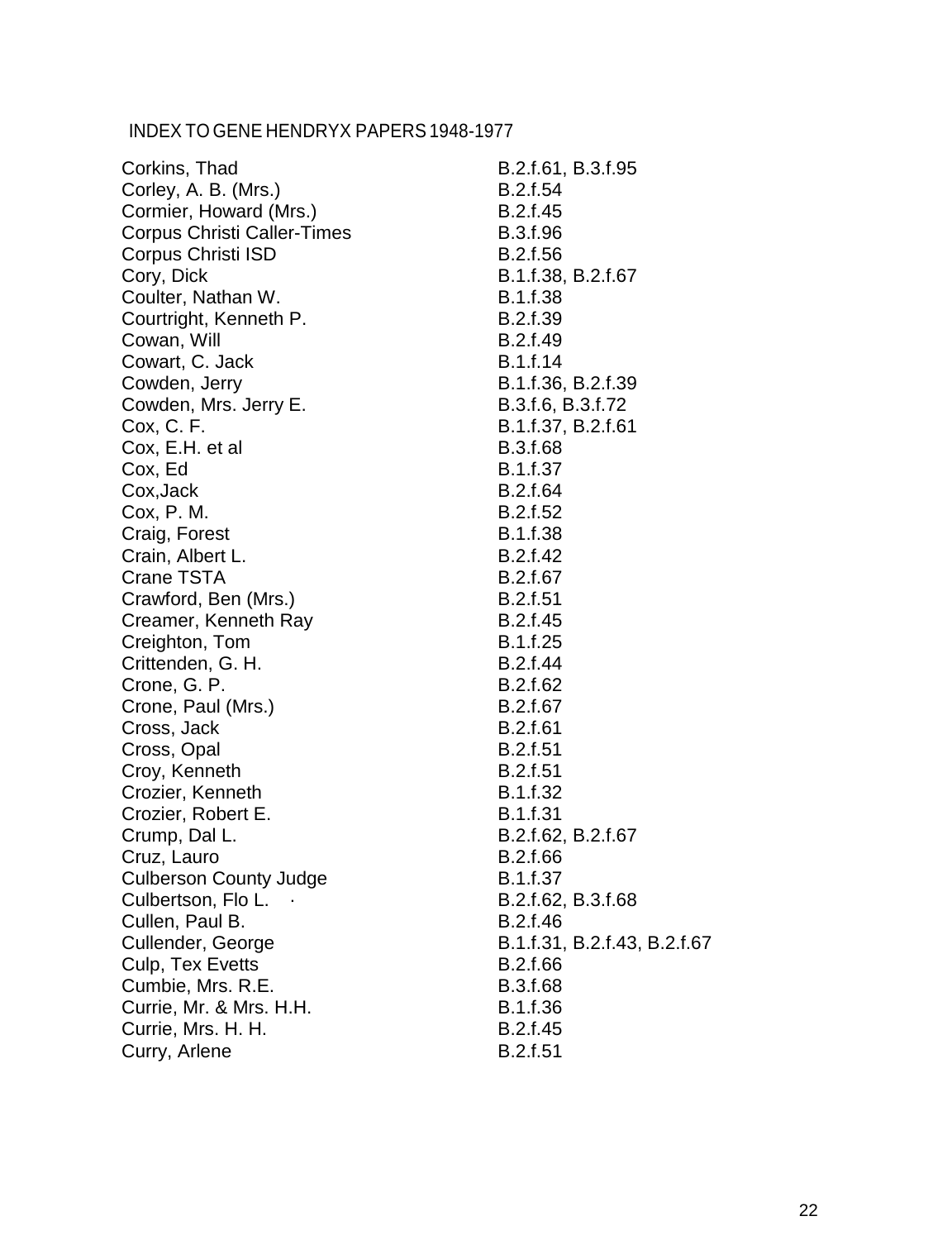| Dale, Hulene S.                     | B.2.f.43, B.2.f.67 |
|-------------------------------------|--------------------|
| Dale, Mrs. Hulene S.                | B.3.f.68           |
| Daly, Guadalupe                     | B.2.f.63           |
| Danielson, Verner E.                | B.2.f.47           |
| Davey, J. Edward                    | B.2.f.61           |
| Davidson, D.A.Jr.                   | <b>B.1.f.31</b>    |
| Davidson, M/M John F.               | B.2.f.45           |
| Davidson, Mrs. D. A.                | B.2.f.45, B.2.f.69 |
| Davis, Bob (Mrs.)                   | <b>B.3.f.68</b>    |
| Davis, Cletus A.                    | B.2.f.66           |
| Davis, Fred W.                      | <b>B.1.f.38</b>    |
| Davis, Garland                      | B.2.f.67           |
| Davis, Howard E. Jr.                | B.3.f.96           |
| Davis, L.R. [Jack]                  | <b>B.2.f.61</b>    |
| Davis, Mack D. (Mrs.)               | B.3.f.68           |
| Davis, Mrs. Geo.                    | <b>B.3.f.68</b>    |
| Davis, Norman C.                    | B.1.f.25           |
| Davis, Oscar                        | <b>B.2.f.51</b>    |
| Davis, Ralph V.                     | B.2.f.64           |
| Davis, Sonny                        | B.2.f.64           |
| Day, Edward                         | B.3.f.95           |
| Day, W.M. Jr.                       | B.1.f.37, B.2.f.63 |
| Dean, Claud                         | B.2.f.63           |
| Dean, Joe A.                        | B.2.f.45           |
| Dean, Mrs. Claud                    | B.3.f.69           |
| DeBarbrie, Margaret {Teedee}        | B.2.f.42           |
| Decker, S. A. (Mrs.)                | <b>B.2.f.51</b>    |
| Delgado, Armando                    | B.2.f.65           |
| Dell City Superintendent of Schools | B.2.f.42           |
| Delz, Frankie (Mrs.)                | B.3.f.68           |
| Demere, Frank Jr.                   | B.2.f.64           |
| Demere, Frank, Jr. (Mrs.)           | B.2.f.64           |
| Dept. of Public Welfare             | B.1.f.31           |
| Derrick, Howard                     | B.1.f.20, B.2.f.64 |
| DeVilbiss, Bernice                  | B.2.f.51           |
| Devolin, W.E.                       | B.2.f.62           |
| Dexter, L. N.                       | <b>B.3.f.96</b>    |
| Dexter, L. N. (Mrs.)                | B.3.f.96           |
| Diggs, E. E. Jr.                    | B.2.f.66           |
| Dilday, Russell                     | B.2.f.46           |
| Dingwall, J.C.                      | <b>B.2.f.61</b>    |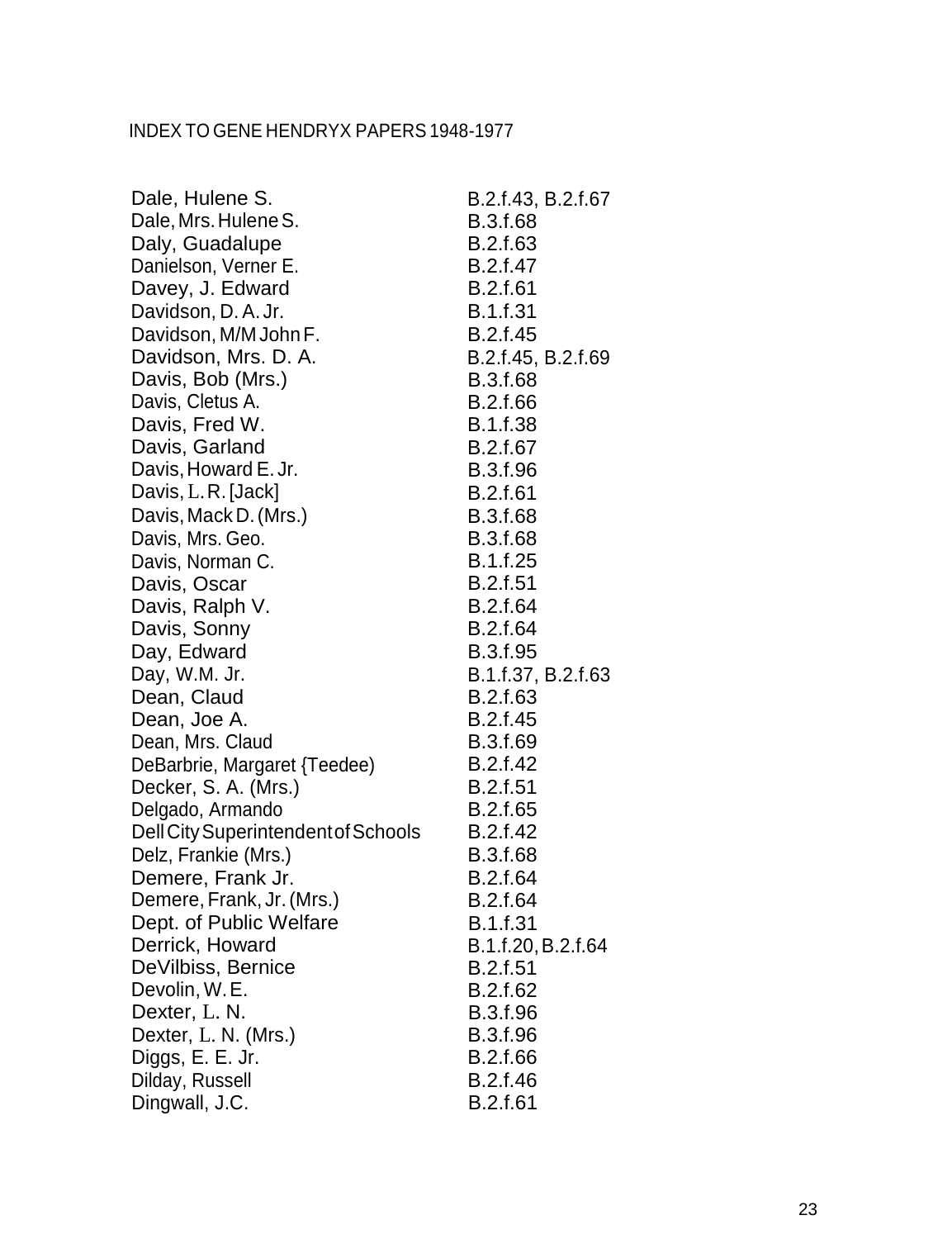| Dionne, Paul H.                         | B.1.f.36, B.2.f.62           |
|-----------------------------------------|------------------------------|
| Dixon, George W.                        | B.3.f.68                     |
| Doerfer, John C.                        | B.3.f.94                     |
| Dohlen, Tim Von                         | B.3.f.84                     |
| Dole, Bob                               | B.2.f.84                     |
| Dominey, Joe                            | B.1.f.38                     |
| Donaubauer, E.H.                        | B.1.f.38                     |
| Donnell, William C. (Bill)              | B.1.f.37, B.3.f.93, 95,96    |
| Doran, Hillary B., Jr.                  | <b>B.3.f.84</b>              |
| Dorsett, Mrs. John R. Jr.               | B.1.f.37, B.2.f.45, B.3.f.69 |
| Dotson, Frank                           | B.2.f.67                     |
| Downie, Walter G.                       | B.1.f.19                     |
| Drennan, Beverly                        | B.2.f.67                     |
| Drummond, Clif                          | B.2.f.64                     |
| <b>Dryden Superintendent of Schools</b> | B.2.f.42                     |
| Ducuir, Sharon                          | B.2.f.65                     |
| Dudley, Walter                          | B.2.f.45                     |
| Dufek, Kay                              | B.1.f.37                     |
| Duggan, Lee                             | B.2.f.66                     |
| Dunagan, J. Conrad                      | B.1.f.02, B.1.f.37, B.2.f.43 |
| Dunagan, Mrs. Conrad (Kathlyn)          | B.1.f.15                     |
| Dunagan, R. L. [Buddy]                  | B.2.f.63                     |
| Dunagan, Robert L. Jr.                  | B.1.f.36                     |
| Dungan, Ralph A.                        | B.1.f.08                     |
| Dunham, Gilbert & Galene                | B.3.f.69                     |
| Dunham, Gilbert                         | B.2.f.45                     |
| Dunn, Harold (Mrs.)                     | B.2.f.61, 64                 |
| Dunn, J. Earl                           | B.2.f.45, 61                 |
| Dunn, Mary Ethel                        | B.1.f.36, B.2.f.62           |
| Dunn, Mr. & Mrs. J.E.                   | B.2.f.42                     |
| Dunn, Paula (Mrs. J. Earl)              | B.2.f.45                     |
| Durham, Worth G.                        | B.1.f.20, B.2.f.66           |
| Dustin, Jeanne A.                       | B.1.f.38                     |
| Dustin, Raphael L.                      | B.3.f.76                     |
| Dyke, Dee Ann                           | B.3.f.95                     |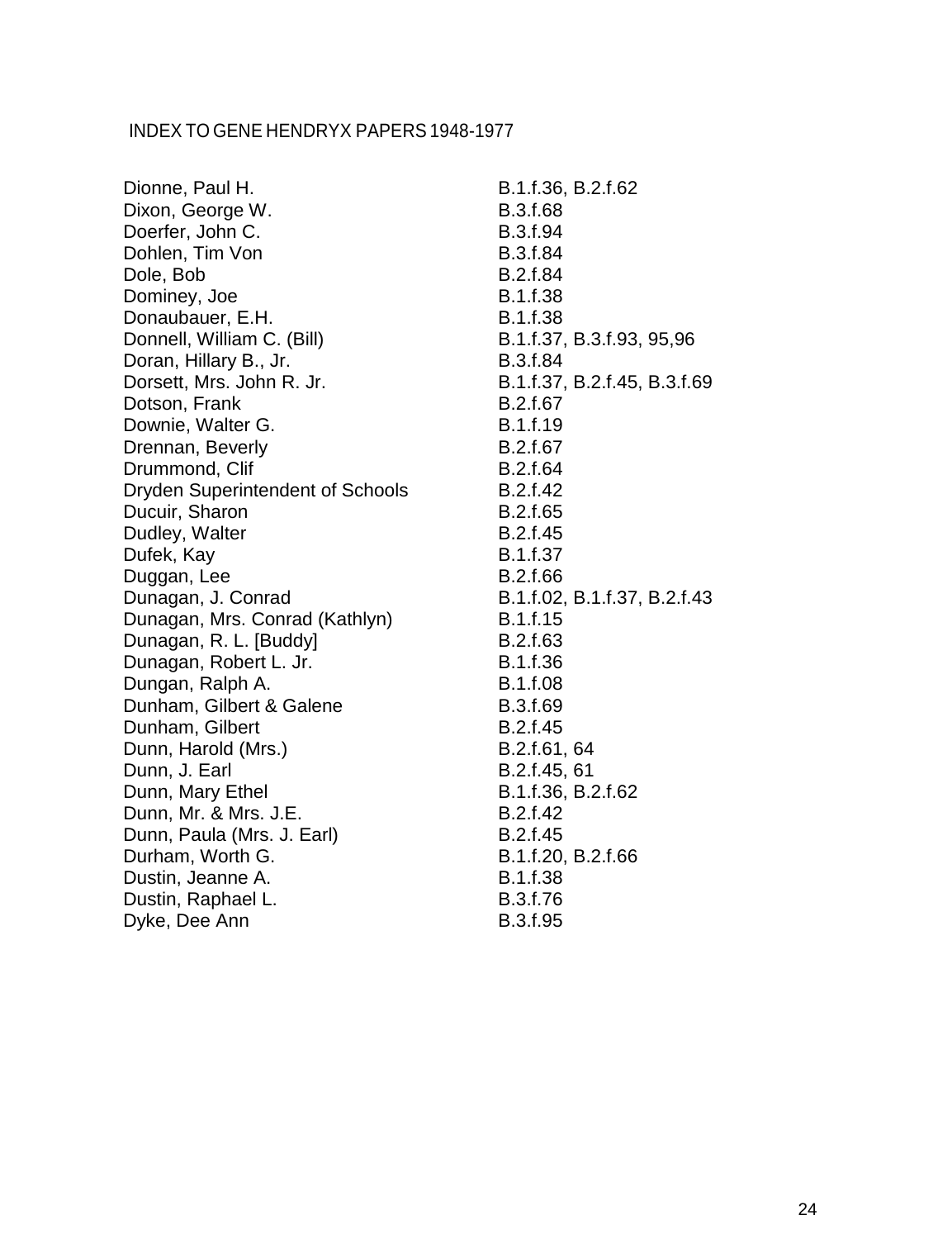| Eagleton, N. Ethie             | B.1.f.37                     |
|--------------------------------|------------------------------|
| Easter, Pauline                | B.1.f.18                     |
| Eastham, Jim (M/M)             | <b>B.3.f.68</b>              |
| Eastham, Jim                   | B.3.f.68                     |
| Ebbage, Harold                 | B.1.f.38                     |
| Ebeling, George W.             | <b>B.2.f.51</b>              |
| Ebensberger, Phil W.           | B.2.f.39, B.2.f.61           |
| Eckols, H.E.                   | B.1.f.37                     |
| Eddleman, J. W.                | B.2.f.61                     |
| Eddleman, Nellie               | <b>B.2.f.68</b>              |
| Edmonds, Don (Monahans)        | <b>B.1.f.37</b>              |
| Edmonds, Don R.                | B.1.f.31                     |
| Edwards, Arthur W.             | <b>B.2.f.52</b>              |
| Edwards, Frank                 | B.3.f.94                     |
| Edwards, John H.               | B.2.f.63                     |
| Edwards, W.T.                  | <b>B.2.f.61</b>              |
| Edwin, Frank C., Jr.           | B.2.f.64                     |
| Eiland, Mildred                | B.2.f.66                     |
| Eiland, Troy (M/M)             | B.3.f.69                     |
| Eke, Robert                    | <b>B.1.f.38</b>              |
| Ekstrom, E. C.                 | B.2.f.46                     |
| Elkins, Bill                   | B.2.f.52                     |
| Elliot, S. M.                  | B.2.f.64, 66                 |
| Elliott, Carl                  | B.3.f.95                     |
| Elliott, D. R.                 | <b>B.2.f.51</b>              |
| Ellis, J. T. Jr.               | <b>B.1.f.31</b>              |
| Ellis, Mrs. Wade               | B.3.f.69                     |
| Ellis, W. A.                   | B.2.f.46                     |
| Ellison, Mrs. Clara            | B.3.f.68                     |
| Ellyson, Fred Jr. (Mrs.)       | B.2.f.62                     |
| Emanuel, Mrs. N. T.            | B.3.f.72                     |
| Emmott, A. V. (Mrs.)           | B.3.f.96                     |
| <b>Engineers Registration</b>  | B.2.f.50                     |
| Engle, Charles W.              | B.2.f.46                     |
| Eppler, Elvin (Mrs.)           | B.2.f.46                     |
| Ernest, Joe                    | <b>B.1.f.38</b>              |
| Ernst, Roger C.                | B.3.f.94                     |
| Erwin, Frank C. (out of Dist.) | B.2.f.39                     |
| Erwin, Frank C. Jr.            | B.1.f.14, B.2.f.39, B.2.f.64 |
| Erwin, Mrs. J.W.               | B.3.f.69                     |
| Esmond, Kenneth E.             | B.2.f.39, B.2.f.50, B.2.f.64 |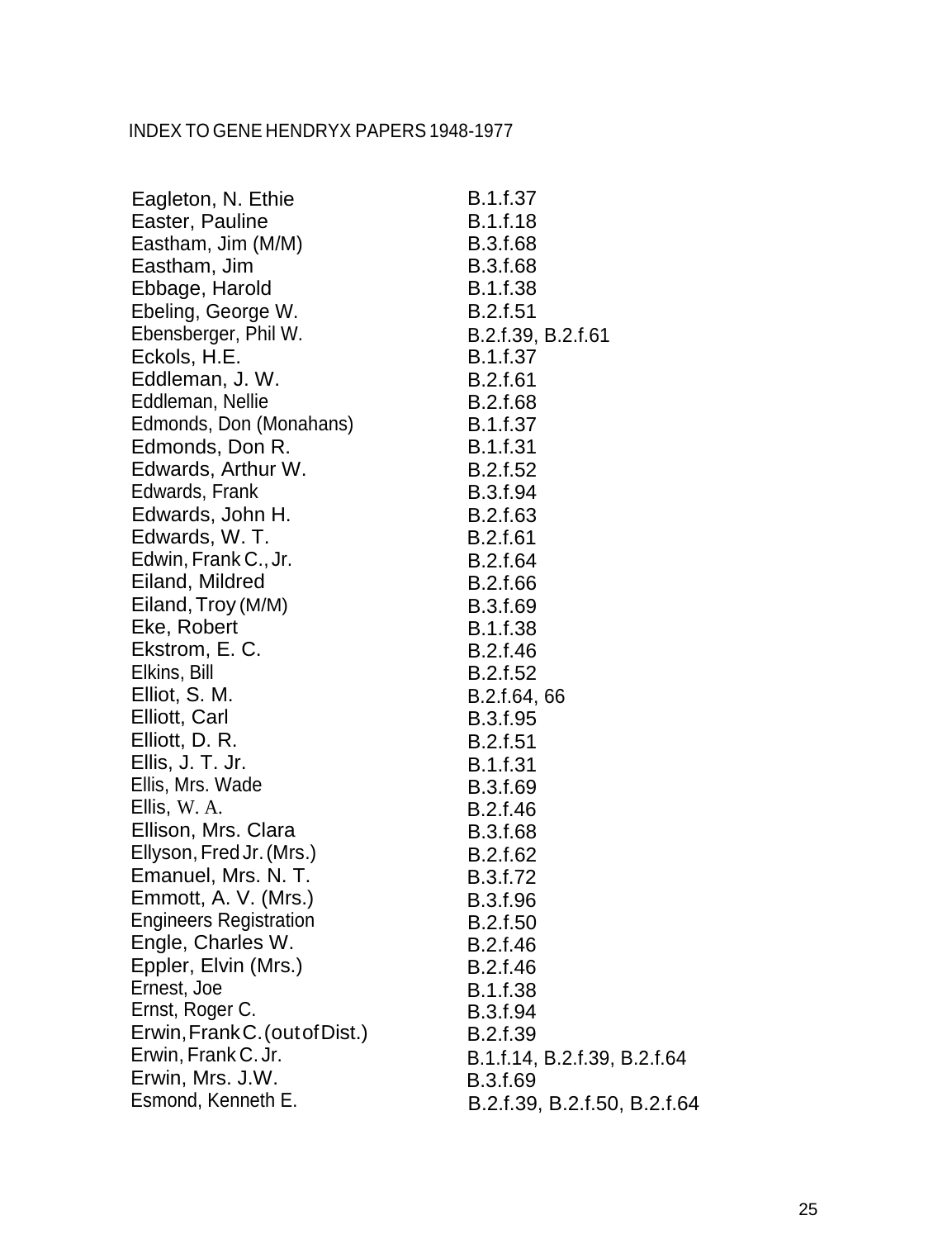| Estes, Carl D. "Toon"           | B.1.f.14, B.1.f.31, B.2.f.43 |
|---------------------------------|------------------------------|
| Estill, J. F., Jr.              | B.2.f.46                     |
| Evans, Clay                     | B.2.f.62                     |
| Evans, Dorothy                  | B.2.f.61                     |
| Evans, Mrs. J.E.                | B.3.f.72                     |
| Evans, N. E. (Mrs.)             | B.2.f.67                     |
| Evans, N. E.                    | B.2.f.67                     |
| Evans, Ray R.                   | B.1.f.07                     |
| Evans, Roy R.                   | B.1.f.38                     |
| Faller, G.D. (M/M)              | B.3.f.69                     |
| Farley, John E.                 | B.2.f.45                     |
| Faulkenberry, Mrs. Thomas R.    | B.3.f.68                     |
| Fausett, William                | B.1.f.31                     |
| Fausett, Wm. L. (Bill)          | B.2.f.45, B.3.f.69           |
| Feld, Benj                      | B.2.f.49                     |
| Fellow Industry Member (Alpine) | B.2.f.39                     |
| Ferguson, Cecilia               | B.2.f.51                     |
| Fernandez, Hector               | B.2.f.52                     |
| Fields, Ken                     | B.2.f.67                     |
| Finch, A. B. (Mrs.)             | B.2.f.66                     |
| Finka, Carrie                   | B.2.f.66                     |
| Finley, Jesse                   | B.2.f.49                     |
| Finley, Joe B. Jr.              | B.2.f.44                     |
| Finnell, Jerry (M/M)            | B.2.f.45                     |
| <b>First National Bank</b>      | B.2.f.61                     |
| Fish, Francis L.                | B.2.f.65                     |
| Fish, Francis T.                | <b>B.2.f.64</b>              |
| Fisher, Beeman                  | B.1.f.14, 38                 |
| Fisher, O.C.                    | <b>B.1.f.08</b>              |
| Fizzell, Mr. & Mrs. R.P         | B.1.f.38                     |
| Fladger, Charles B.             | B.1.f.38                     |
| Fletcher, Esther Clark          | B.1.f.37                     |
| Fletcher, Joe                   | B.3.f.95                     |
| Fletcher, Sammie D.             | B.2.f.65                     |
| Flores, Fred                    | B.2.f.46                     |
| Floyd, Junius Sr.               | B.3.f.84                     |
| Foley, Elizabeth                | B.3.f.72                     |
| Foley, Mrs. Ed                  | B.2.f.45                     |
| Fondren, Gene                   | B.2.f.66                     |
| Foraker, Mrs. C. O.             | B.2.f.45                     |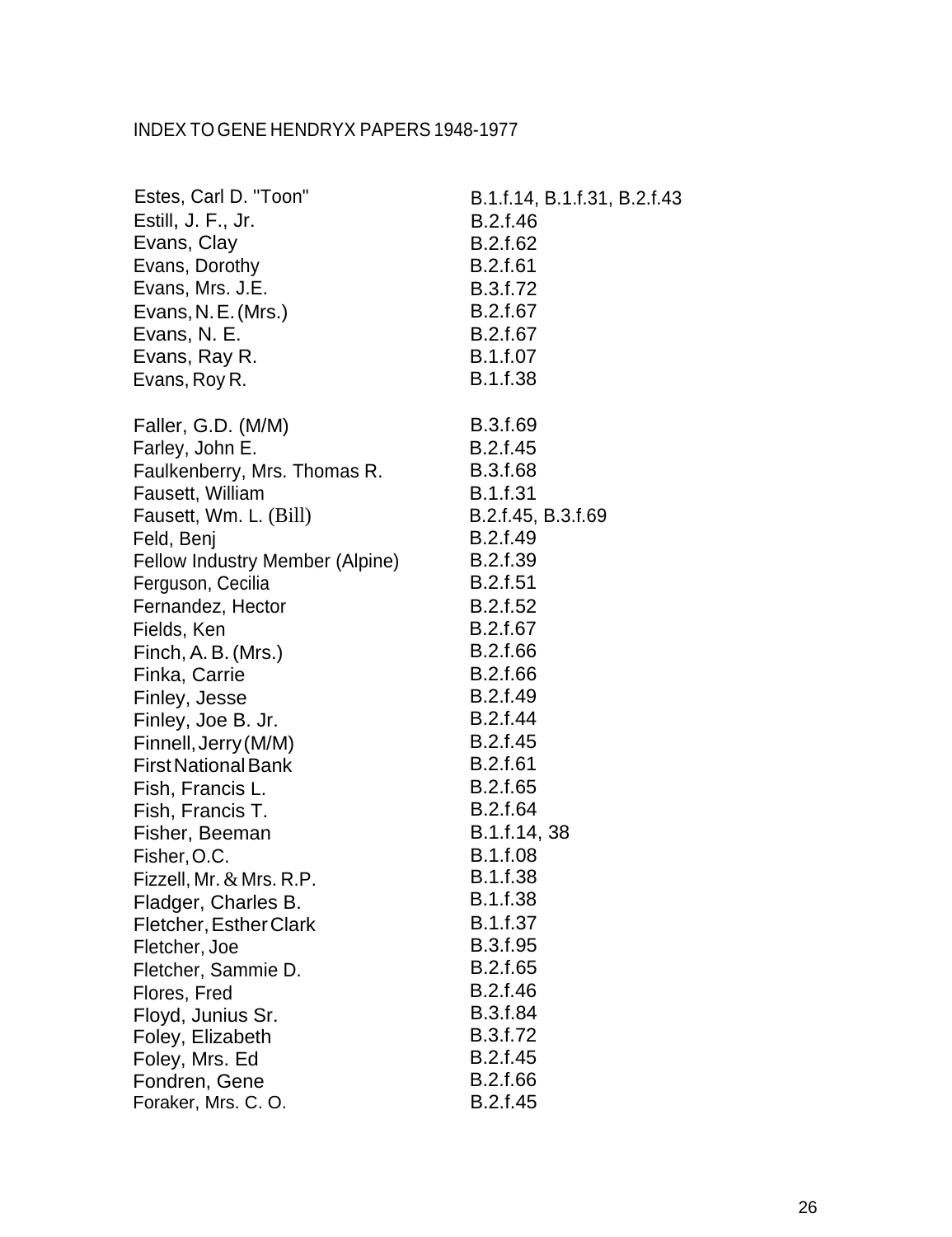| Forchheimer, Paul                               | B.3.f.94, 95                 |
|-------------------------------------------------|------------------------------|
| Ford, Aaron L.                                  | B.1.f.08                     |
| Ford, Dr. L. Harlan                             | B.2.f.43, B.3.f.76, B.3.f.93 |
| Ford, Henry II                                  | B.1.f.02                     |
| Ford, Leon                                      | B.3.f.68                     |
| Formby, Marshall                                | B.3.f.76                     |
| Fort Davis Superintendent of Schools B.2.f.42   |                              |
| Fort Hancock Superintendent of Schools B.2.f.42 |                              |
| <b>Fort Stockton School Faculty</b>             | B.2.f.42                     |
| Fortune, Jerry                                  | B.2.f.46                     |
| Foster, John P.                                 | <b>B.1.f.38</b>              |
| Foster, Ray                                     | <b>B.3.f.94</b>              |
| Fowler, Ray A.                                  | <b>B.3.f.93</b>              |
| Fox, Anne A.                                    | B.1.f.25                     |
| Fox, Mrs. Henry L.                              | B.1.f.25                     |
| Fox, Woodie                                     | <b>B.1.f.38</b>              |
| Franco, Manuel                                  | B.2.f.63                     |
| Francois, Jim                                   | B.2.f.42                     |
| Frand, Tommy                                    | B.2.f.45                     |
| Frantz, Joe B.                                  | <b>B.3.f.84</b>              |
| Frasch, John H.                                 | B.2.f.63                     |
| Frazee, Harry W.                                | <b>B.3.f.94</b>              |
| Frazer, Walter                                  | B.2.f.77                     |
| Freeman, J.H. (M/M)                             | B.2.f.46                     |
| Frey, Joe J.                                    | <b>B.2.f.44</b>              |
| Fritz, Edward C.                                | <b>B.2.f.64</b>              |
| Frost, M.F.                                     | B.1.f.20                     |
| F. Davis Nat'l Historic Site                    | B.1.f.25                     |
| Fugit, Gerald K.                                | B.2.f.64                     |
| Fulk, Donald R.                                 | <b>B.1.f.38</b>              |
| Fullagar, Gwendalyn                             | B.2.f.67                     |
| Fullwood, Angeline                              | B.1.f.36                     |
| Fulmer, Melba                                   | B.2.f.46                     |
| Furr, Roy K.                                    | B.1.f.38                     |
| Gaddy, W. N.                                    | B.2.f.42                     |
| Gaghagen, Richard                               | B.2.f.44                     |
| Gaines, James M.                                | B.3.f.76                     |
| Gallaway, Louis                                 | B.3.f.69                     |
| Gallego, Pete P.                                | B.3.f.84                     |
| Gann, Sam                                       | B.2.f.65                     |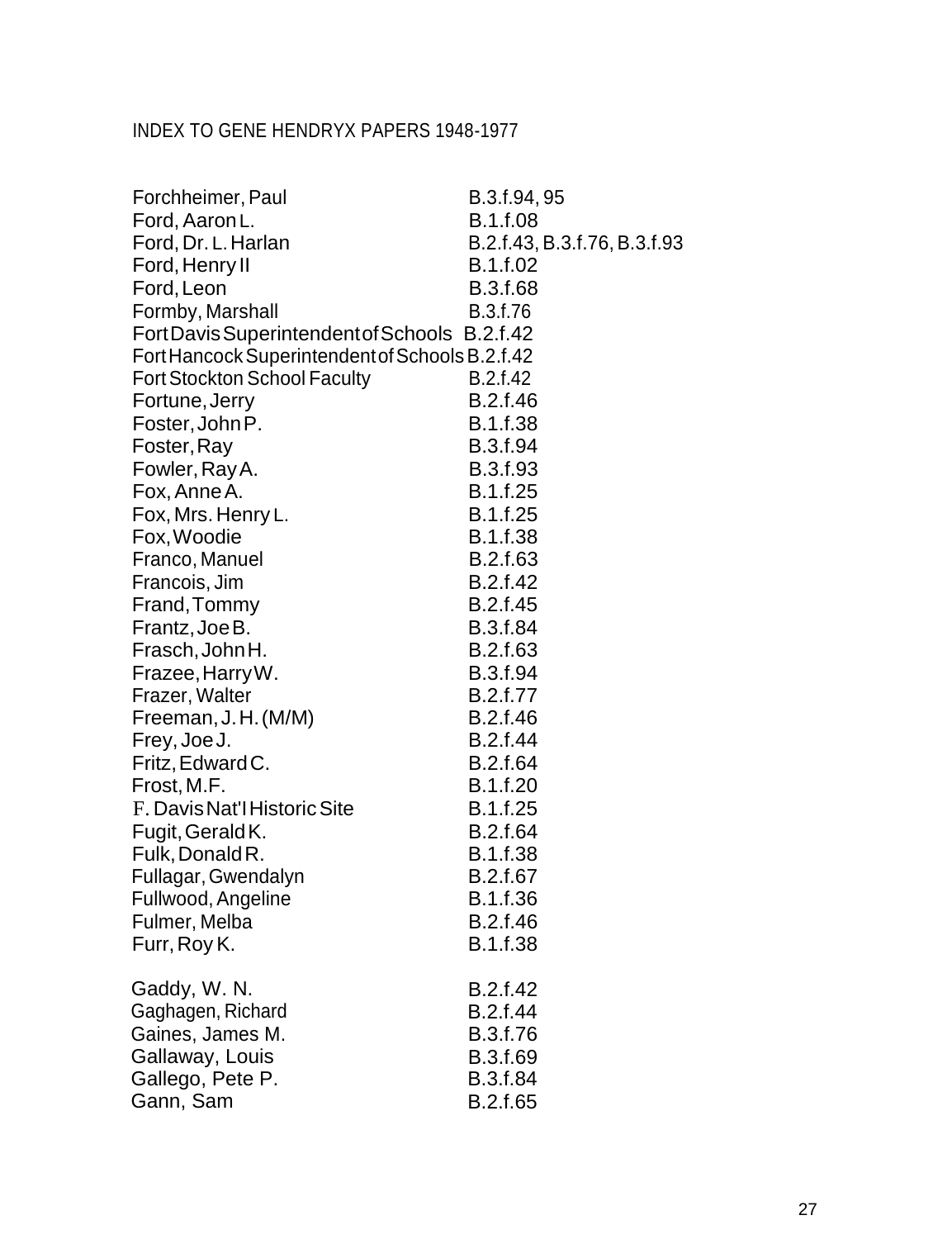| Garcia, J. J.                                | B.2.f.49           |
|----------------------------------------------|--------------------|
| Garcia, Matt                                 | B.2.f.49           |
| <b>Garden City Superintendent of Schools</b> | B.2.f.42           |
| Garden, John D.                              | B.2.f.65           |
| Gardener, John                               | B.2.f.65           |
| Garner, Peggy                                | B.1.f.37           |
| Garrett, Dr. R. G.                           | <b>B.1.f.31</b>    |
| Garrett, R. S. (Ralph)                       | B.2.f.45           |
| Garrison, Don                                | B.2.f.49           |
| Garrison, Homer Jr.                          | B.1.f.20, B.2.f.64 |
| Gartman, B. D.                               | B.1.f.19           |
| Gay, Clyde (M/M)                             | <b>B.3.f.68</b>    |
| Geer, Charles H.                             | B.1.f.25           |
| Gentry, Dr. William                          | B.2.f.62           |
| Gerald, Mrs. Patrick                         | B.3.f.72           |
| Gerla, Daniel                                | B.2.f.46           |
| Gervasi, Frank                               | B.3.f.72           |
| Gervasi, Mrs. Frank                          | B.3.f.72           |
| <b>Gethsemane Church Committee</b>           | B.1.f.38           |
| Gibbons, Mr. $\&$ Mrs. W.E.                  | <b>B.1.f.38</b>    |
| Gibbs, H. R.                                 | B.2.f.43           |
| Gibbs, Mrs. H. R.                            | B.2.f.45, B.3.f.68 |
| Gilbert, Karl T.                             | B.2.f.66           |
| Gill, David                                  | <b>B.2.f.51</b>    |
| Gillett, Grace                               | B.2.f.54           |
| Gillett, John (M/M)                          | B.2.f.54           |
| Glasgow, R. E. Lee                           | B.2.f.64           |
| Glass, Mrs. F.W.                             | B.1.f.33, B.3.f.69 |
| Glass, Mrs. Harvey                           | B.3.f.72           |
| Glasscock, James W.                          | B.1.f.03           |
| <b>Glasscock County Judge</b>                | B.1.f.37           |
| Gleason, Jerry D.                            | B.2.f.46           |
| Glenn, James W.                              | B.2.f.46           |
| Goble, Ann                                   | B.2.f.67           |
| Goff, Sally                                  | B.2.f.51           |
| Golden, Jack B.                              | B.1.f.31           |
| Gonzales, Isabel                             | B.2.f.67           |
| Gooch, Travis                                | B.1.f.20           |
| Goodman, Marvin B.                           | B.2.f.52           |
| Goodson, Glee                                | B.3.f.96           |
| Gorman, Viola                                | B.2.f.46           |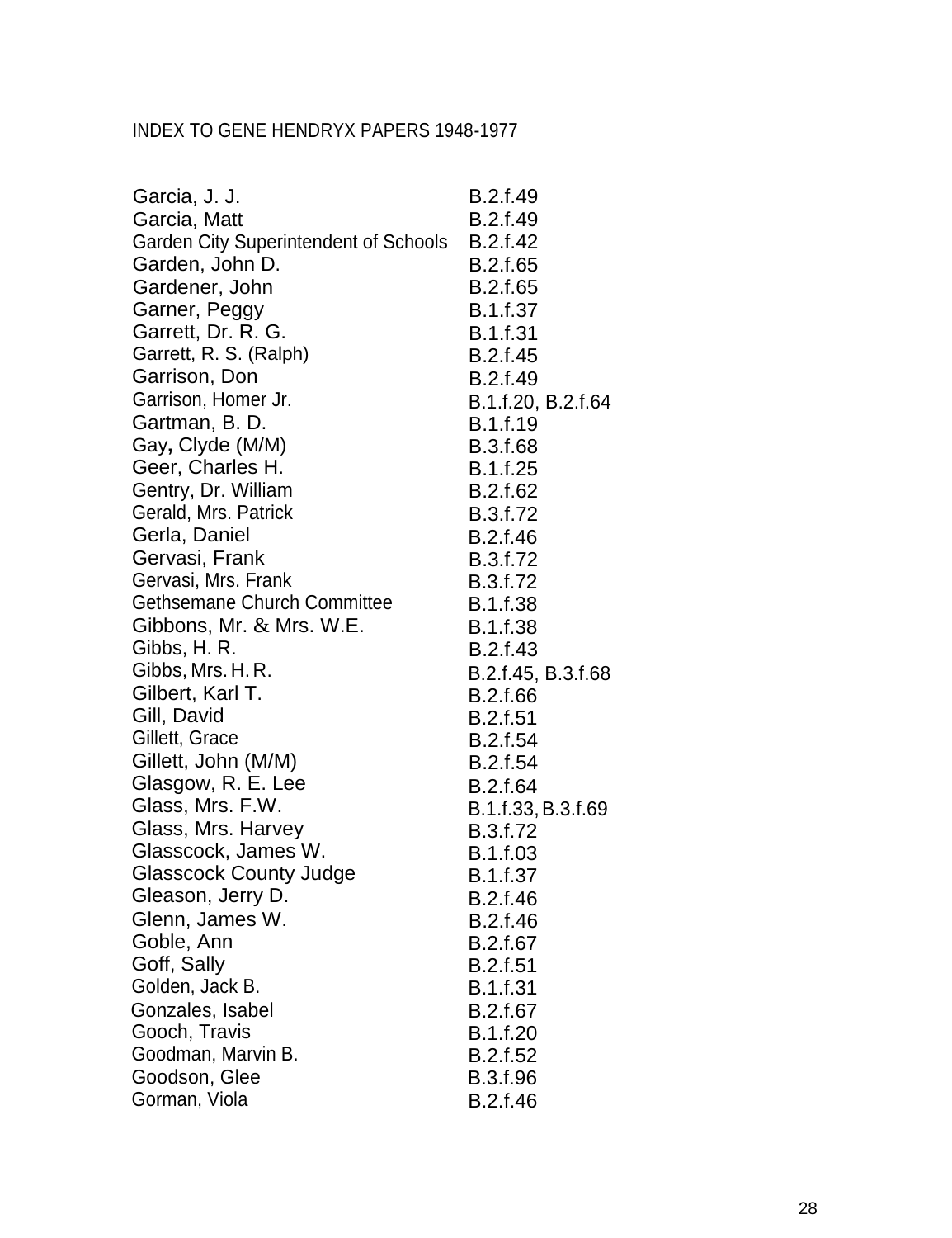## INDEXTOGENEHENDRYX PAPERS1948-19n

| Gossett, Leo E.                   | B.2.f.39, B.3.f.76           |
|-----------------------------------|------------------------------|
| Gossett, Leo E.                   | <b>B.3.f.79</b>              |
| Gough, David (Mrs.)               | B.2.f.63                     |
| Gough, David J.                   | <b>B.1.f.31</b>              |
| Graham, Clyde W. (Imperial)       | B.1.f.37                     |
| Graham, Jeff M.                   | B.1.f.36                     |
| Graham, Marjorie (Alpine)         | B.2.f.39, B.2.f.61           |
| Graham, Mary E.                   | B.2.f.67                     |
| Grainger, Malcolm A.              | B.3.f.69                     |
| <b>Grandfalls-Royalty Faculty</b> | B.2.f.42                     |
| Granger, Louie G. (Marathon)      | <b>B.1.f.37</b>              |
| Grant, Jack                       | <b>B.1.f.31</b>              |
| Gray, Mrs. F. T.                  | B.2.f.45                     |
| Greary, Gertrude A.               | B.2.f.63                     |
| Green, H. S., Sr.                 | B.2.f.46                     |
| Green, Hazel C.                   | <b>B.3.f.96</b>              |
| Green, Mrs. Annas                 | B.2.f.45                     |
| Green, Pauline                    | B.2.f.67                     |
| Green, Wanda Ruth                 | B.2.f.45                     |
| Greene, Pauline                   | B.2.f.67                     |
| Greer, Bob                        | <b>B.1.f.38</b>              |
| Greer, D.C.                       | B.1.f.31, B.2.f.39, B.2.f.61 |
| Greer, Dewitt                     | <b>B.1.f.15</b>              |
| Gregg, Jessie J.                  | B.2.f.45                     |
| Gregory, Buddy W.                 | B.2.f.49                     |
| Gregory, J. N.                    | B.1.f.25                     |
| Griffin, Mrs. David D.            | B.3.f.72                     |
| Griffin, Mrs. Lynn Jr.            | B.3.f.72                     |
| Griffith, Marylin                 | B.3.f.69                     |
| Griffith, Mrs. James              | B.3.f.69                     |
| Grimes, Mrs. Mary                 | B.3.f.68                     |
| Grimes, W.A.                      | <b>B.2.f.51</b>              |
| Gripp, Bert                       | B.2.f.49                     |
| Grissom, Edith W.                 | B.3.f.72                     |
| Grote, carlos                     | B.2.f.65                     |
| Grove, Mrs. Eugene                | B.2.f.45                     |
| Grove, Mrs. Marian                | B.3.f.68                     |
| Guerra, Dario V. Jr.              | B.1.f.20                     |
| Guerra, Henry                     | B.1.f.25                     |
| Gunn, J.M.                        | <b>B.2.f.51</b>              |
| Gunn, Miller                      | B.2.f.52                     |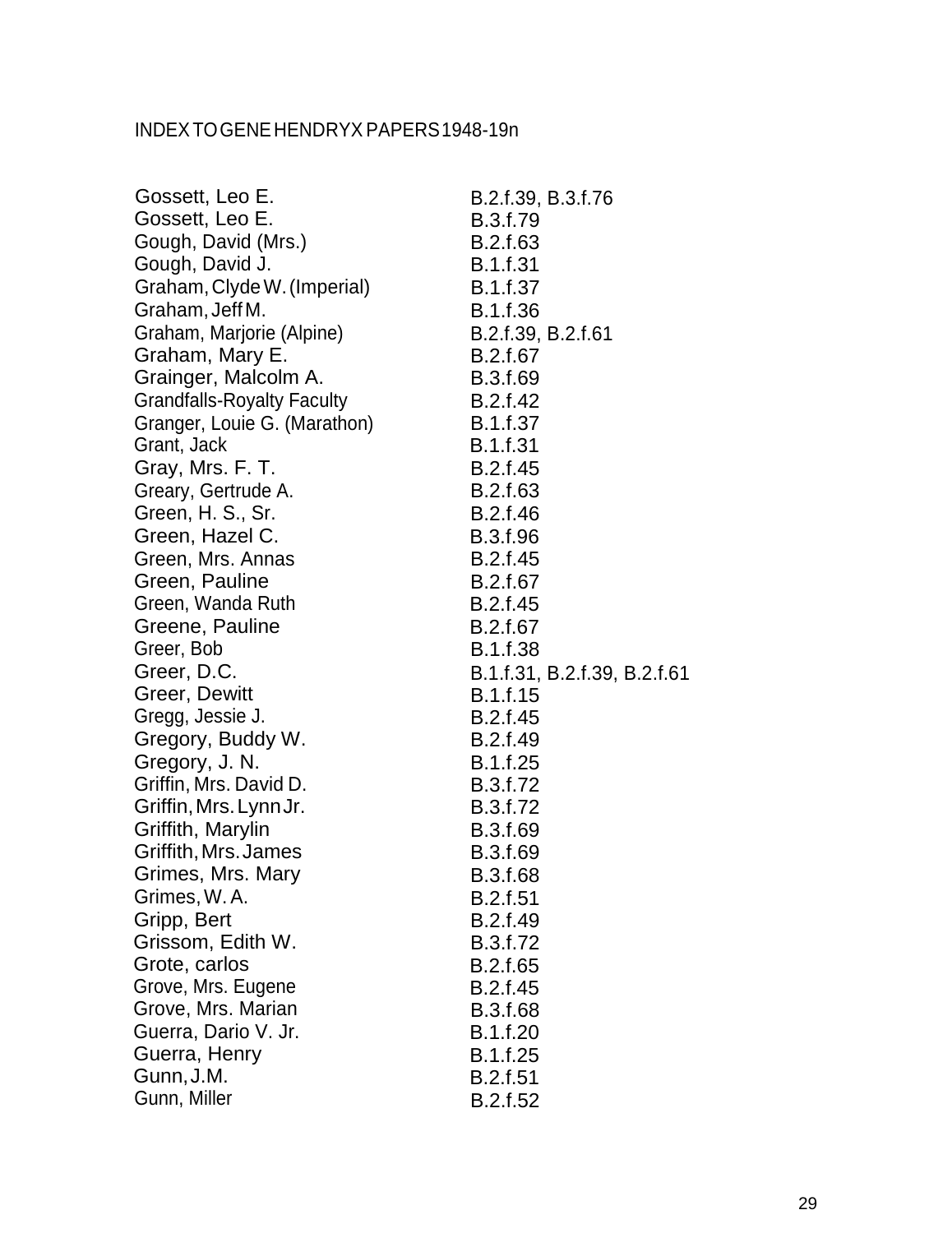| Gunn, Williams Charles         | B.2.f.51                              |
|--------------------------------|---------------------------------------|
| Guthrie, Douglas               | B.1.f.38                              |
| Guthrie, R. G.                 | B.1.f.38, B.2.f.49                    |
| Hachfreid, R.E. Jr. et al      | B.3.f.69                              |
| Hackler, George                | B.3.f.84                              |
| Hackney, Burton G.             | B.2.f.63, 66                          |
| Haden, Cecil R.                | B.2.f.65                              |
| Hairgrove, Jim                 | B.1.f.38                              |
| Hairgrove, Robert              | B.2.f.65                              |
| Hairgrove, Sue                 | B.2.f.65                              |
| Halbert, B.M. III et al        | B.3.f.69                              |
| Hale, Chas. R.                 | B.1.f.37                              |
| Haley, Harold D.               | B.2.f.49                              |
| Hall, J.N.                     | B.1.f.38, B.3.f.64                    |
| Hall, Jerry                    | B.3.f.76                              |
| Hall, Ralph                    | B.1.f.38                              |
| Hall, William D.               | <b>B.1.f.38</b>                       |
| Halliburton, Wardell           | B.3.f.68                              |
| Hamilton, Mrs. H.D.            | B.3.f.69                              |
| Hamm, Doris                    | B.2.f.51                              |
| Hammond, Edward S. & Wilson P. | B.3.f.69                              |
| Hammond, T.D. (Mrs.)           | B.2.f.46                              |
| Hampton, Bryan L.              | <b>B.3.f.68</b>                       |
| Hampton, Grace                 | B.3.f.68                              |
| Hampton, Mrs. H.R.             | <b>B.3.f.68</b>                       |
| Handlin, Karen                 | B.1.f.33                              |
| Hankins, Gaylord               | B.1.f.20                              |
| Hansen, Charles E.             | B.2.f.51                              |
| Hansen, Sue S.                 | <b>B.2.f.51</b>                       |
| Hanson, G.B.                   | B.3.f.94                              |
| Hanson, Mrs. Philip            | B.3.f.72                              |
| Hardeman, Bryan                | B.3.f.96                              |
| Hardeman, Dorsey B.            | B.1.f.25, 37, 38; B.2.f.39, 61-63, 66 |
| Hardeman, Dorsey B.            | B.3.f.76, 93                          |
| Hardie, Thornton               | B.2.f.65                              |
| Harding, Forrest A.            | B.1.f.31                              |
| Harding, Warren G.             | B.2.f.101                             |
| Hardwick, William              | B.1.f.20                              |
| Hardy, Dorcas                  | B.3.f.84                              |
| Hardy, Scott                   | B.1.f.19, B.2.f.62                    |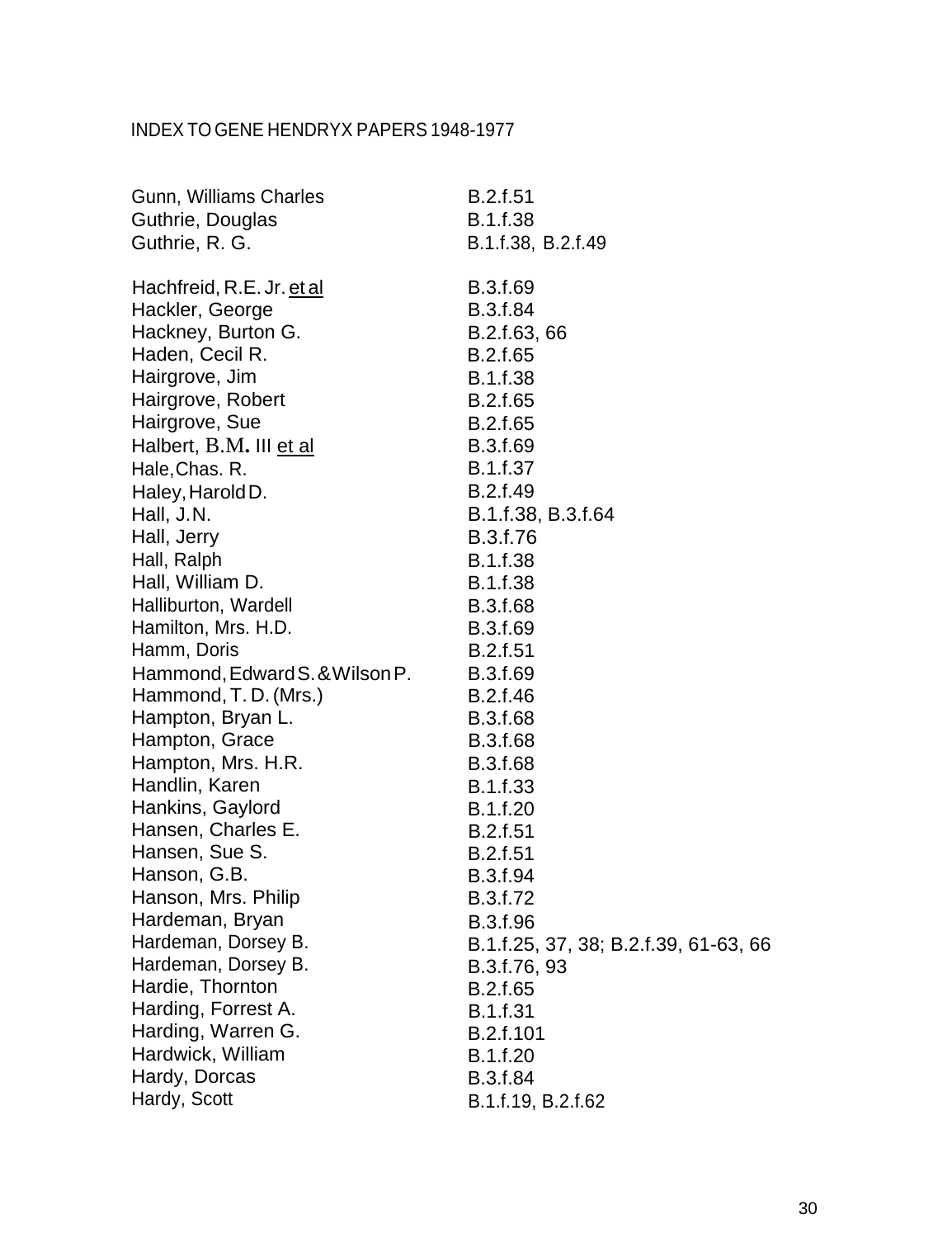| Hargrove, Mrs. W.F. Jr.   | B.3.f.72                   |
|---------------------------|----------------------------|
| Harmon, Mrs. Harry E.     | B.2.f.45                   |
| Harper, J.L.              | B.1.f.20                   |
| Harral, Mrs. W. Alpheus   | B.3.f.72                   |
| Harral, Peggy Pouncey     | B.3.f.72                   |
| Harral, W. Alpheus        | B.1.f.20, B.1.f.36         |
| Harrell, Dr. Lester       | B.3.f.93                   |
| Harrell, Lucille I.       | B.1.f.25                   |
| Harrell, Mrs. R.A.        | B.1.f.25                   |
| Harrelson, Pat            | B.2.f.42                   |
| Harris, F. D.             | B.2.f.61                   |
| Harris, R. T.             | B.1.f.16, 31, 37; B.2.f.63 |
| Harris, Verona            | B.2.f.43, 67               |
| Harrison, Dudley          | B.1.f.05                   |
| Harrison, E.J.Jr.         | B.2.f.77                   |
| Hart, Roger               | B.2.f.52                   |
| Hart, Weldon              | B.2.f.47, 64               |
| Harte, Ed                 | B.2.f.65                   |
| Harte, Houston H.         | B.2.f.64, B.3.f.93         |
| Hartin, John E.           | B.2.f.63                   |
| Hartman, W.E.             | <b>B.1.f.38</b>            |
| Hartzog, George           | B.3.f.76, 96               |
| Harvey, D. C.             | B.3.f.68                   |
| Harvey, O.C. (M/M)        | B.3.f.68                   |
| Harwell, Paul             | B.2.f.46                   |
| Harwell, Walter           | B.1.f.14, 37; B.2.f.40     |
| Hawkins, Endora           | B.1.f.38                   |
| Hawkins, Jack             | B.1.f.38                   |
| Hawkins, Jim              | B.2.f.45                   |
| Hawkins, R.M. (Dick)      | B.2.f.39, B.3.f.93         |
| Hayes Mitchell cattle Co. | B.2.f.62                   |
| Hayes, Lucille            | B.2.f.45                   |
| Haynes, Clyde, Jr.        | B.2.f.65                   |
| Haynes, J. F.             | B.2.f.61                   |
| Haynes, Joe Neville       | <b>B.2.f.61</b>            |
| Haynes, Neville           | B.2.f.61                   |
| Hayward, O. T.            | B.2.f.50                   |
| Heagy, Mrs. L. A.         | B.3.f.68                   |
| Heath, W.W.               | B.2.f.39                   |
| Heatley, W.S. (Bill)      | B.2.f.39, B.3.f.84         |
| Hector, C. A. (Mrs.)      | B.2.f.51                   |
| Heim, John R.             | B.2.f.51                   |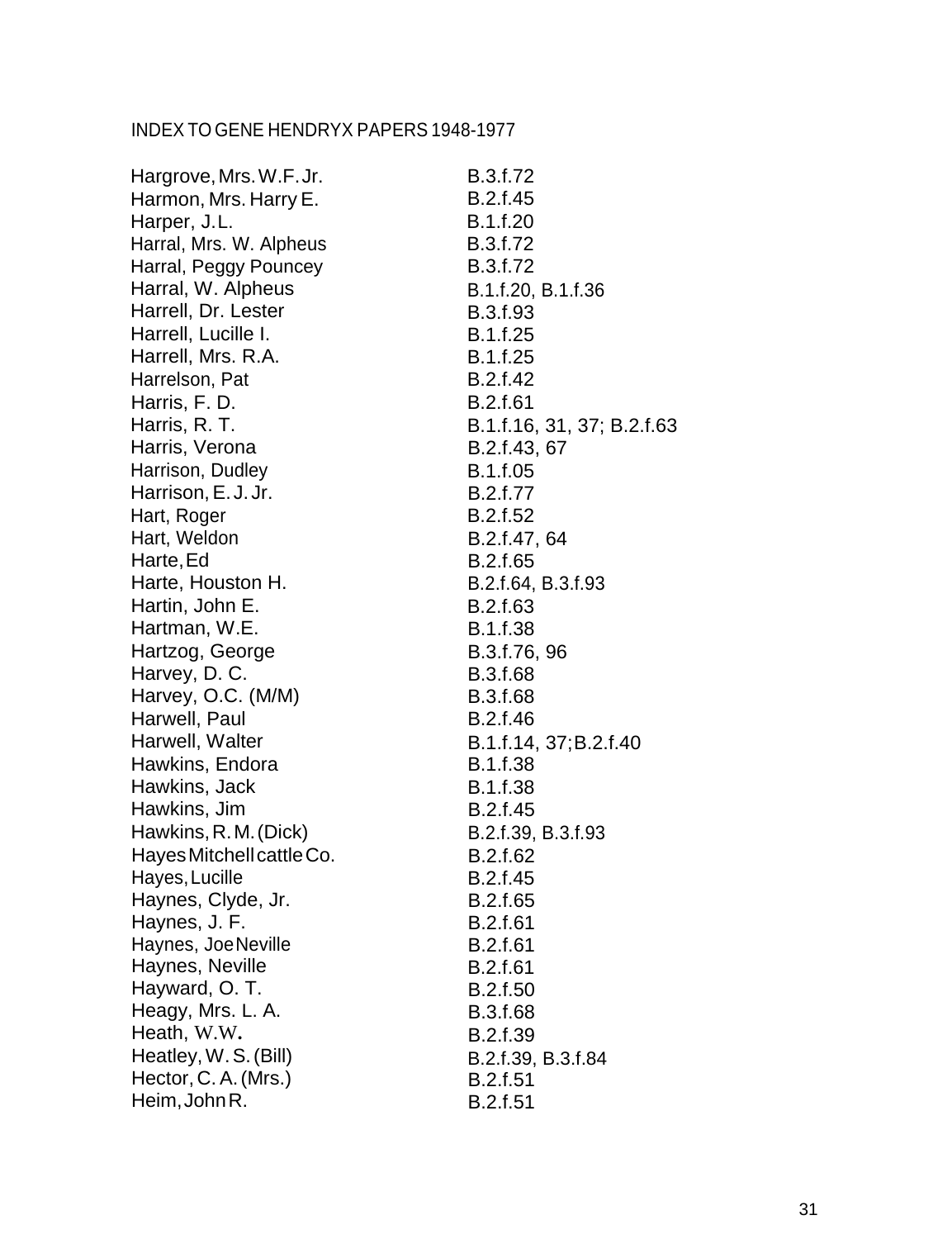| Heldt, Roland                         | <b>B.2.f.48</b>                  |
|---------------------------------------|----------------------------------|
| Hemisfair 1968                        | <b>B.2.f.41</b>                  |
| Henderson, Catherine                  | B.2.f.63                         |
| Henderson, W. A.                      | <b>B.2.f.51</b>                  |
| Hendryx, Marion Sue                   | <b>B.3.f.68</b>                  |
| Hennard, Tommie A.                    | B.2.f.46                         |
| Hennigan, Rev. J.B.                   | B.3.f.69                         |
| Henry, B. R. (M/M)                    | B.2.f.46                         |
| Henry, Derrell                        | B.2.f.44                         |
| Henry, Henrietta                      | B.1.f.25                         |
| Henry, Lois                           | B.2.f.51                         |
| Herd, Charles R.                      | <b>B.1.f.37</b>                  |
| Herd, Harvey                          | <b>B.2.f.64</b>                  |
| Herd, J. H.                           | B.2.f.65                         |
| Herndon, Ray                          | B.2.f.53                         |
| Hershberger, Mrs. Anna K.             | <b>B.3.f.68</b>                  |
| Hestand, JamesC.                      | B.1.f.25                         |
| Hewitt, Rev. Joe et al                | B.3.f.69                         |
| Hickey, Mrs. S.W. Jr.                 | B.3.f.72                         |
| Hickey, Ruth                          | B.2.f.42                         |
| Hickman, Walter H.                    | B.1.f.38                         |
| Hicks, Bob                            | B.1.f.38, B.2.f.64               |
| Higher Educ. & Nat'l Affairs Bulletin | B.3.f.95                         |
| Hightower, Jim                        | B.1.f.05                         |
| Highway 90 (Alpine, TX)               | <b>B.1.f.31</b>                  |
| Hill, A. F. (Mrs.)                    | <b>B.2.f.51</b>                  |
| Hill, George A.                       | B.2.f.65                         |
| Hill, Joyce J.                        | B.2.f.42                         |
| Hill, Otis (M/M)                      | B.3.f.69                         |
| Hillin, Mrs. T.W.                     | <b>B.3.f.68</b>                  |
| Hines, Mrs. Hontas Farrar             | B.2.f.44, 67                     |
| Hinson, George T.                     | B.1.f.36; B.2.f.43; B.3.f.76, 93 |
| Hinson, Mrs. Ollie                    | B.3.f.95                         |
| Historic Forts & Missions in TX       | B.1.f.27-30                      |
| Hobbs, John                           | B.2.f.46                         |
| Hodges, Delmon                        | B.2.f.62                         |
| Hoke, Virginia A.                     | B.2.f.46                         |
| Holcombe, Walter M.                   | B.1.f.36                         |
| Holloway, Joan                        | B.1.f.38                         |
| Holmes, Danzel                        | B.3.f.93                         |
| Holmes, H. A.                         | B.2.f.46                         |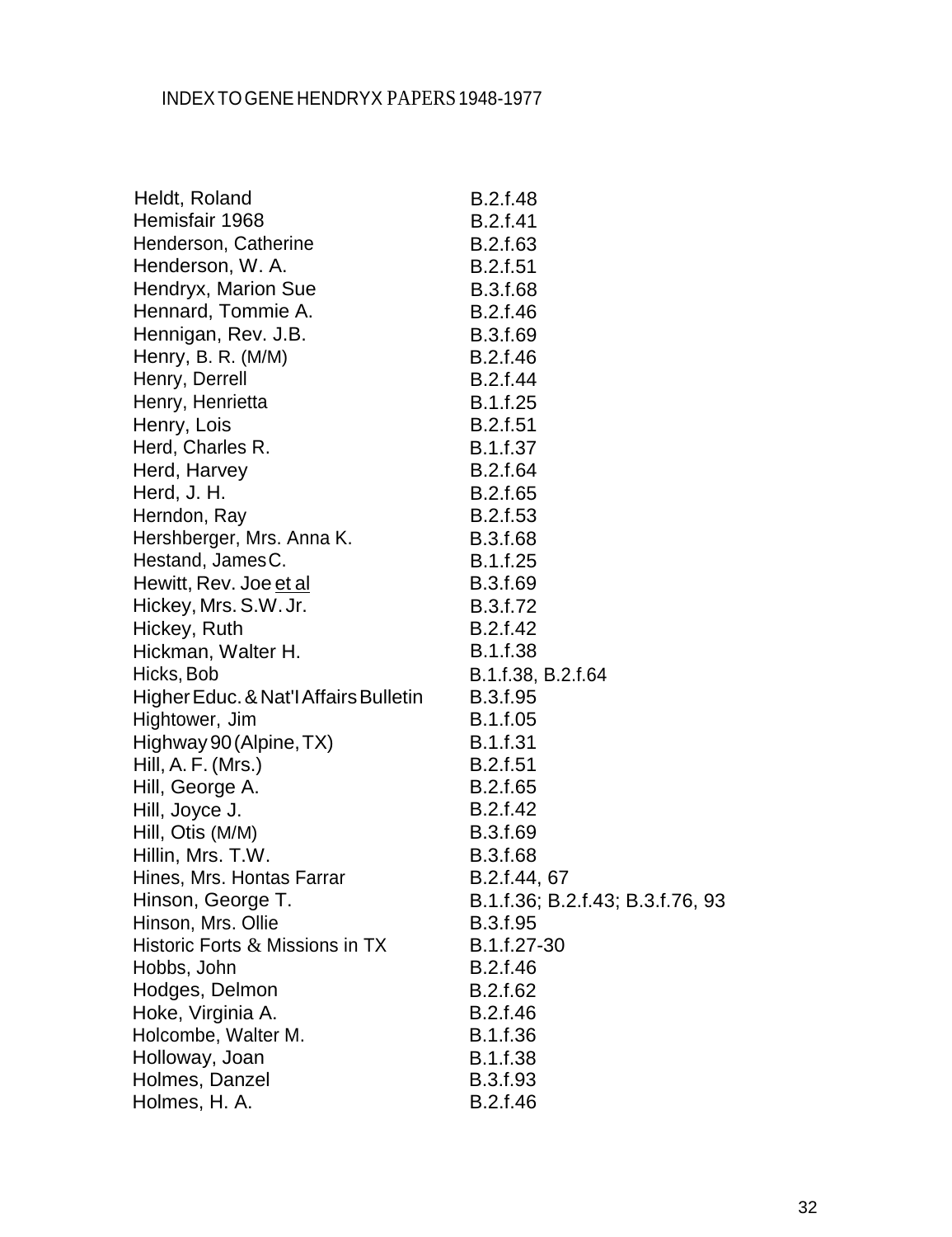| Honeycutt, Maurice                   | B.1.f.38               |
|--------------------------------------|------------------------|
| Hood, Bill J.                        | B.2.f.43               |
| Hope, O.H.                           | B.1.f.20               |
| Hopkins, N. D.                       | B.2.f.52               |
| Hopson, Edith                        | B.1.f.36, B.2.f.61     |
| Homburg, J. W.                       | B.1.f.37               |
| Horton, C.E.                         | B.1.f.38               |
| Horton, W.J.                         | B.1.f.38               |
| Houghton, Gene                       | B.2.f.52               |
| Hounchell, Joe                       | B.2.f.51               |
| <b>House State Affairs Committee</b> | B.1.f.38               |
| Hovenga, John S.                     | B.3.f.93               |
| Hovernhill, Mrs. Ralph               | B.3.f.68               |
| Hovious, Dan C.                      | B.2.f.64               |
| Howard, D. C.                        | B.2.f.76               |
| Howard, J. Dalton                    | B.2.f.46               |
| Howard, Kathrine                     | B.2.f.67               |
| Howell, Mabel Grey                   | B.2.f.49               |
| Hoyer, Richard J.                    | B.2.f.39               |
| Hubbard, Harry                       | B.2.f.66               |
| Huchingson, I. R.                    | B.2.f.43               |
| Huckabay, B.B.                       | <b>B.3.f.68</b>        |
| Huckaby, Doug                        | B.2.f.42               |
| Huckaby, J. G.                       | B.2.f.42               |
| Hudgins, Homer                       | B.3.f.95               |
| Hudgins, L. M. (Mac)                 | B.1.f.16, 31; B.2.f.48 |
| Hudgins, W. H.                       | B.1.f.36               |
| Hudler Jr. High Faculty              | B.2.f.43               |
| Hudson, Dean                         | <b>B.2.f.51</b>        |
| Hudson, Edward R.                    | B.2.f.46               |
| Hudson, J. Rav                       | B.2.f.50               |
| <b>Hudspeth County Judge</b>         | <b>B.1.f.37</b>        |
| Huff, Bob                            | B.1.f.38               |
| Huffaker, Mrs. H. S.                 | B.2.f.45, B.3.f.69     |
| Hughes, E.P. (M/M)                   | B.2.f.46               |
| Hughes, Y.G.                         | B.1.f.36               |
| Hull, A.M.                           | B.2.f.50               |
| Hull, William C.                     | B.3.f.94               |
| Humble Oil and Refining Co.          | B.2.f.51               |
| Humphrey, Hubert H.                  | <b>B.1.f.08</b>        |
| Humphrey, Jane                       | B.1.f.20               |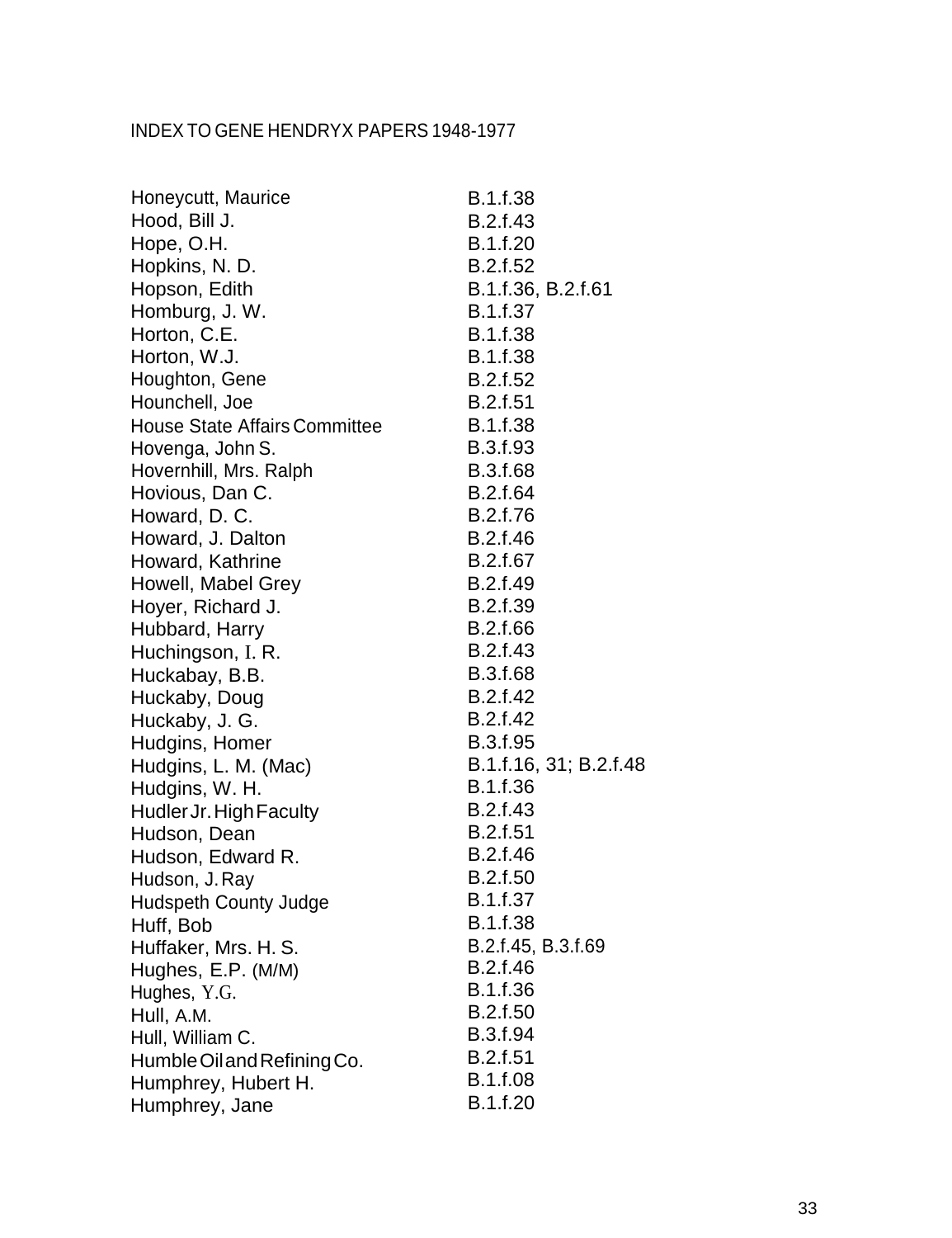| Humphries, Jim (Mrs.)           | B.2.f.46           |
|---------------------------------|--------------------|
| Humphries, Jack W.              | B.3.f.93           |
| Hunt, J. W.                     | B.1.f.38           |
| Hunter, J. C. Jr.               | B.3.f.96           |
| Hunter, Mr.                     | B.1.f.36           |
| Hurley, Elmer                   | B.3.f.76, 77       |
| Hurst, H. Hubbard               | B.2.f.46           |
| Husky, Beverly                  | <b>B.2.f.61</b>    |
| Huston, Dora                    | B.1.f.38           |
| Hutchens, J.B.Jr.               | B.1.f.37, B.3.f.76 |
| Hutchinson, Michael Lewis et al | B.3.f.93           |
| Hutson, T. H. (Mrs.)            | B.2.f.46           |
| Hyndman, Don                    | B.1.f.08           |
| Ingram, Bill                    | B.1.f.36           |
| Ingram, Dale                    | B.2.f.65           |
| Irion County Judge (Mertzon)    | B.1.f.37           |
| Irish, Mrs. Earl                | B.1.f.36, B.2.f.45 |
| Irvin, Nellie Pair              | B.2.f.39           |
| Itschner, Emerson C.            | B.3.f.95           |
| Ivy, David M.                   | B.1.f.38, B.2.f.51 |
| Ivy, M.L.                       | B.2.f.46           |
| Jackson, Archie                 | <b>B.2.f.51</b>    |
| Jackson, Elizabeth              | B.2.f.42           |
| Jackson, J.R.                   | B.2.f.67           |
| Jackson, L.E.                   | B.1.f.20           |
| Jacob, Ruby                     | <b>B.2.f.51</b>    |
| Jambers, Geo. T. Jr.            | B.1.f.38           |
| James, Charley W.               | B.2.f.63           |
| James, Eloise M.                | B.2.f.63           |
| James, Ethel                    | B.2.f.45           |
| James, Irene                    | B.2.f.45, B.3.f.69 |
| James, Jesse                    | B.1.f.38           |
| James, Les                      | <b>B.2.f.51</b>    |
| James, Lucy                     | <b>B.2.f.51</b>    |
| Japanese Monument               | B.1.f.60           |
| Jarvis, Joe                     | B.2.f.51           |
| Jean, Lloyd (M/M)               | B.2.f.46           |
| Jeffers, Louie S. (Mrs.)        | B.2.f.63           |
| Jeffrey, James F.               | B.2.f.44           |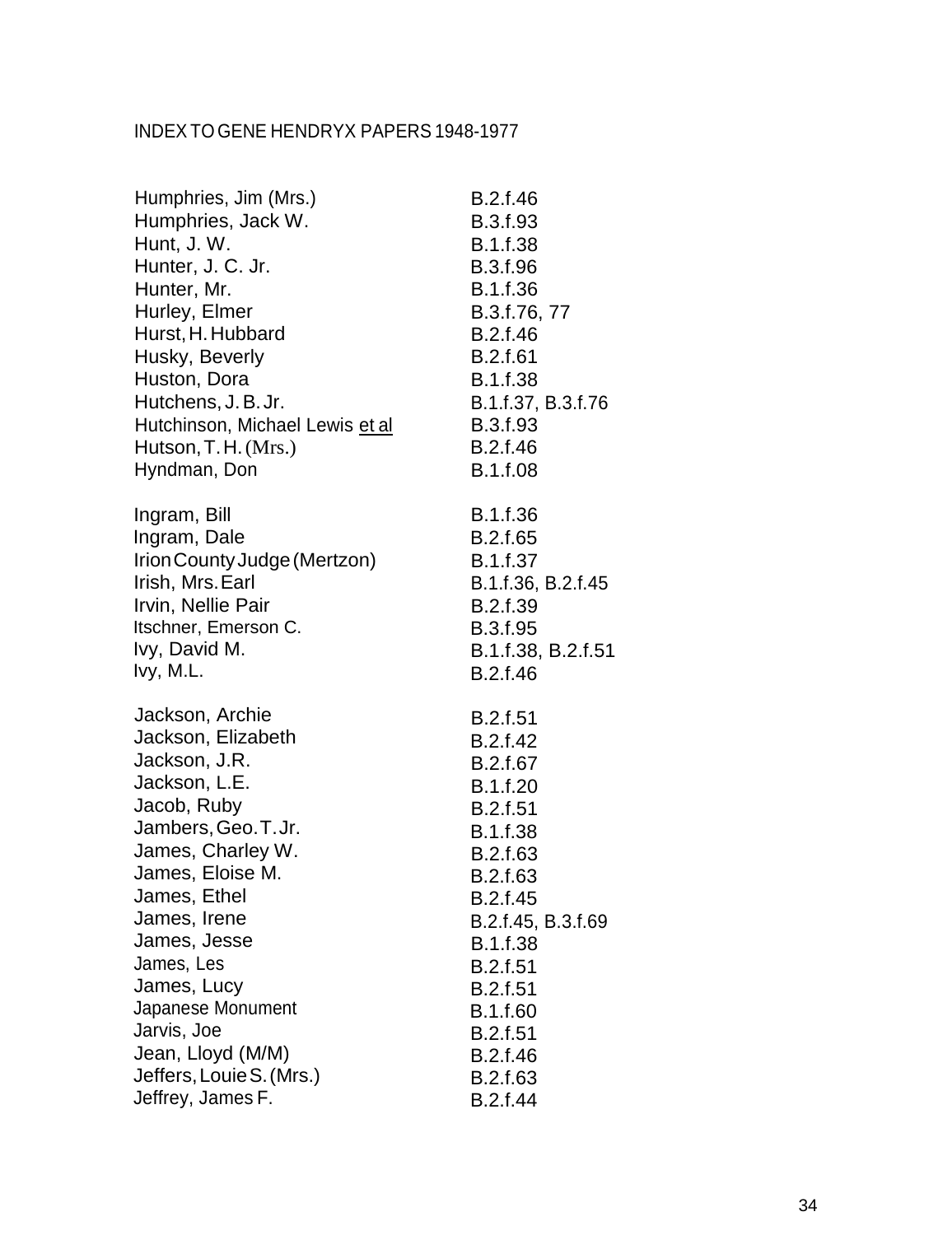| Jeffus, Wayne K.               | <b>B.1.f.38</b>    |
|--------------------------------|--------------------|
| Jenkins, Walter                | B.1.f.02           |
| Jernigan, W.T. (Mrs.)          | B.2.f.46           |
| Johns, Tom                     | B.1.f.37           |
| Johnson, C. S.                 | B.2.f.46           |
| Johnson, Clyde Edwin           | <b>B.1.f.38</b>    |
| Johnson, Glenn D.              | B.2.f.52           |
| Johnson, Gordon Robert         | B.3.f.84           |
| Johnson, Hart                  | B.2.f.62, B.3.f.76 |
| Johnson, Jack                  | B.1.f.36           |
| Johnson, Jake                  | B.2.f.46           |
| Johnson, Judy                  | B.2.f.51           |
| Johnson, Lady Bird             | B.1.f.02           |
| Johnson, Lyndon Baines         | B.1.f.01, 02, 10   |
| Johnson, Mack (Mrs.)           | B.2.f.51           |
| Johnson, Margaret              | B.2.f.51           |
| Johnson, Mrs. J. F.            | B.3.f.69           |
| Johnson, Preston               | B.2.f.51           |
| Johnson, Robert E.             | B.1.f.32           |
| Johnson, Roberta               | B.1.f.36, B.2.f.62 |
| Johnson, Scottie R.            | B.3.f.93           |
| Johnson, W. T.                 | B.2.f.46           |
| Johnston, John R.              | B.2.f.46           |
| Jones, B. R.                   | B.3.f.76           |
| Jones, Beth                    | B.2.f.46           |
| Jones, Betty                   | B.3.f.72           |
| Jones, Edward N.               | B.2.f.46           |
| Jones, G. A.                   | B.2.f.42           |
| Jones, J. G.                   | B.1.f.38           |
| Jones, James R.                | <b>B.1.f.38</b>    |
| Jones, Jon Rex                 | <b>B.1.f.25</b>    |
| Jones, Keith                   | B.2.f.65           |
| Jones, Kenneth                 | B.2.f.39           |
| Jones, Linda                   | B.2.f.67           |
| Jones, Marshall                | B.3.f.93           |
| Jordan, Arthur L.              | B.2.f.46           |
| Jordan, James M.               | B.2.f.67           |
| Jordan, Mrs. Zanna             | B.3.f.69           |
| Jungmichel, Charlie H.         | B.1.f.38, B.2.f.66 |
| Jury Wheel Legislation (HB203) | B.1.f.34           |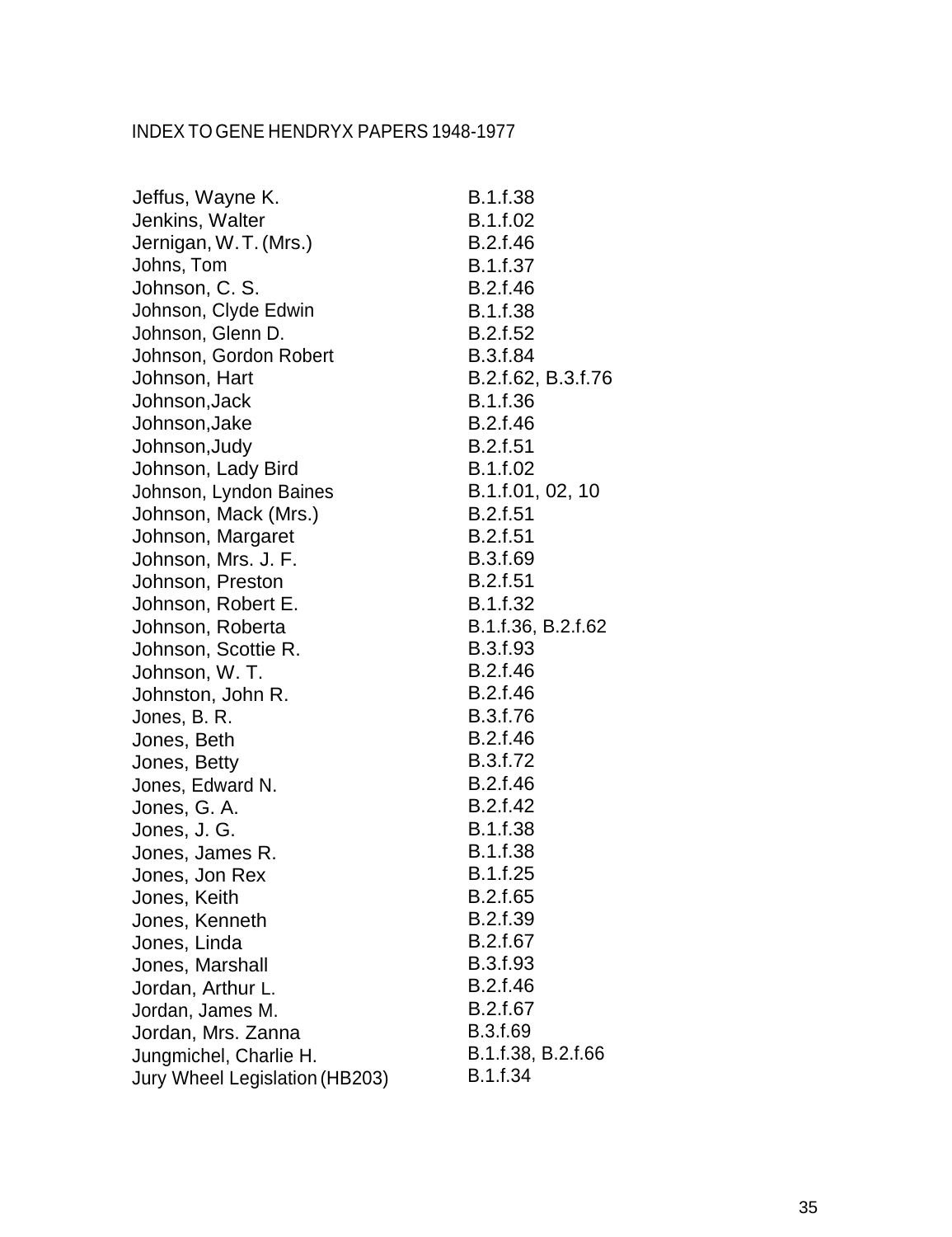| Kahn, Robert I. (Rabbi)            | B.2.f.46                                 |
|------------------------------------|------------------------------------------|
| Kardos, Louis (Mrs.)               | B.2.f.51                                 |
| Kay, M.C.                          | B.1.f.36, B.2.f.42                       |
| Kay, Marvin                        | B.2.f.61                                 |
| Kayser, Joe                        | B.2.f.46                                 |
| Keene, Forrest E.                  | B.2.f.46                                 |
| Kefauver, Estes                    | <b>B.1.f.08</b>                          |
| Kellam, J. C.                      | B.3.f.93                                 |
| Kelly, J. B.                       | <b>B.1.f.38</b>                          |
| Kelton, Harry B.                   | B.2.f.40                                 |
| Kennedy, Bob                       | <b>B.3.f.93</b>                          |
| Kennedy, Robert                    | B.2.f.101                                |
| Kent, E. L. "Buck"                 | <b>B.1.f18</b>                           |
| Kerr, James R.                     | B.2.f.62                                 |
| Kerry, James R.                    | B.1.f.36                                 |
| Ketchum, Mrs. Norina               | B.3.f.69                                 |
| Keys, Ed                           | B.1.f.14, 15, 31, 32, 34, 37; B.2. f. 63 |
| Kilgore, Lacy                      | <b>B.2.f.51</b>                          |
| King, Charles                      | <b>B.1.f.37</b>                          |
| King, Don C.                       | B.2.f.65                                 |
| King, ElvinC. (M/M)                | B.2.f.45                                 |
| King, Ernest                       | B.2.f.63                                 |
| King, Larry                        | B.3.f.84, 94, 95                         |
| King, M. M. (Mrs.)                 | <b>B.2.f.51</b>                          |
| Kinross, John                      | B.2.f.66                                 |
| Kirtley, Tom                       | B.2.f.49                                 |
| Kleberg, Robert J. Jr.             | B.3.f.69                                 |
| Klein, Herbert G.                  | B.1.f.08                                 |
| Kleinhans, Richard                 | B.1.f.20                                 |
| Kokernot, Johnnie Sue (Mrs. David) | <b>B.2.f.61</b>                          |
| Krenek, Rudy                       | B.1.f.36                                 |
| Kultgen, J. H.                     | B.2.f.39                                 |
| <b>Labor Committee</b>             | B.1.f.38                                 |
| Lacy, L. R.                        | B.2.f.51                                 |
| Ladd, Roy E.                       | B.2.f.46                                 |
| Lamothe, James F.                  | B.1.f.31, 37                             |
| Landsman, Richard M.               | B.2.f.46                                 |
| Lane, JoeT.                        | B.3.f.95                                 |
| Langley, Grace W.                  | B.2.f.46                                 |
| Langley, Ralph H.                  | B.2.f.46                                 |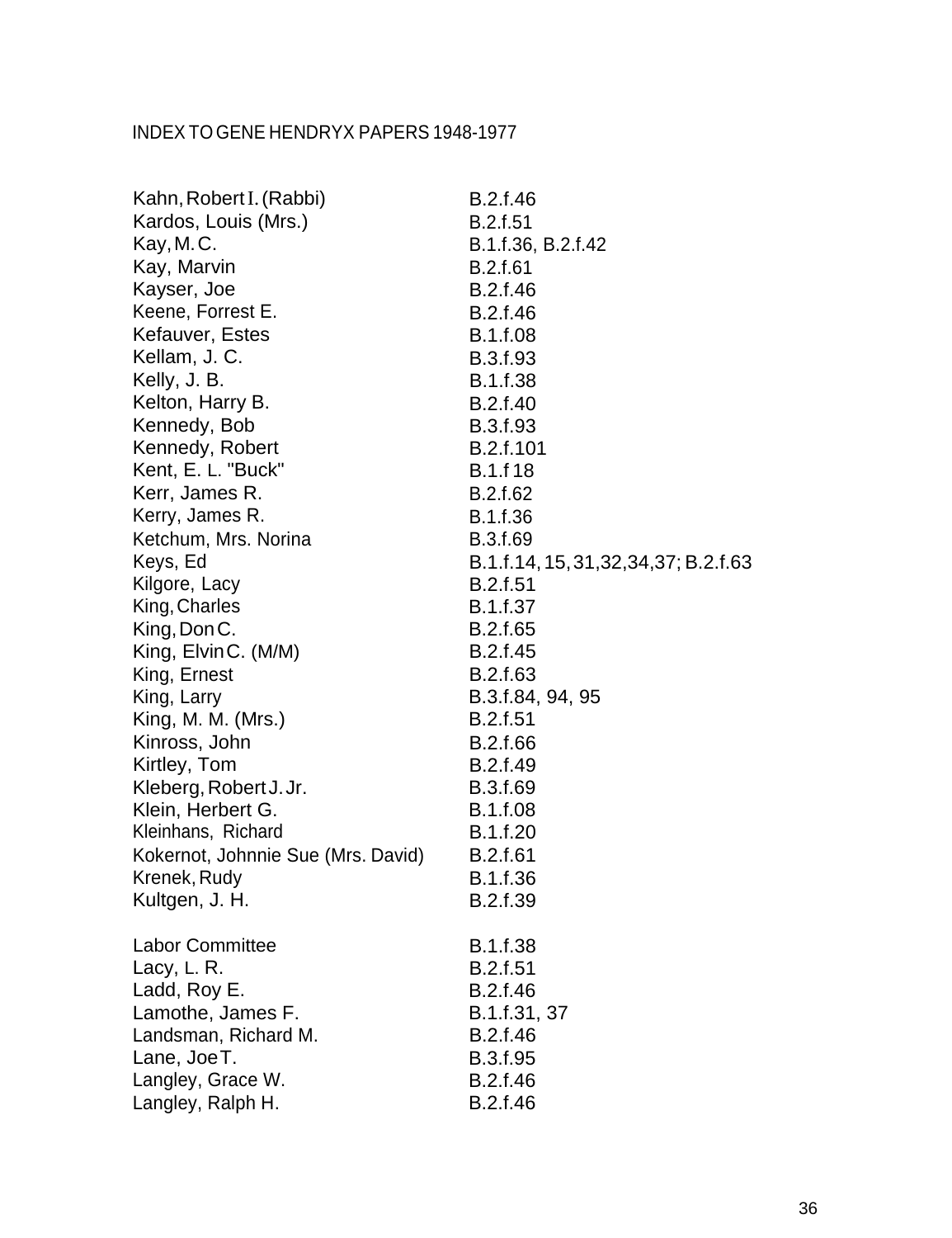Langston, Bill (Mrs.) Langston, Derwood Lankford, T. M. (M/M) Lannom, Roy Lasater, A. M. Latham, Robert L. Latimer, Truett Law, Theodore N. Lawrence, J. E. (Mrs.) Lawson, Royce E. Jr. Lawson, Vena Laywell, Cliff Lee, Royce Lee, William B. Lennington, Ellen C. Lewis, Gibson D. (Gib) Lewis, Leonard Levrier, E. R. (Mrs.) Linam, R.H. Lindsey, Kenneth E. Lindsey, Sterling Linkletter, Art Linn, Wm. O. Little, Mrs. J. B. Livenwan, R. G. Locke, Edwin B. Lockhart, W.E. Loftin, Norman O. Logan, L. L. (Mrs.) Lohmann, Ed. F. Long, M. E. (Mrs.) Long, Wayne & Amalie Long, Wayne Long, Wayne R. Longbotham, T. V. Jr. Longshore, Doug Love, J.B. Lowrance, Glen (M/M) Lubbock ISO Luckie, Ida H. Lumpkin, Edwin K. Lynch, James

B.2.f.51 B.2.f.43,63 B.2.f.45 B.2.f.62 B.2.f.43 B.2.f.46 B.1.f.25; B.2.f.61; B.3.f.76 B.1.f.38; B.2.f.46 B.2.f.45 B.3.f.96 B.2.f.62 B.1.f.20; B.2.f.66 B.2.f.39 B.1.f.31 B.2.f.42, 67 B.2.f.46 B.1.f.05; B.3f.84, 93 B.2.f.52 B.2.48 B.2.f.77 B.2.f.67,77 B.2.f.64 B.2.f.51 B.3.f.72 B.1.f.38 B.2.f.64 B.1.f.31,32; B.2.f.61; B.3.f.77,93,95 B.2.f.63 B.2.f.46 B.2.f.63 B.2.f.46 B.1.f.31 B.1.f.37 B.2.f.63 B.2.f.63 B.2.f.67 B.1.f.38 B.2.f.45 B.2.f.46 B.2.f.51

B.2.f.62,64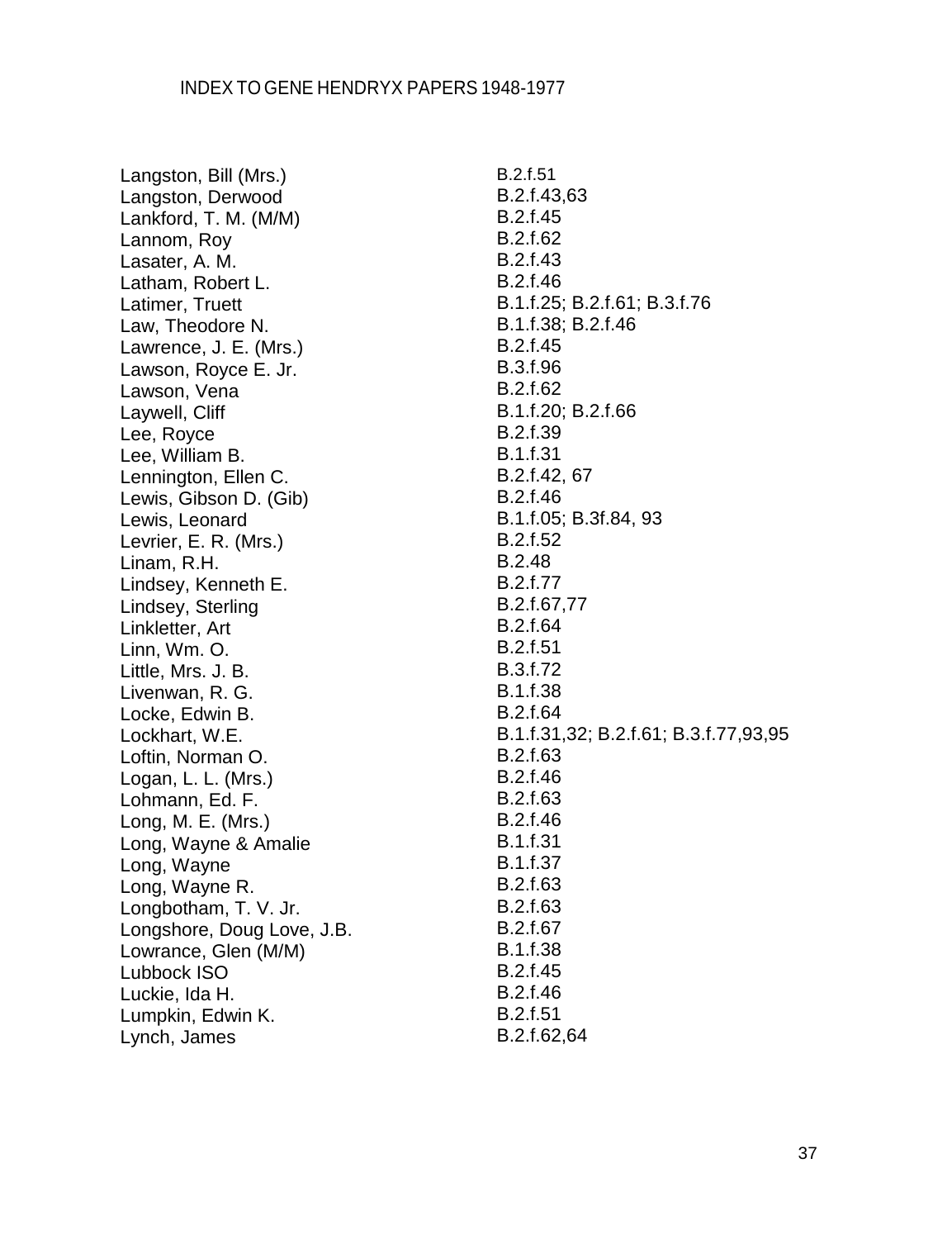| Machia, L.L                     | B.2.f.64               |
|---------------------------------|------------------------|
| Madrid, E. H.                   | B.1.f.38, B.2.f.68     |
| Magee, L. Holt (Mrs.)           | B.2.f.63               |
| Magee, L. Holt                  | B.2.f.40               |
| Magle, David J.                 | B.2.f.49               |
| Magness, Lou Ann                | B.2.f.45               |
| Maloney, Wilma                  | B.2.f.51               |
| Mann, L. D.                     | <b>B.2.f.51</b>        |
| Mapes, Charles D. (Crane)       | B.1.f.36               |
| <b>Marathon ISO</b>             | B.3.f.96               |
| Marfa Superintendent of Schools | B.2.f.43               |
| Marino, Joe A.                  | <b>B.2.f.51</b>        |
| Markgraf, Jim                   | B.1.f.38               |
| Marley, Pam                     | B.2.f.61               |
| Marsh, C. E.                    | <b>B.1.f.38</b>        |
| Marsh, Inez                     | B.2.f.51               |
| Marshall, Hulen                 | B.2.f.66               |
| Martin, A. B.                   | B.2.f.44               |
| Martin, Betty                   | B.2.f.63               |
| Martin, Crawford C.             | B.1.f.31, 38, B.2.f.39 |
| Martin, Henry F. B.             | <b>B.1.f.18</b>        |
| Martin, Van S. (M/M)            | B.3.f.69               |
| Mason, Raburn(McCamey)          | B.1.f.37, B.2.f.49     |
| Massey, Marion L.               | B.2.f.49               |
| Mathis, Louis E.                | <b>B.1.f.07</b>        |
| Matthews, Steve                 | B.2.f.66               |
| Mauro, Garry                    | B.3.f.84               |
| Maverick County Teachers' Assn  | B.2.f.56               |
| Maxey, Nell                     | B.2.f.67               |
| Maxwell, R. L.                  | B.1.f.31               |
| Maxwell, Roland (?R.L.)         | B.1.f.31               |
| Maxwell, Roland                 | B.1.f.16, 31; B.2.f.50 |
| Maxwell, Rowland                | B.2.f.63               |
| Mayborn, Frank W.               | B.2.1.f.25             |
| Mayes, Wendell, Jr.             | B.2.f.65               |
| Maynard, B. J.                  | B.2.f.38               |
| Mayo, Bob                       | B.2.f.36               |
| Mayo, Mrs. Robert V.            | B.2.f.72               |
| Mays, Wendell                   | B.2.f.64, 65; B.3.f.96 |
| McAdams, E.E.                   | B.1.f.31               |
| McAllister, Ken                 | B.1.f.68               |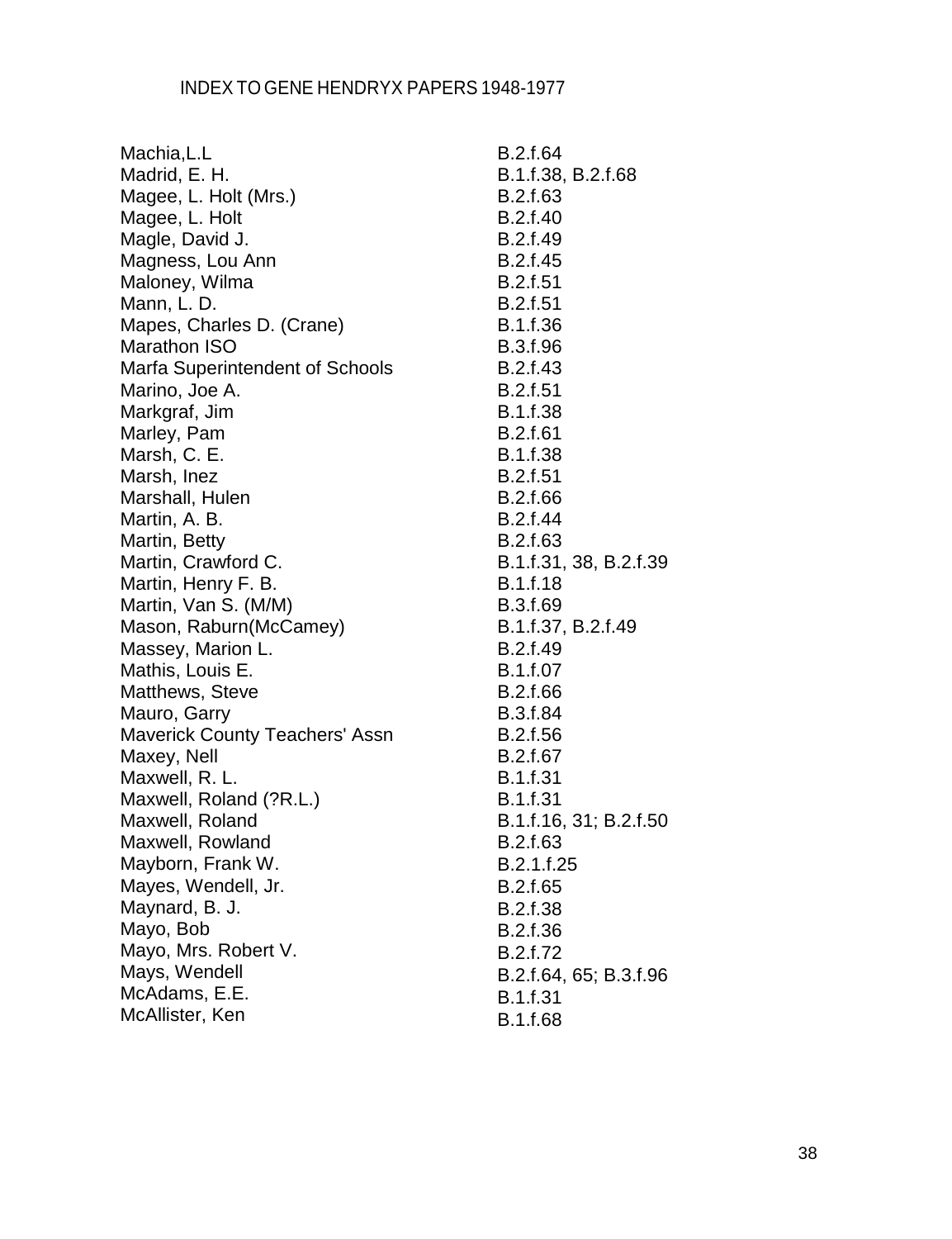| McBee, Susan G.              | B.1.f.05; B.3.f.84                   |
|------------------------------|--------------------------------------|
| McBrides Motel (Bien Venido) | B.3.f.76                             |
| Mcclanahan, D. N.            | B.2.f.46                             |
| McConihe, R. s. (Mrs.)       | <b>B.2.f.51</b>                      |
| McCown, Palmer               | B.3.f.76                             |
| McCray, Mrs. G.F.            | B.3.f.72                             |
| McDaniel, Gene               | B.2.f.65                             |
| McDonald, Patt               | B.3.f.94                             |
| McElroy, P. C. (M/M)         | B.3.f.69                             |
| McEvans, C.R. (Mrs.)         | B.2.f.46                             |
| McEwen, Evelyn               | B.3.f.72                             |
| McFarland, C.E.              | <b>B.1.f.37</b>                      |
| McGaughy, Felix P.           | B.1.f.31, 36; B.2.f.61, 67; B.3.f.94 |
| McGee, Patrick R.            | B.2.f.42; B.2.f.45                   |
| McGowen, R. B. Jr.           | <b>B.1.f.31</b>                      |
| McGregor, Don                | B.2.f.46                             |
| McIntyre, Sam H.             | B.1.f.37                             |
| Mcivor, Don                  | B.1.f.20                             |
| McKay, Ed                    | B.1.f.20                             |
| McKee, John H.               | B.3.f.94                             |
| McKnight, Peyton             | B.3.f.05                             |
| Mclane, Bonner               | B.2.f.65                             |
| Mclaughlin, R. L.            | <b>B.2.f.61</b>                      |
| McLean, Lucille B.           | B.2.f.54                             |
| McMahan, Leon Y.             | B.2.f.46                             |
| McManus, Mrs. R. H.          | B.3.f.72                             |
| McMeans, Russell             | <b>B.2.f.43</b>                      |
| McMurray, George             | B.2.f.51                             |
| McNamara, capt. Jack D.      | B.2.f.39                             |
| McNeil, Dr. Norman L.        | B.3.f.76, 93                         |
| McNeil, Joyce                | <b>B.2.f.51</b>                      |
| McNeil, Kathleen             | <b>B.2.f.61</b>                      |
| McNeil, Laird                | <b>B.2.f.61</b>                      |
| McNerlin, Anna Gayle         | B.1.f.31                             |
| McNerlin, Gayle              | <b>B.1.f.31</b>                      |
| McPate, Randolph             | B.3.f.94                             |
| McRae, Hazel                 | <b>B.3.f.68</b>                      |
| Mcshane, J. B.               | B.3.f.96                             |
| McShane, JoeB.Jr.            | B.2.f.63                             |
| Meador, Bennie               | <b>B.2.f.51</b>                      |
| Meadows, Frank III           | B.2.f.64                             |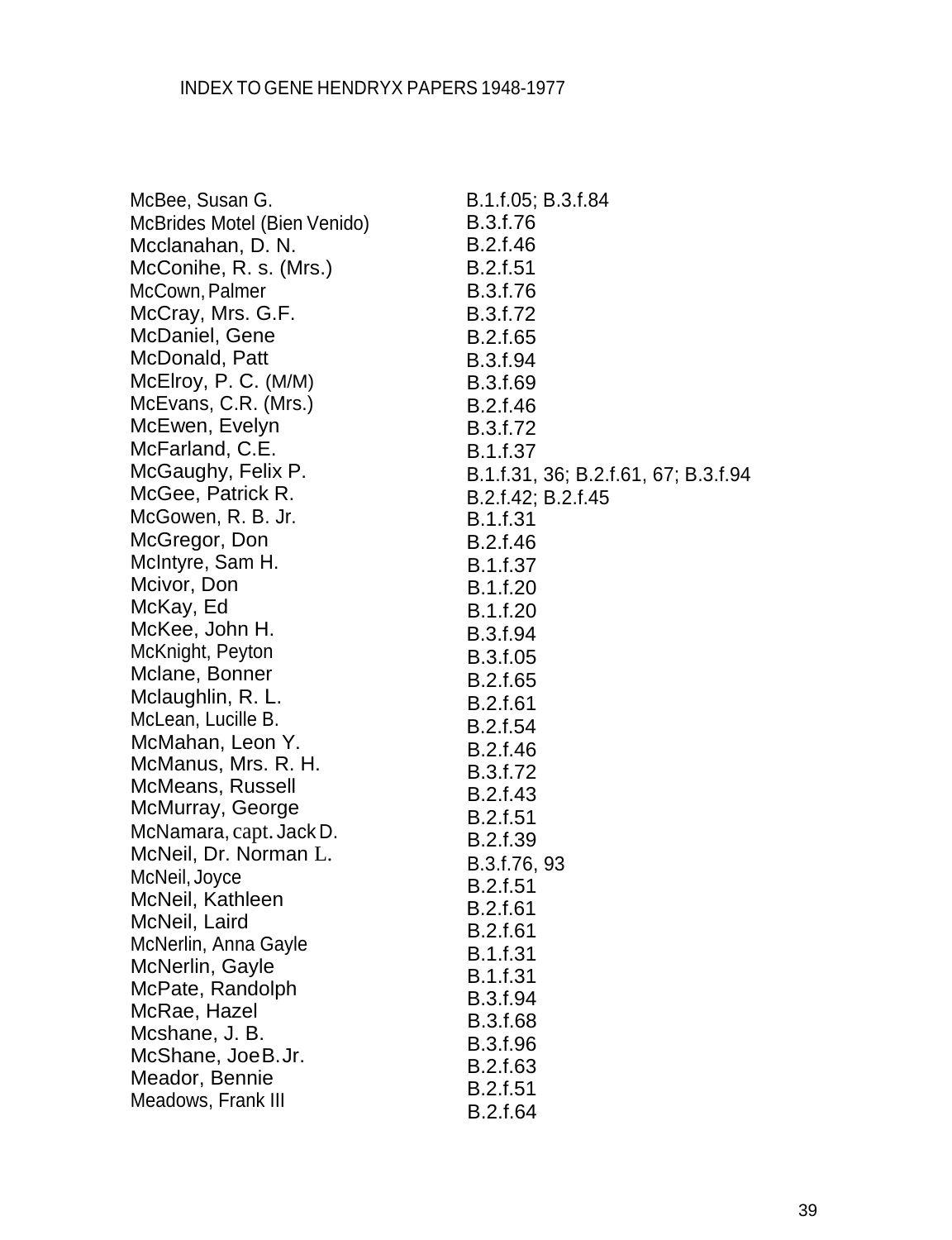| Meischen, Wilbert H.                                        | <b>B.2.f.44</b>    |
|-------------------------------------------------------------|--------------------|
| Mellard, Rudolph                                            | <b>B.1.f.37</b>    |
| Men's Adult Sunday School Class                             | B.2.f.45           |
| Menefee, John A.                                            | <b>B.1.f.37</b>    |
| Merchant, J. Jerry                                          | B.2.f.49           |
| Mercier, Tom                                                | <b>B.3.f.68</b>    |
| Merrow, Richard                                             | B.2.f.45           |
| <b>Mertzon Superintendent of Schools</b>                    | B.2.f.43           |
| Metcalfe, Hunter 0.                                         | B.1.f.37           |
| Meyer, Harold                                               | B.2.f.64, 65       |
| Meyring, M.H. (M/M)                                         | B.2.f.46           |
| Middleton-Sudderth School                                   | B.2.f.43           |
| Mieher, Mrs. W. C. Jr.                                      | B.1.f.25           |
| Miller, C. J.                                               | B.2.f.67           |
| Miller, Clyde E. (M/M)                                      | B.3.f.68           |
| Miller, David                                               | B.2.f.62           |
| Miller, E.T. (M/M)                                          | <b>B.3.f.68</b>    |
| Miller, Lonnie L.                                           | B.3.f.69           |
| Miller, Marion L.                                           | <b>B.1.f.38</b>    |
| Miller, Sanford W. (Mrs.)                                   | B.2.f.62           |
| Miller, Thurston M. (M/M)                                   | B.2.f.46           |
| Miller, Virgil E. (Mrs.)                                    | B.3.f.68           |
| Miller, W. A.                                               | B.2.f.61; B.3.f.96 |
| Miller, W.H.                                                | <b>B.1.f.38</b>    |
| Millican, W.J.                                              | <b>B.1.f.38</b>    |
| Milligan, Margie S.                                         | B.2.f.67           |
| Mills, E. R.                                                | B.2.f.66           |
| Minimum Wage Legislation                                    | B.1.f.18-24        |
| Minzley, Mary (Mrs.)                                        | B.3.f.68           |
| Mitchell, Bill                                              | B.1.f.31, 37       |
| Mitchell, Hayes (Mrs.)                                      | B.2.f.62           |
| Mitchell, Hayes                                             | B.1.f.19, B.2.f.45 |
| Mitchell, Kenneth                                           | B.2.f.67           |
| Mitchell, M.J. (M/M)                                        | B.3.f.69           |
| Mize, Joyce                                                 | B.2.f.67           |
| Mobley, John                                                | B.1.f.04           |
| <b>Monahans Chamber of Commerce</b>                         | B.3.f.96           |
| Monahans, City of                                           | B.2.f.56           |
| <b>Monahans High School Faculty</b><br>Monahans/Wickett ISD | B.2.f.43           |
|                                                             | B.2.f.43           |
| Money, Troy V. (M/M)                                        | B.2.f.46           |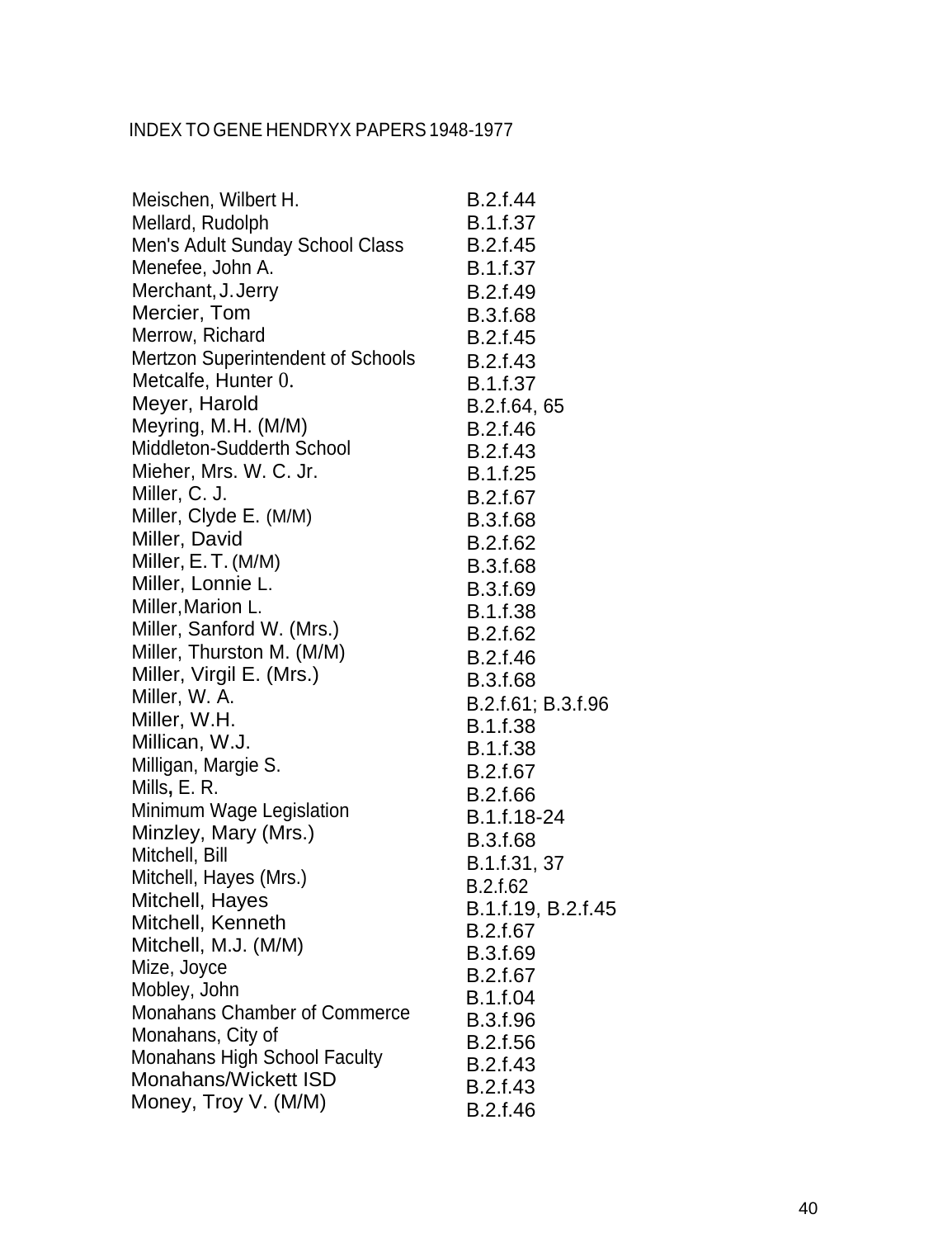| Monk, Charles W.                 | <b>B.3.f.68</b>                      |
|----------------------------------|--------------------------------------|
| Moore, Allen                     | B.1.f.37                             |
| Moore, Gus B., Jr.               | B.2.f.52                             |
| Moore, Joe G. Jr.                | B.2.f.65                             |
| Moore, Leon (T-Bone)             | B.3.f.69                             |
| Moore, Robert A. (Dr. & Mrs.)    | B.2.f.46                             |
| Morgan, J.N. (M/M)               | B.2.f.46                             |
| Moring, Joe                      | B.3.f.68                             |
| Morris, Mary Jane                | B.3.f.94                             |
| Morrison, Rusty                  | B.2.f.65                             |
| Morrow, Keith                    | <b>B.2.f.61</b>                      |
| Morrow, Richard                  | B.1.f.36                             |
| Mortensen, Jen H.                | B.1.f.20                             |
| Morton, Luis M. Jr.              | B.2.f.44                             |
| Mosely, A.A. (Buster)            | B.1.f.38                             |
| Mundy, Nellie                    | <b>B.2.f.51</b>                      |
| Munson, Houston, Jr.             | B.2.f.46                             |
| Munson, J.W.                     | B.1.f.38                             |
| Murphey, Bob                     | B.2.f.76                             |
| Murphey, Mary Alice              | B.2.f.46                             |
| Murphy, Lee                      | B.1.f.08                             |
| Murphy, W.T. (Bill)              | B.1.f.38                             |
| Murray, Grover E. (out of Dist.) | <b>B.2.f.39</b>                      |
| Murrell, W.L.                    | B.2.f.64                             |
| Mutscher, G. F. (Gus)            | B.1.f.38; B.2.f.62, 66; B.3.f.76, 84 |
| Myers, Frank                     | B.2.f.52                             |
| Myers, Mike                      | B.1.f.15                             |
| Nance, H. Hart                   | B.1.f.36                             |
| Nance, James K.                  | B.1.f.38                             |
| Nauck, Mr. & Mrs. K.R.           | <b>B.1.f.38</b>                      |
| Neel, Tom                        | <b>B.1.f.31</b>                      |
| Neeley, Tom                      | B.2.f.64                             |
| Neiringer, Tom                   | B.1.f.37                             |
| Nell, T.H.                       | <b>B.1.f.31</b>                      |
| Nesbit, James E.                 | B.2.f.45                             |
| Newbury, Don                     | B.3.f.93                             |
| Newell, Dr. Daniel P.            | B.1.f.31                             |
| Newell, Johnny                   | <b>B.2.f.61</b>                      |
| Newell, W. J.                    | B.1.f.36; B.3.f.94                   |
| Newman, B.J.                     | B.2.f.51                             |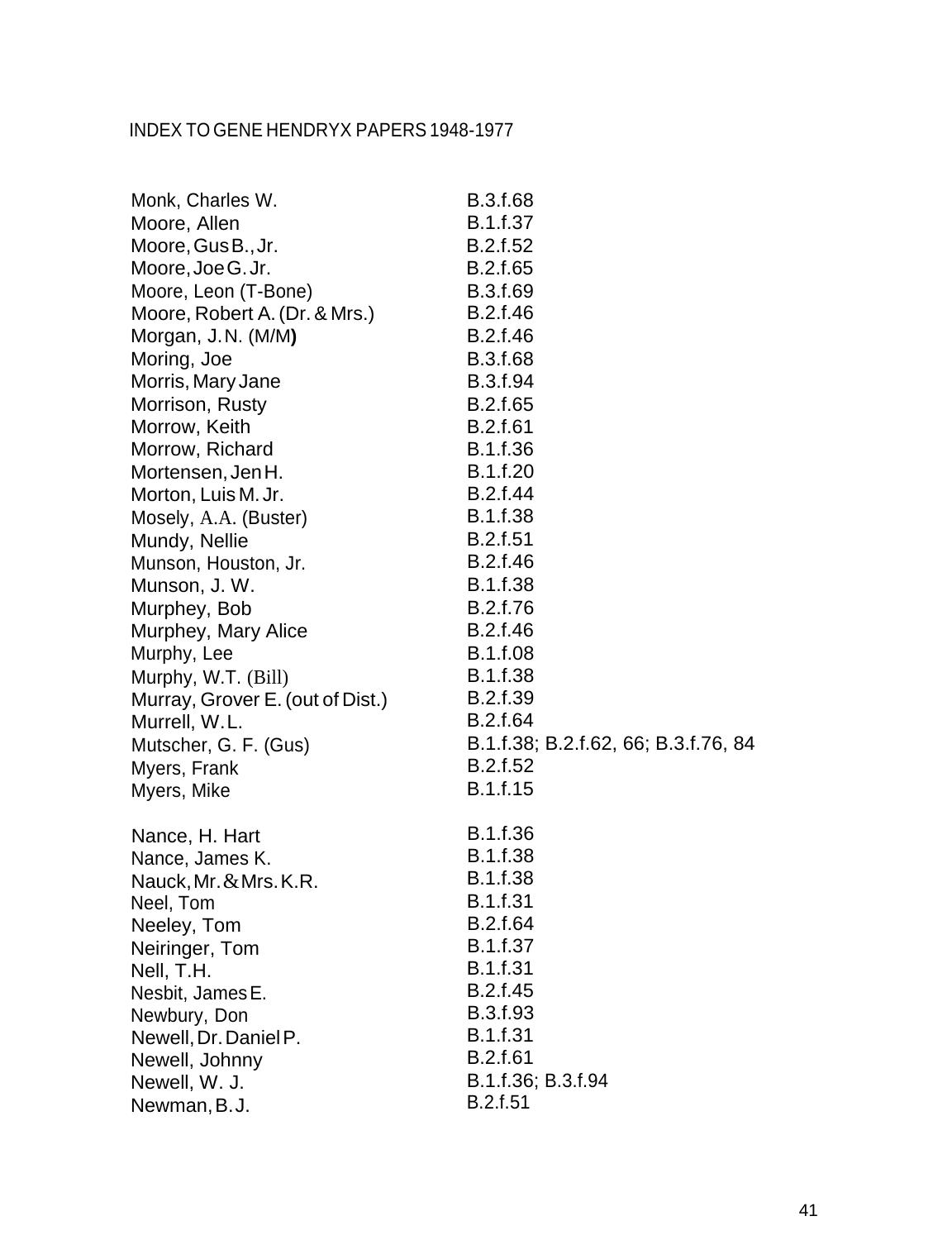| Newton, Austin                | B.2.f.43                         |
|-------------------------------|----------------------------------|
| Nichols, J. C.                | B.3.f.93                         |
| Nicholson, Larry              | B.2.f.52                         |
| Nix, Lois                     | B.1.f.36                         |
| Noel, W.D.                    | B.1.f.38; B.3.f.76               |
| Nolan, Lorena                 | <b>B.2.f.51</b>                  |
| Northcutt, Loeta              | B.2.f.63                         |
| Nowlin, James R.              | B.2.f.65                         |
| Nox, Susie                    | B.2.f.46                         |
| Nub, Charles W.               | B.1.f.36                         |
| Nutt, J. A.                   | B.1.f.32                         |
| Nutt, J. N.                   | B.1.f.32, 36                     |
| O'Neal, Boyd (Mrs.)           | B.2.f.46                         |
| O'Rear, S. A.                 | <b>B.2.f.51</b>                  |
| Odom, Will E.                 | B.1.f.25, 38; B.2.f.39; B.3.f.76 |
| O'Donnel, John                | B.2.f.39                         |
| O'Quinn, Mrs. E.B.            | B.3.f.72                         |
| <b>Orange County Citizens</b> | B.3.f.86                         |
| Orr, Mrs. Vernon E.           | B.2.f.45                         |
| Osborne, Geraldine            | <b>B.2.f.51</b>                  |
| Oswalt, Chas. E. Jr.          | B.2.f.39, 62, 67                 |
| Otto, Kenneth K.              | B.2.f.61                         |
| Overton, Philip               | B.2.f.66                         |
| Owens, Frank III              | <b>B.1.f.31</b>                  |
| Page, Opal Fox (Mrs. Joe)     | B.2.f.42                         |
| Page, Terry L.                | B.3.f.68                         |
| Paine, Willard                | B.1.f.31, 32; B.2.f.63           |
| Painter, Joseph T.            | <b>B.1.f.38</b>                  |
| Palmer, A.R. & Carrie         | B.3.f.69                         |
| Palmer, Mrs. J.S.             | B.1.f.38                         |
| Palmerton, Jack               | <b>B.2.f.52</b>                  |
| Parker, Alice L.              | B.1.f.20                         |
| Parker, Arnold                | B.2.f.46                         |
| Parker, Carl A.               | B.3.f.84                         |
| Parker, Faye                  | B.2.f.42                         |
| Parker, Fox                   | B.2.f.62                         |
| Parker, Tony                  | <b>B.1.f.38</b>                  |
| Parr, B. W.                   | <b>B.2.f.51</b>                  |
| Parsley, BillJ.               | B.1.f.38; B.3.f.93               |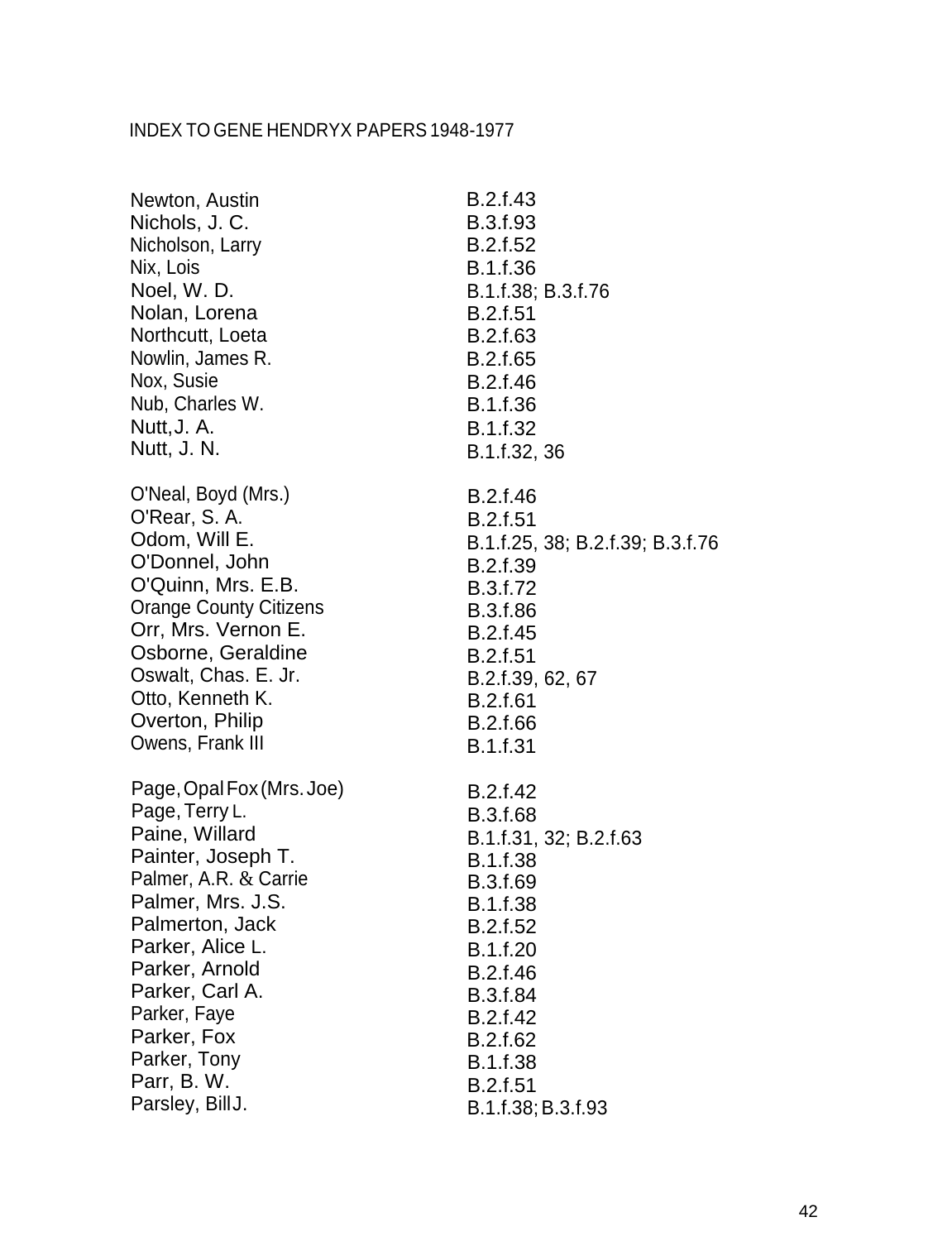| Partridge, E. E.                  | B.3.f.94               |
|-----------------------------------|------------------------|
| Patterson, A. V.                  | B.2.f.42               |
| Patterson, Bob & Iris             | <b>B.1.f.38</b>        |
| Patterson, Bob L.                 | <b>B.1.f.38</b>        |
| Patterson, C. E.                  | B.1.f.36; B.2.f.39, 61 |
| Patterson, C. S.                  | B.2.f.63               |
| Patterson, G. L.                  | <b>B.1.f.38</b>        |
| Patterson, Mrs. H.H.              | B.3.f.69               |
| Patterson, W. E. [Pat]            | <b>B.2.f.61</b>        |
| Patton, Virgil                    | <b>B.1.f.19</b>        |
| Paulk, Kendel                     | B.1.f.20               |
| Pawlik, John E.                   | B.1.f.20               |
| Payne, Bill                       | <b>B.2.f.61</b>        |
| Payne, Charles S.                 | B.2.f.53               |
| Payne, Roy D.                     | B.2.f.39               |
| Paze, Gladys                      | <b>B.2.f.51</b>        |
| Peacock, Laura                    | B.1.f.25               |
| Peacock, Mrs. B.Y.                | <b>B.1.f.25</b>        |
| Pearson, Thomas S.                | <b>B.2.f.43</b>        |
| Pearson, Thomas                   | B.2.f.67               |
| Peck, Mrs. Clarence               | B.2.f.45               |
| <b>Pecos County Commissioners</b> | B.2.f.47               |
| Pemelton, Billy Gene              | <b>B.1.f.20</b>        |
| Pendleton, Randy                  | B.2.f.65, 66           |
| Penn, A. W.                       | B.1.f.36               |
| Pennington, David (Mrs.)          | <b>B.2.f.51</b>        |
| Pennington, Mr. & Mrs. Jerry F.   | B.1.f.31               |
| Perdue, W. G.                     | <b>B.2.f.61</b>        |
| Periman, Vera                     | B.1.f.38               |
| Perkins, D. N.                    | <b>B.2.f.51</b>        |
| Perry, Jud S.                     | B.1.f.20               |
| Perryman, Dorothy E.              | B.2.f.42               |
| Perryman, W. H.                   | B.2.f.42               |
| Perucca, B. B. (Mrs.)             | B.2.f.46               |
| Peterson, Elvin (M/M)             | B.2.f.46               |
| Petry, H. C. Jr.                  | B.2.f.61               |
| Pettiet, J. L. (Crane)            | B.1.f.36               |
| Pettit, J.B. Jr.                  | <b>B.1.f.38</b>        |
| Phillips, B. F., Jr.              | B.2.f.46               |
| Phillips, Mrs. Bobby              | B.3.f.69               |
| Phillips, P. A. (M/M)             | B.2.f.46               |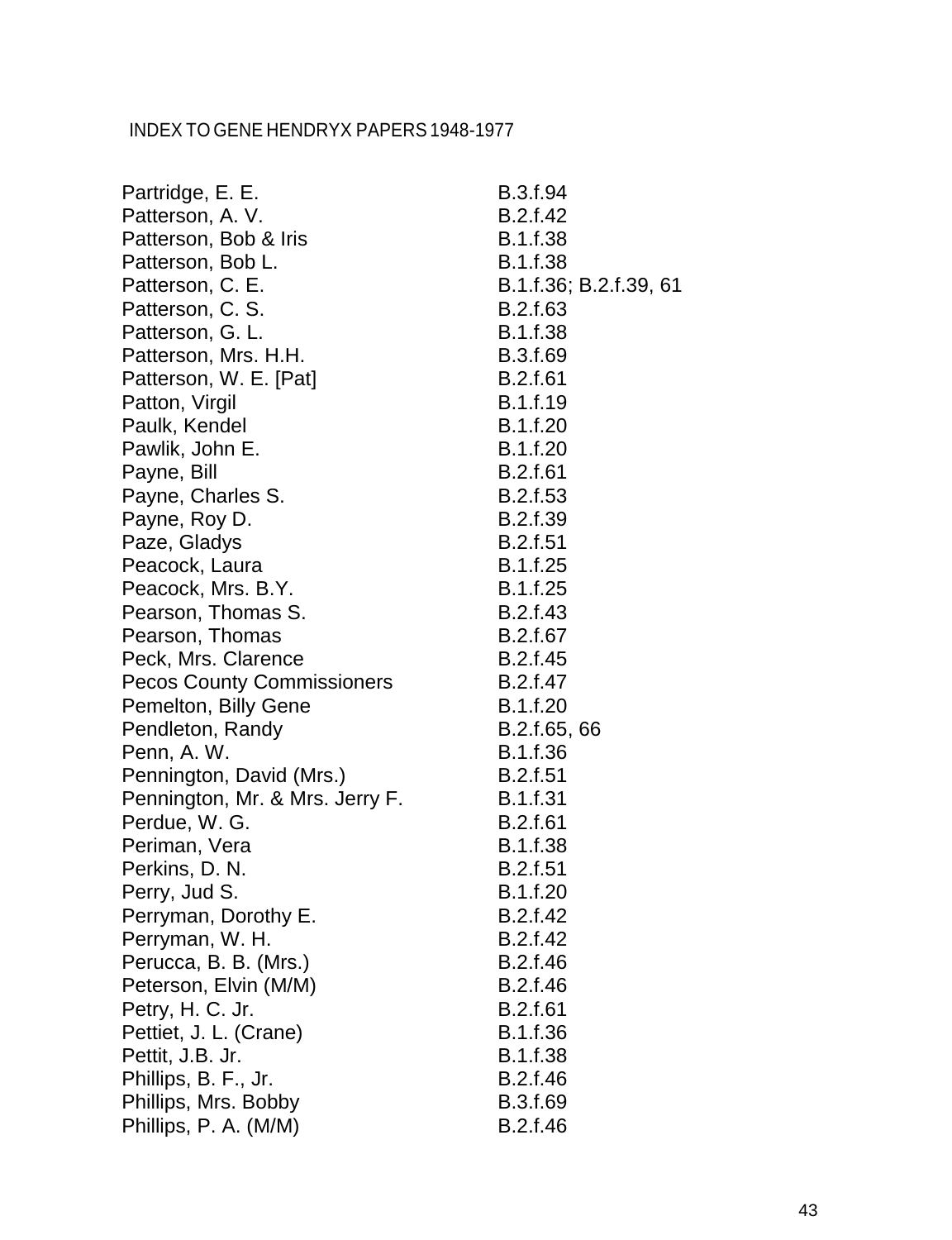| Phipps, Chas. Al                          | B.2.f.46               |
|-------------------------------------------|------------------------|
| Phipps, Katy                              | B.3.f.69               |
| Phipps, Raymond                           | B.3.f.69               |
| Pickens, Ace                              | B.1.f.38, B.2.f.44, 63 |
| Pickett, John M.                          | B.2.f.46               |
| Pickle, J. J.                             | B.1.f.02               |
| Pierce, Royce Dwain et al                 | B.3.f.69               |
| Pierce, Walter, L. (Mrs.)                 | B.2.f.63               |
| Pilant, Bice (M/M)                        | B.2.f.46               |
| Pinkerton, Mrs. Louis                     | B.2.f.39               |
| Pipkin, Maurice S.                        | B.2.f.46               |
| Pittman, L.M.                             | B.1.f.36               |
| Pittman, Mr.                              | B.2.f.45               |
| Pitts, D. L.                              | B.2.f.63               |
| Platt, John W.                            | B.2.f.46               |
| Ponder, J. Hart                           | B.2.f.49               |
| Pool, Joe                                 | <b>B.1.f.08</b>        |
| Porter, Edith                             | B.2.f.63               |
| Posey, Lelon (Mrs.)                       | B.2.f.62               |
| Poston, R. C.                             | B.2.f.46               |
| Powell, A. Michael                        | B.3.f.93               |
| Powell, Fish                              | B.2.f.42               |
| Powell, Jean                              | <b>B.2.f.51</b>        |
| Powell, Mrs. Boone                        | B.1.f.25               |
| Powers, Ted                               | B.3.f.05               |
| Poyner, W. J. (Jay)                       | B.1.f.38, B.2.f.65     |
| Preis, Rex L.                             | <b>B.2.f.53</b>        |
| Presidio County Judge (Marfa)             | <b>B.1.f.37</b>        |
| <b>Presidio Superintendent of Schools</b> | B.2.f.43               |
| Price, Mrs. James                         | B.3.f.69               |
| Price, Omer D.                            | B.1.f.36               |
| Price, Rayford                            | B.2.f.64               |
| Price, Reverend Levi                      | B.1.f.31               |
| Prince, Betty                             | B.3.f.69               |
| Prince, Mrs. Hays                         | B.3.f.69               |
| Provus, Edward (Mrs.)                     | B.2.f.51               |
| Pruvine, Jess                             | <b>B.2.f.51</b>        |
| Puckett, M. C.                            | B.2.f.42               |
| Puckett, Mrs. M.C.                        | B.3.f.72               |
| Puckett, Thelma                           | B.3.f.76               |
| Puett, Nelson                             | B.2.f.44               |
| Pugh, D.R.                                | B.2.f.52               |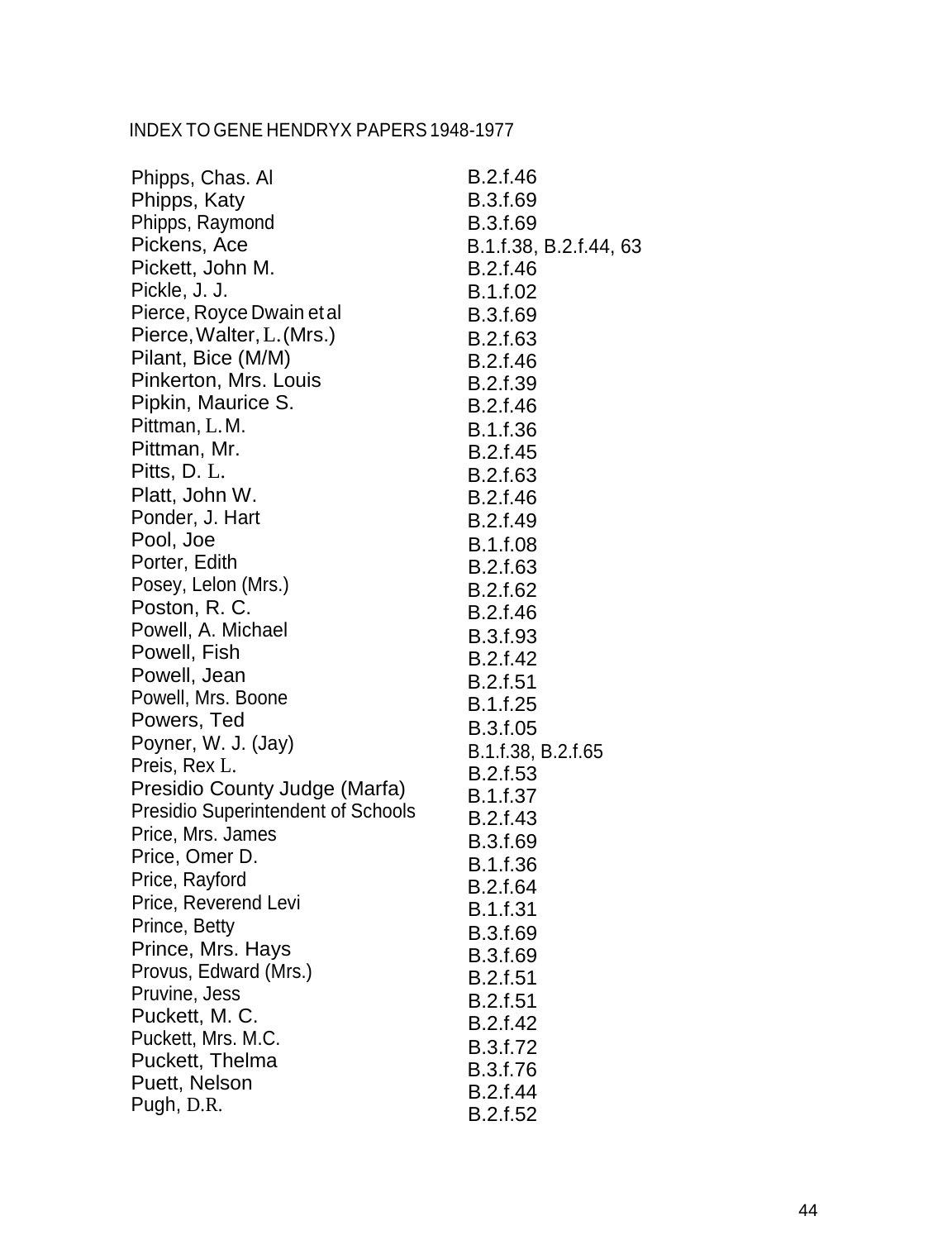| Quisenberry, Mrs. R.C.             | B.3.f.72        |
|------------------------------------|-----------------|
| Quisenberry, J. E. Jr.             | B.2.f.63        |
| Rabon, J.M.                        | B.2.f.45        |
| Ragland, D. E. (M/M)               | <b>B.3.f.68</b> |
| <b>Ralph Lowe Estate</b>           | B.3.f.96        |
| Ramer, Emma                        | B.2.f.67        |
| Ramey, Ethelaura                   | B.3.f.93        |
| <b>Ramsland, Russell</b>           | B.2.f.65        |
| Rankin, W.M.                       | <b>B.1.f.18</b> |
| Ransom, Harry                      | B.2.f.64        |
| Rapp, Bill                         | B.2.f.64        |
| Rassman, Emil C.                   | B.3.f.84        |
| Ratliff, Glenn                     | <b>B.3.f.69</b> |
| Ratliff, Ophelia                   | B.3.f.69        |
| Rawlings, Joe                      | B.2.f.63        |
| Ray, C.D.                          | B.2.f.52        |
| Ray, Frank O.                      | B.3.f.94        |
| Ray, J.T.                          | B.3.f.68        |
| Rayburn, Sam                       | B.1.f.01, 08    |
| <b>Reagan County Commissioners</b> | <b>B.2.f.61</b> |
| Reagan County Judge (Big Lake)     | B.1.f.36        |
| Reagan, Curtis D.                  | B.1.f.31, 32    |
| Reagan, D. H.                      | <b>B.1.f.31</b> |
| Rector, R.B. (M/M)                 | B.2.f.46        |
| Reece, Glenn                       | B.3.f.68        |
| Reed, John D.                      | B.2.f.64        |
| Rees, H.B.                         | B.2.f.61        |
| Reese, A. L. (M/M)                 | <b>B.3.f.68</b> |
| Reeves, George C.                  | B.1.f.36        |
| Reeves, M/M Sim, Jr.               | B.2.f.42        |
| Reeves, Mary                       | B.2.f.67        |
| Reeves, Mrs. Sim Jr.               | B.1.f.36, 38    |
| Regan, Ken                         | B.1.f.08        |
| Reid, H. L.                        | B.1.f.19        |
| Reiff, Stanley G.                  | <b>B.3.f.94</b> |
| Reinhardt, O.K.                    | B.2.f.46        |
| Reynolds, George W.                | B.2.f.62        |
| Reynolds, Watt W.                  | B.2.f.54        |
| Rhea, Mrs. John W.                 | B.1.f.37        |
| Rhoades, Sharon                    | B.2.f.65        |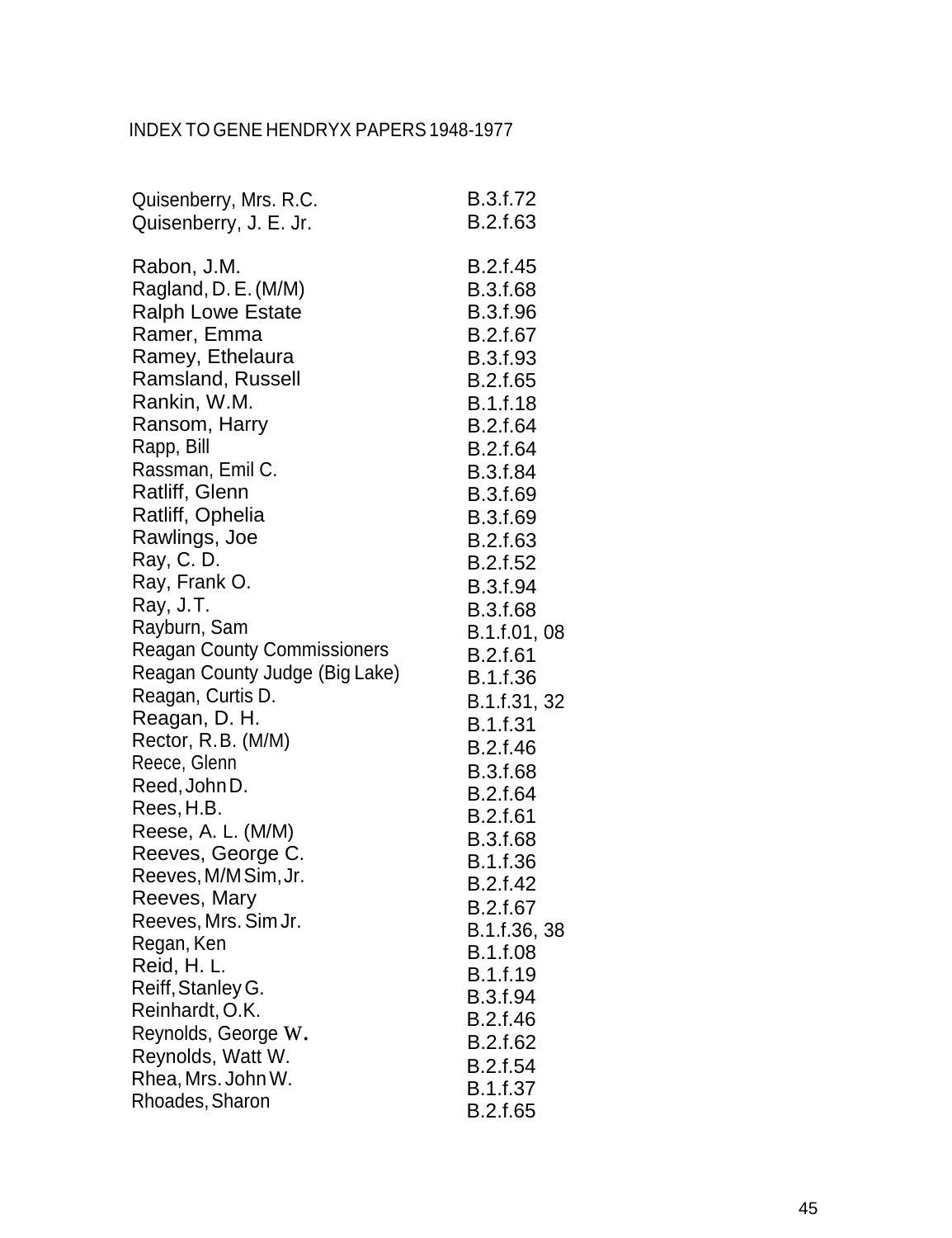| Rhodes, F.B.                         | B.1.f.38               |
|--------------------------------------|------------------------|
| Rhone, John D.                       | B.1.f.38, B.2.f.65     |
| Rhymes, Don                          | B.1.f.33               |
| Richards, J. E.                      | <b>B.2.f.51</b>        |
| Richardson, Bob                      | B.3.f.84               |
| Richardson, George [Skeet]           | B.2.f.76               |
| Richardson, Jack A.                  | B.3.f.94               |
| Richardson, Texas City Council       | B.2.f.56               |
| Richdale, James C. Jr.               | <b>B.1.f.38</b>        |
| Richmond, J. D. (M/M)                | B.3.f.68               |
| Ripperger, E. A.                     | <b>B.2.f.50</b>        |
| Risinger, W.H.                       | B.1.f.25               |
| Ritter, Evelyn                       | B.2.f.42               |
| Roach, Leona                         | <b>B.3.f.68</b>        |
| Robbins, Mrs. Philip                 | B.3.f.68               |
| Robert Lee ISD                       | B.3.f.96               |
| Robert Lee Superintendent of Schools | B.2.f.43               |
| Roberts, Charles                     | B.2.f.63               |
| Roberts, Leon                        | B.1.f.36               |
| Roberts, Ray                         | <b>B.1.f.08</b>        |
| Robertson, Albert J.                 | B.3.f.94               |
| Robinson, Jack                       | <b>B.2.f.51</b>        |
| Robinson, Mrs. D.                    | <b>B.1.f.38</b>        |
| Robinson, Rex B.                     | B.2.f.52               |
| Robinson, T. P.                      | B.2.f.52               |
| Rochester, Louis                     | B.1.f.20               |
| Rodgers, Jack                        | B.2.f.44; B.3.f.76     |
| Rodgers, Mrs. J. R.                  | B.1.f.36               |
| Roe, Fay C.                          | B.2.f.63, 67; B.3.f.77 |
| Rogers, Dick                         | B.1.f.02               |
| Rogers, Senator Andy                 | B.3.f.93               |
| Rollins, Winnie                      | B.3.f.69               |
| Romans, C. W.                        | B.3.f.68               |
| Rose, Gordon A.                      | <b>B.1.f.38</b>        |
| Rose, John L. (out of Dist.)         | B.2.f.39               |
| Roselle, Tom                         | B.2.f.46               |
| Roskelley, Edward L.                 | B.2.f.65               |
| Ross, Jack                           | B.1.f.31               |
| Roth, Bob A.                         | B.2.f.41, 64           |
| Rowland, R.W. (Bob)                  | B.1.f.38               |
| Royer, C. L.                         | B.2.f.52               |
|                                      |                        |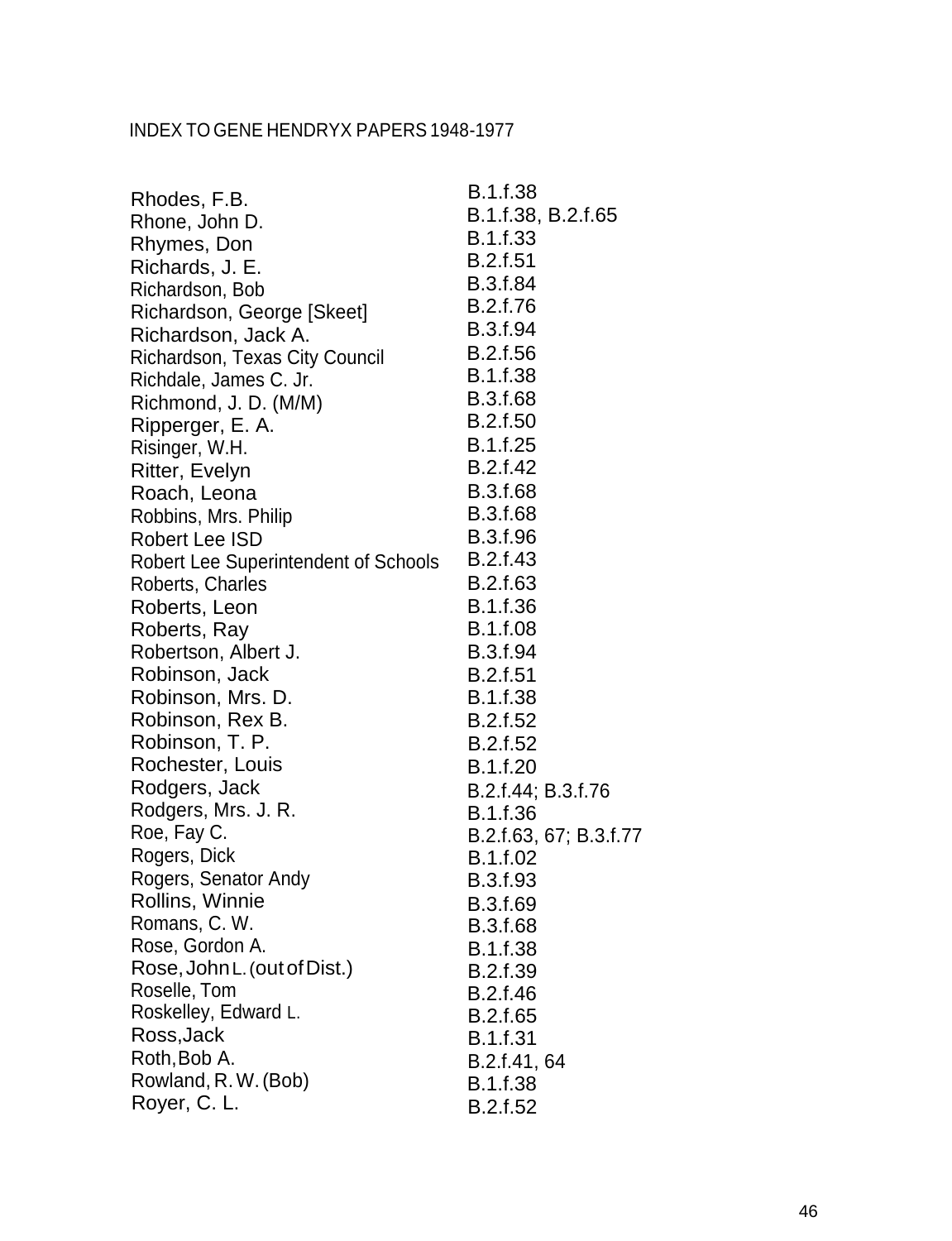| Rucker, J. Ross                                                                                                | B.1.f.13, 15, 31, 37; B.2.f.43, 63                              |
|----------------------------------------------------------------------------------------------------------------|-----------------------------------------------------------------|
| Rucker, W.R.                                                                                                   | B.2.f.44                                                        |
| Rudder, Earl                                                                                                   | B.2.f.44                                                        |
| Rudy, Elizabeth                                                                                                | B.3.f.69                                                        |
| Rudy, Mrs. O.G.                                                                                                | B.3.f.69                                                        |
| <b>Rutherford Campaign Fund Receipts</b>                                                                       | B.3.f.94                                                        |
| Rutherford, J.T.                                                                                               | B.2.f.65, B.3.f.76, 94, 95                                      |
| Rutherford, Michael G.                                                                                         | B.2.f.46                                                        |
| Rutherford, Sam                                                                                                | B.1.f.38                                                        |
| Ryals, C. E. (M/M)                                                                                             | B.2.f.46                                                        |
| Ryan, Frances B.                                                                                               | B.2.f.54                                                        |
| Ryan, Pat                                                                                                      | B.1.f.25, B.2.f.62                                              |
| Sadler, Jerry                                                                                                  | B.2.f.39                                                        |
| Salinas, An Lita                                                                                               | B.2.f.62                                                        |
| Salinger, Pierre                                                                                               | <b>B.1.f.08</b>                                                 |
| Sandefer, W.G. (M/M)                                                                                           | B.2.f.52                                                        |
| Sandel, Frank (Mrs.)                                                                                           | <b>B.3.f.68</b>                                                 |
| Sandel, S.N.Jr.                                                                                                | B.2.f.62                                                        |
| Sanderford, Billy G.                                                                                           | B.2.f.42                                                        |
| Sanders, Fred B.                                                                                               | B.1.f.20                                                        |
| Sanders, G. R.                                                                                                 | B.2.f.63                                                        |
| Sanders, Gerald H.                                                                                             | B.2.f.64                                                        |
| Sanders, Mrs. G.R.                                                                                             | B.3.f.69                                                        |
| Sanders, Mrs. W.O.                                                                                             | B.3.f.69                                                        |
| Sanders, Raymond<br><b>Sanderson Superintendent of Schools</b><br>Santiesteban, H. Tati<br>Sargent, Raymond L. | B.3.f.69<br>B.2.f.43<br>B.3.f.84<br><b>B.1.f.38</b><br>B.2.f.46 |
| Sarles, Wanda<br>Satterwhite, Don<br>Savage, E. M.<br>Schaubel, Raymond<br>Scheibe!, William J.                | B.3.f.95<br>B.2.f.52<br>B.1.f.20<br>B.2.f.40                    |
| Schiller, Milton J.                                                                                            | B.1.f.38                                                        |
| Schoppa, Sylvin                                                                                                | B.1.f.20                                                        |
| Scobee, Barry                                                                                                  | B.1.f.36, 39; B.2.f.64                                          |
| Scott, Edna Jo                                                                                                 | B.1.f.31, 32, 37; B.2.f.54, 63                                  |
| Scott, Leslie D.                                                                                               | B.2.f.46                                                        |
| Scott, Cecil L. (M/M)                                                                                          | B.2.f.45                                                        |
| Scott, Mrs. H.L.                                                                                               | B.3.f.69                                                        |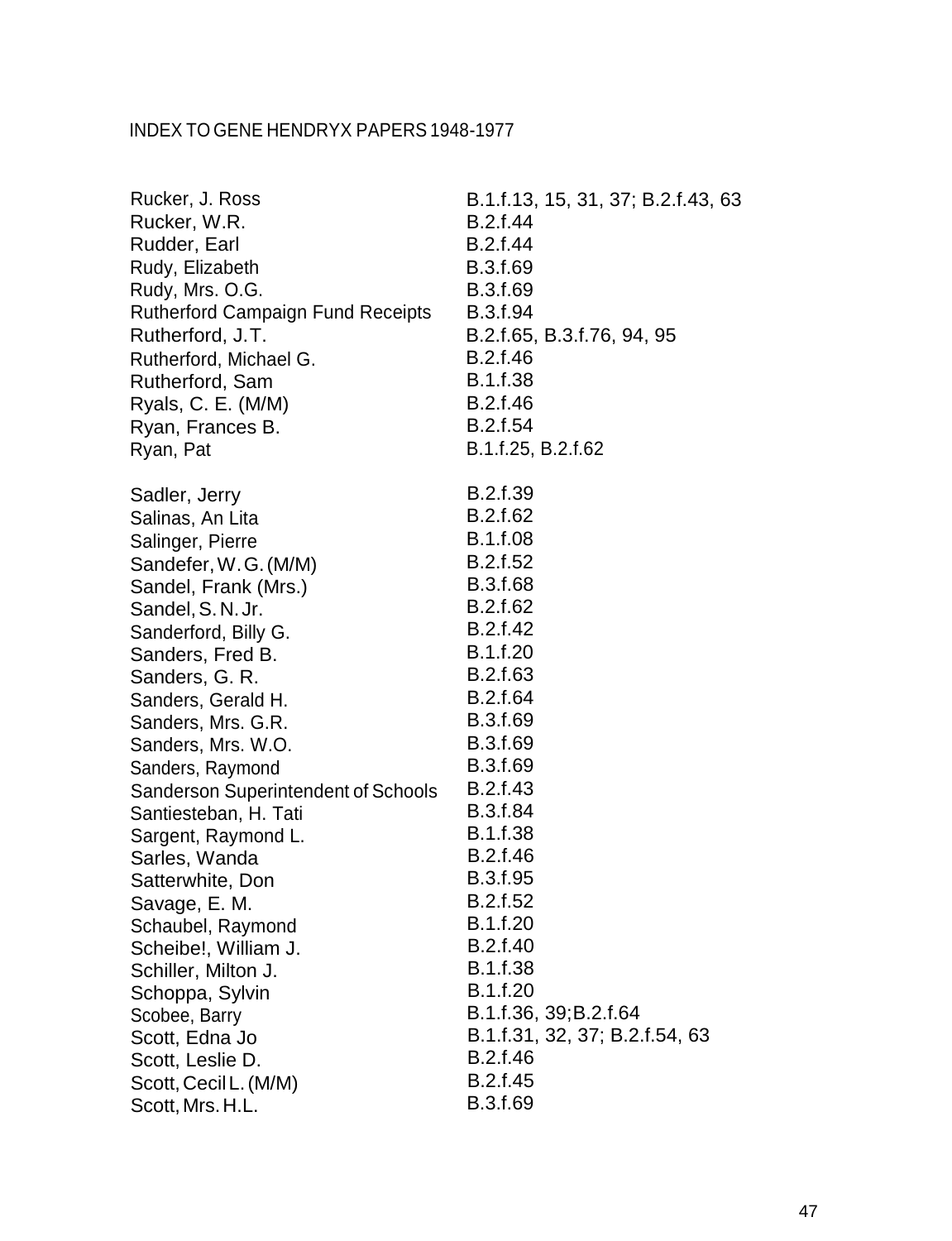| Scott, S.R. (M/M)                                | B.3.f.69                        |
|--------------------------------------------------|---------------------------------|
| Scown, Ray (M/M)                                 | B.2.f.45                        |
| Scruggs, Modell                                  | B.1.f.38,65                     |
| Seale, W.C.                                      | B.1.f.32                        |
| Sealy, Tom                                       | B.3.f.93                        |
| Sears, Bill                                      | B.2.f.65                        |
| Senate Jurisprudence Committee.                  | B.1.f.38                        |
| Sewell, J.L.                                     | B.2.f.47                        |
| Shafer, W.O.                                     | B.3.f.76                        |
| Shaffer, Kay                                     | B.3.f.69                        |
| Shamburger, W.M.                                 | B.2.f.65                        |
| Shannon, Mildred                                 | B.2.f.67                        |
| Shannon, Tommy                                   | B.1.f.38                        |
| Sharp, Bessie                                    | B.3.f.68                        |
| Sharrock, O.L. (M/M)                             | B.3.f.68                        |
| Shaunty, John L.                                 | <b>B.1.f.38</b>                 |
| Shaw, Bernard                                    | <b>B.3.f.84</b>                 |
| Shaw, David A. (Mrs.)                            | B.2.f.45                        |
| Shaw, David A.                                   | B.2.f.63                        |
| Shaw, Mrs. David                                 | B.3.f.72                        |
| <b>Shaw, Nettie</b>                              | B.2.f.44                        |
| Shead, W.C.                                      | B.2.f.49                        |
| Shellenberger, Mrs. Henry Jr.                    | B.2.f.45                        |
| Shepart, Lucile                                  | B.2.f.52                        |
| Shepperd, John Ben                               | B.1.f.25, 38; B.3.f.76, 96      |
| Sherman, Leon                                    | B.1.f.38                        |
| <b>Sherrill, Charles</b>                         | B.2.f.39                        |
| Sherrod, Archie                                  | B.2.f.62                        |
| Shipp, Mrs. R.E                                  | B.1.f.31; B.3.f.96              |
| Shipp, R.E.                                      | B.1.f.31                        |
| Shoemaker, Whitney                               | B.1.f.02                        |
| Short, Will Etta                                 | B.3.f.72                        |
| Siegmund, Ray D.                                 | B.1.f.36, 37; B.2.f.62          |
| Sierra Blanca Superintendent of Schools B.2.f.43 |                                 |
| Sierra Club, Lone Star Chapter                   | B.3.f.96                        |
| Silliman, Jack                                   | B.2.f.50                        |
| Simpson, Robert D.                               | B.2.f.64                        |
| Sims, Lonnie                                     | B.2.f.64,65                     |
| Sims, Ray N.                                     | B.2.f.61                        |
| Singleton, Bob                                   | B.2.f.65                        |
| Singleton, J.R.                                  | B.1.f.25; B.2.f.66, B.3.f.76,77 |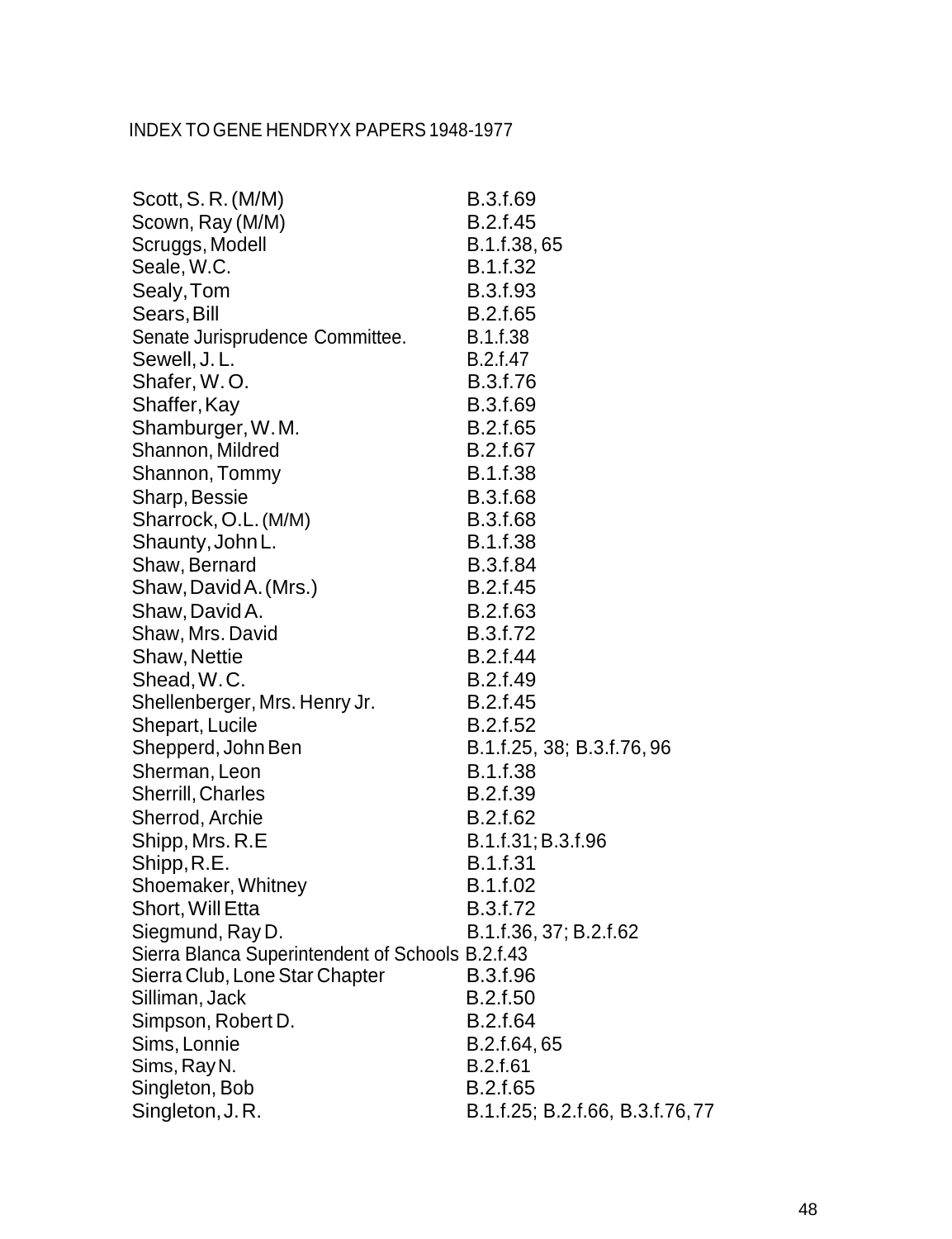| Sitton, A. J.                         | B.1.f.15                         |
|---------------------------------------|----------------------------------|
| Skaggs, Fred.                         | <b>B.2.f.51</b>                  |
| Skinner, Jim II                       | B.3.f.95                         |
| Skinner, John S.                      | B.2.f.45                         |
| Slack, Charlotte                      | B.3.f.75                         |
| Slack, Richard                        | B.1.f.14; B.2.f.47, 61           |
| Slaughter, David                      | B.3.f.93                         |
| Slaughter, J. M.                      | B.2.f.67                         |
| Slider, James                         | B.1.f.25                         |
| Smith, Bennett L.                     | B.1.f.20                         |
| Smith, Chester N. (Mrs.)              | B.2.f.45                         |
| Smith, E. Milton (Mrs.)               | B.2.f.61                         |
| Smith, Franklin G.                    | B.2.f.39                         |
| Smith, Gordon H.                      | B.2.f.50                         |
| Smith, H.N.                           | <b>B.1.f.37</b>                  |
| Smith, lantha                         | B.2.f.67                         |
| Smith, James                          | B.3.f.69                         |
| Smith, Lamar                          | <b>B.3.f.84</b>                  |
| Smith, Lem (Mrs.)                     | B.2.f.45                         |
| Smith, Marie                          | B.2.f.51                         |
| Smith, Mrs. Chester N.                | B.2.f.45; B.3.f.68               |
| Smith, Mrs. Lon                       | B.2.f.45                         |
| Smith, Preston                        | B.1.f.25; B.3.f.76, 83, 84       |
| Smith, Robert O.                      | B.1.f.38; B.2.f.64               |
| Smith, Roy D. (M/M)                   | B.2.f.46                         |
| Smith, Ruth                           | B.1.f.36; B.2.f.42, 61           |
| Smith, Taylor (M/M)                   | B.3.f.68                         |
| Smith, V.H.                           | B.2.f.39, 42                     |
| Snead, Ben D.                         | B.2.f.77                         |
| Snelson, W.E. (Pete)                  | B.1.f.05; B.2.f.39; B.3.f.84, 93 |
| Snider, Mrs. M. J.                    | B.2.f.44                         |
| <b>Social Security Administration</b> | B.3.f.84                         |
| Sohl, Bill                            | B.3.f.94, 95                     |
| Solomon, G. R.                        | B.3.f.68                         |
| Solomon, G.R. (M/M)                   | B.3.f.68                         |
| Spangler, Edward J.                   | B.2.f.52                         |
| Speir, Wilson E.                      | B.2.f.66                         |
| Spence, E.V.                          | B.1.f.38                         |
| Spence, Jerry L.                      | B.2.f.64                         |
| Spence, R.Q.                          | B.1.f.20                         |
| Spence, Travis                        | B.2.f.67                         |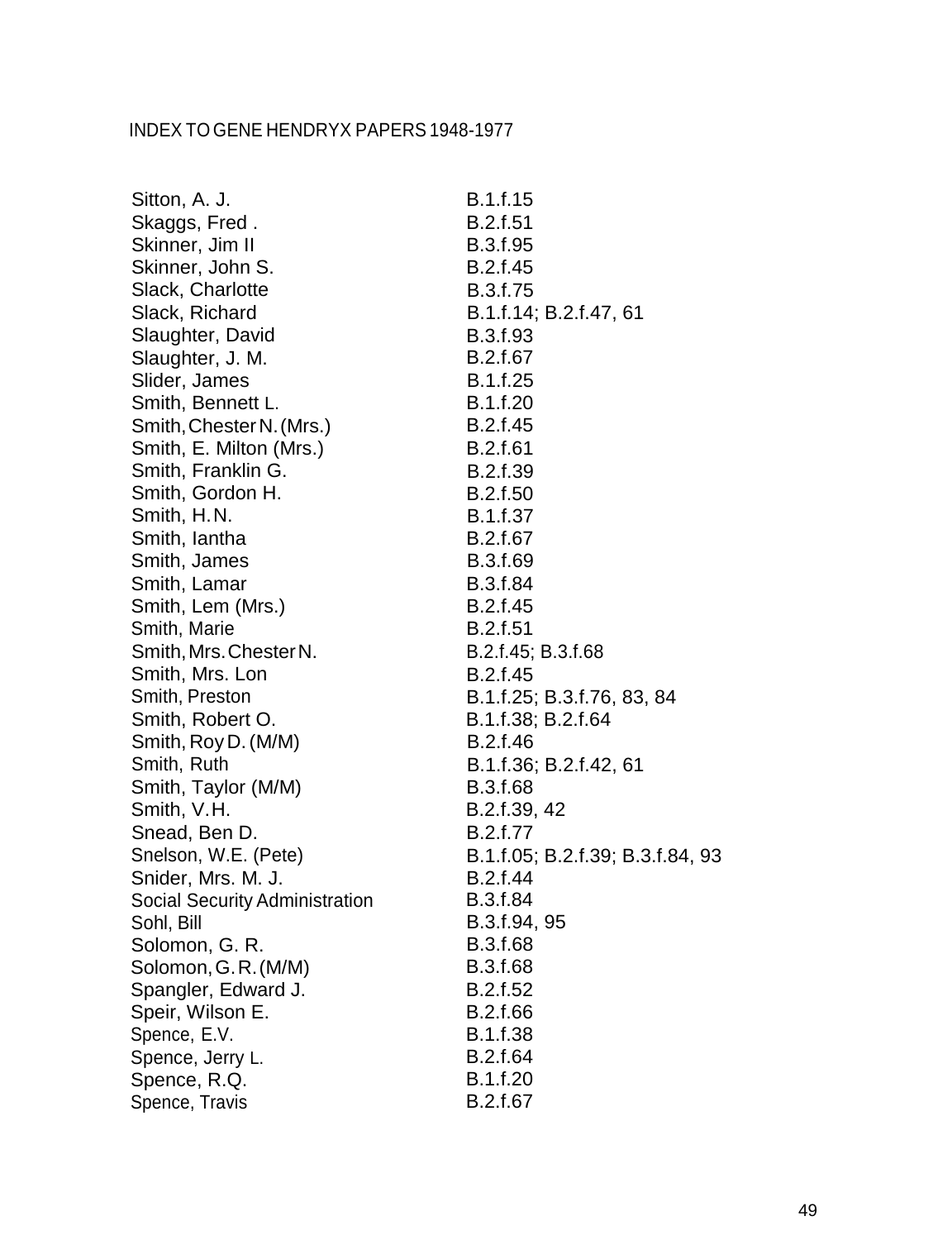| Spencer, Elisa                                 | B.2.f.63           |
|------------------------------------------------|--------------------|
| Spencer, Ismael                                | B.1.f.25           |
| Spilman, Wade                                  | <b>B.1.f.38</b>    |
| Sprawls, Don                                   | B.1.f.20           |
| Springer, Jack G.                              | B.2.f.64; B.3.f.84 |
| Stansell, Howard                               | B.2.f.65           |
| Steeley, James T.                              | B.2.f.46           |
| Steen, Jim Bob                                 | B.2.f.77           |
| Steger, Robert E.                              | B.2.f.77           |
| Stell, Mrs. W. V.                              | B.2.f.45           |
| <b>Sterling City Superintendent of Schools</b> | B.2.f.43           |
| <b>Sterling County Judge</b>                   | <b>B.1.f.37</b>    |
| Stevens, John F.                               | B.2.f.46           |
| Stevens, Paul M.                               | B.2.f.65           |
| Stevenson, Adlai                               | B.1.f.06, 08       |
| Stevenson, Coke R. Jr.                         | B.2.f.76           |
| Steves, Marshall T.                            | B.1.f.38; B.2.f.41 |
| Stewart, Mr.                                   | B.1.f.13           |
| Stewart, William W.                            | B.1.f.14           |
| Stick, Howard                                  | B.2.f.46           |
| Stont, S. E., Jr. (Judge)                      | B.2.f.42, 61       |
| Stovall, R. F.                                 | B.1.f.38; B.2.f.49 |
| Strain, Ellis W.                               | B.1.f.20           |
| Stratton, A.Clark                              | B.1.f.25           |
| Straughan, Harold                              | B.1.f.37           |
| Straus, David J.                               | B.2.f.66           |
| Strauss, Jane                                  | B.2.f.66           |
| Street, Jake                                   | B.2.f.64, 65       |
| Stricklan, Leon (M/M)                          | <b>B.3.f.68</b>    |
| Strickler, Jack Jr.                            | B.1.f.36           |
| Strickler, John R.                             | B.1.f.36; B.2.f.39 |
| Stufflebeam, C.E.                              | B.2.f.45           |
| Sturdivant, J. W.                              | B.2.f.46           |
| Sturgeon, L. P.                                | B.2.f.42           |
| Sudderth, D.C.                                 | B.1.f.31           |
| Sul Ross Skyline                               | B.3.f.93           |
| Swanson, Bill T.                               | B.2.f.66           |
| Swearingen, S. M.                              | B.2.f.45           |
| Sweigart, Bess                                 | B.2.f.51           |
| Swetnam, Kenneth (M/M)                         | B.3.f.68           |
| Swetnam, Mrs. Kenneth                          | B.1.f.33           |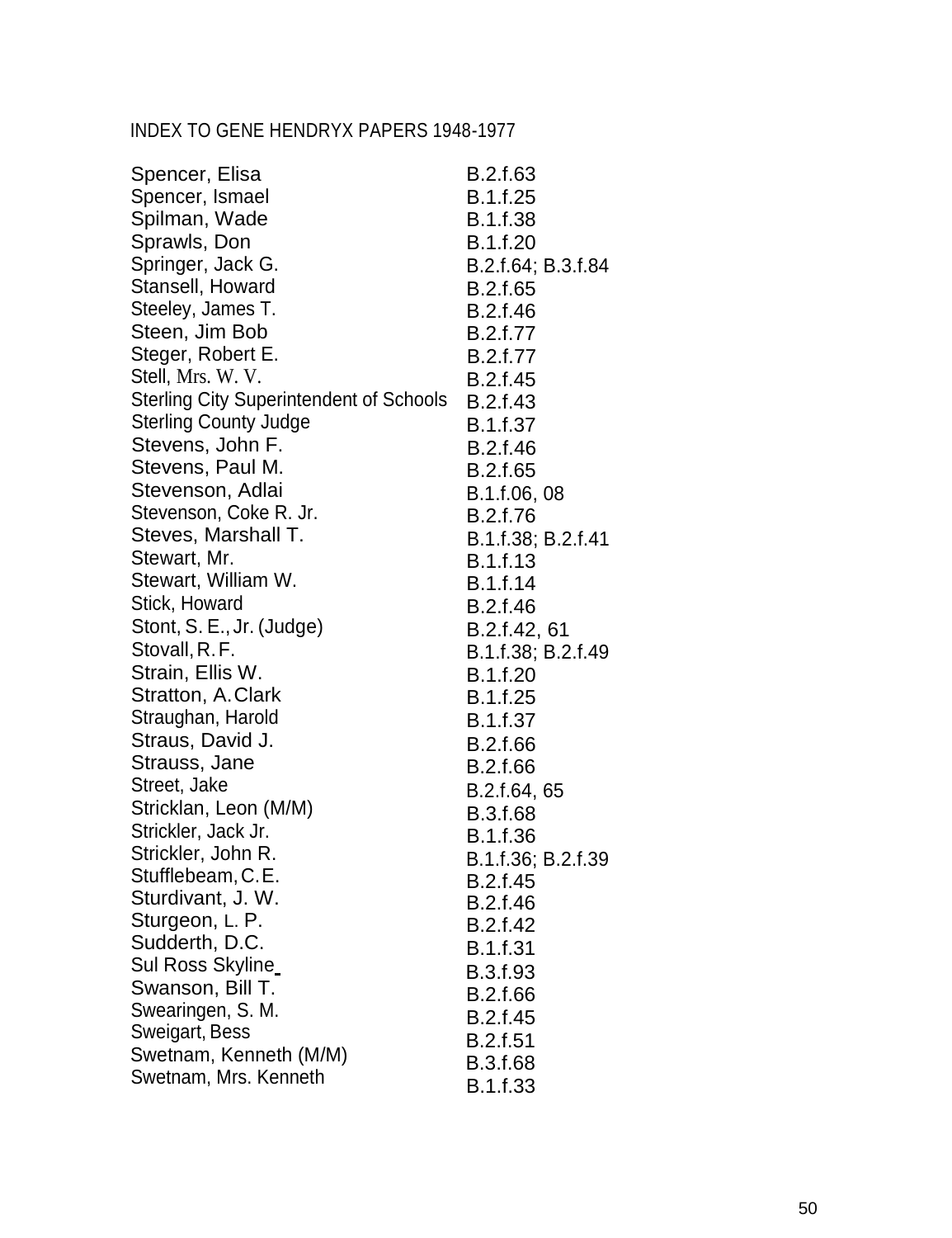| Swope, J.L.                                        | B.2.f.51           |                       |
|----------------------------------------------------|--------------------|-----------------------|
| Syer, George J.                                    | B.2.f.46           |                       |
| Sykes, Bobby R.                                    | B.2.f.46           |                       |
|                                                    |                    |                       |
| Tabernacle Baptist Church                          | B.3.f.68           |                       |
| Tabor, Jewel                                       | B.2.f.64           |                       |
| Tabor, Lorine                                      | B.2.f.64           |                       |
| Tachauner, Jerry                                   | B.1.f.32           |                       |
| Tate, Dollie                                       | <b>B.2.f.51</b>    |                       |
| Taylor, Billy Joe                                  | B.2.f.66           |                       |
| Taylor, Charles A.                                 | B.1.f.36; B.3.f.77 |                       |
| Taylor, Curtis M.                                  | B.1.f.36           |                       |
| Taylor, Donna R.                                   | B.2.f.62,67        |                       |
| Taylor, Mike (Mrs.)                                | <b>B.2.f.51</b>    |                       |
| Taylor, R. G.                                      | B.3.f.68           |                       |
| Taylor, R.G. (M/M)                                 | B.3.f.68           |                       |
| Teague, Alvis C.                                   | B.3.f.93           |                       |
| Teague, F.E. (Mrs.)                                | B.2.f.46           |                       |
| Teague, Olin C.                                    | <b>B.1.f.08</b>    |                       |
| Teel, Bob                                          | B.3.f.68           |                       |
| Tellepsen, Howard T.                               | B.1.f.13; B.2.f.49 |                       |
| Temple, Larry                                      | B.1.f.04           |                       |
| Templeton, M. J.                                   | B.2.f.47           |                       |
| Terrell County Judge (Sanderson)                   | <b>B.1.f.37</b>    |                       |
| Terry, Alston                                      | B.2.f.49           |                       |
| <b>Texas Amusement Machine Commission B.3.f.84</b> |                    |                       |
| <b>Texas Conservation Foundation</b>               | B.1.f.05           |                       |
| Texas Explorers Club                               | B.3.f.96           |                       |
| <b>Texas Forts and Missions</b>                    |                    | B.1.f.25-30; B.3.f.92 |
| Texas Joint Railway Labor                          | B.2.f.48           |                       |
| <b>Texas Legislative Council</b>                   | B.1.f.26           |                       |
| Texas Savings & Loan Assoc.                        | B.1.f.31           |                       |
| <b>Texas State Comptroller</b>                     | B.1.f.31           |                       |
| <b>Texas State Dept. of Agriculture</b>            | B.1.f.31           |                       |
| <b>Texas State Water Commission</b>                | B.1.f.38           |                       |
| The Marines Have Landed [Semper Fi]                | B.3.f.91           |                       |
| Thetford, W.W.                                     | B.1.f.37; B.2.f.63 |                       |
| Thomas, Billy Joe                                  | B.1.f.25           |                       |
| Thomas, D.D.                                       | B.2.f.39           |                       |
| Thomas, Dave (Mrs.)                                | B.3.f.68           |                       |
| Thomas, Ed                                         | B.1.f.37           |                       |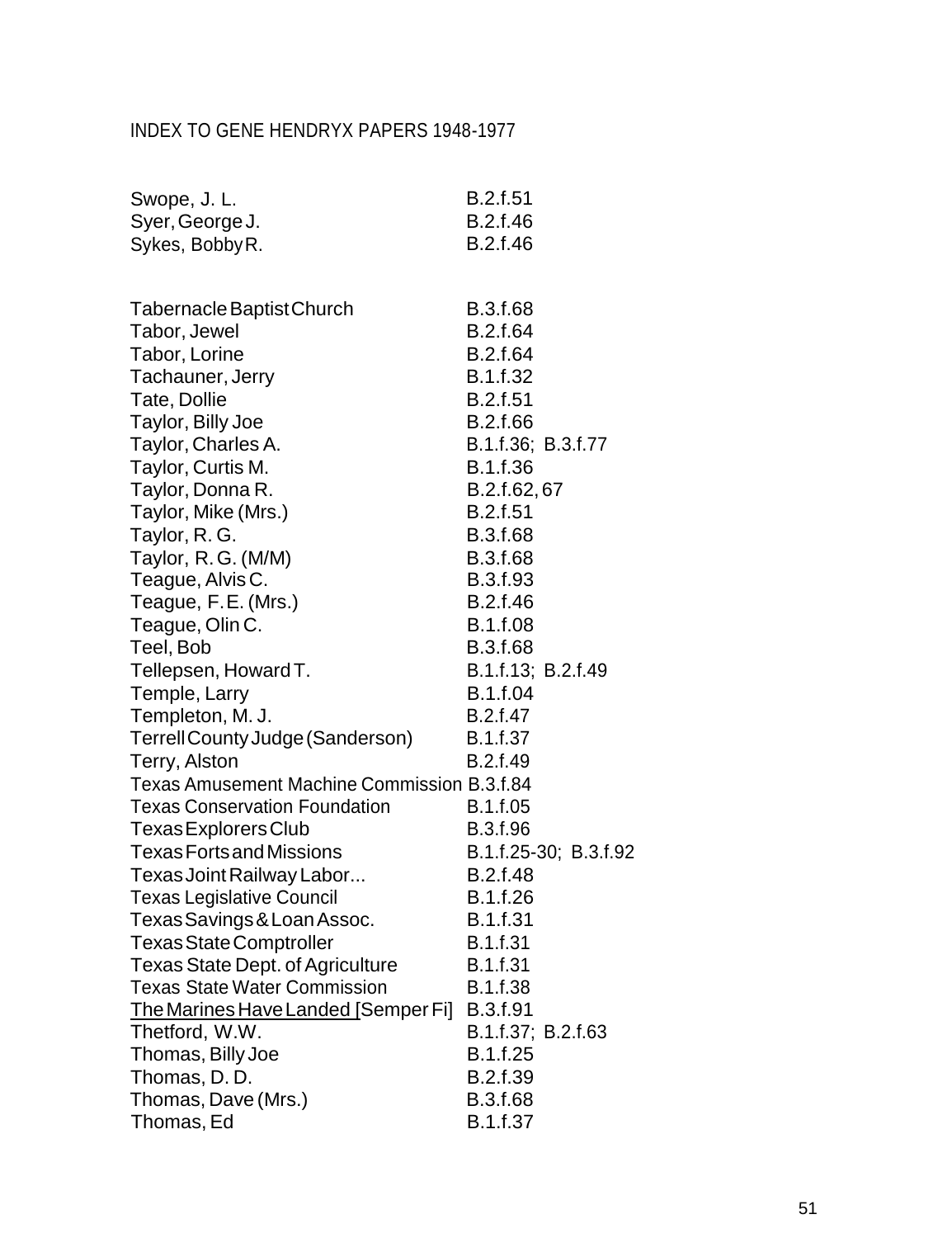| Thomison, Frank L.                  | B.1.f.38           |
|-------------------------------------|--------------------|
| Thompson, Asher                     | <b>B.1.f.38</b>    |
| Thompson, Ed                        | B.2.f.65           |
| Thompson, G.E.Tommy                 | B.2.f.44           |
| Thompson, James                     | B.2.f.67           |
| Thompson, Kale                      | B.3.f.76           |
| Thompson, L. W.                     | B.1.f.20           |
| Thompson, Norman (Mrs.)             | B.2.f.63           |
| Thompson, Will                      | B.3.f.96           |
| Thorne, R. Don                      | B.1.f.38           |
| Thrall, Gordan F.                   | <b>B.3.f.68</b>    |
| Thurman, James A.                   | <b>B.2.f.64</b>    |
| Thurmond, Roger, Jr.                | B.1.f.38; B.2.f.46 |
| Thurston, Dale (Tyler Pipe/Foundry) | B.1.f.38           |
| Thurston, Dale                      | <b>B.1.f.38</b>    |
| Thurston, G. W.                     | B.1.f.37           |
| Tillman, Bobby                      | <b>B.3.f.68</b>    |
| Tillman, D. W.                      | B.3.f.68           |
| Timm, A. T.                         | B.2.f.65           |
| Tims, Aubrey (M/M)                  | B.2.f.46           |
| Tiner, David                        | B.1.f.36           |
| <b>Tiner, David Daniel</b>          | B.2.f.67           |
| Tinkler, Mrs. Effie                 | B.3.f.68           |
| Tipton, Claude                      | B.2.f.63           |
| Tobolowsky, Hermine D.              | B.1.f.38; B.2.f.65 |
| Tollert, George (Mrs.)              | <b>B.2.f.51</b>    |
| <b>Tolliver, Crannell</b>           | B.2.f.44           |
| Tolson, Frank (Mrs.)                | <b>B.3.f.68</b>    |
| Tompkins, Mrs. George J.            | B.2.f.43           |
| Tower, John G.                      | <b>B.1.f.08</b>    |
| Townsend, Terry                     | B.3.f.76           |
| Traster, Elden, Jr.                 | B.2.f.46           |
| Travis, Hubert C.                   | B.2.f.67           |
| Travis, Irene                       | B.2.f.67           |
| Trent, Iva                          | B.2.f.51           |
| Trigg, Dan                          | B.2.f.46           |
| True, Mrs. C.W.                     | B.1.f.20           |
| Truelove, Harry D.                  | B.2.f.45           |
| <b>TSTA Members</b>                 | B.2.f.43           |
| Tucker, R. N.                       | B.2.f.45; B.3.f.69 |
| Tudor, Mrs. S.C.                    | B.3.f.72           |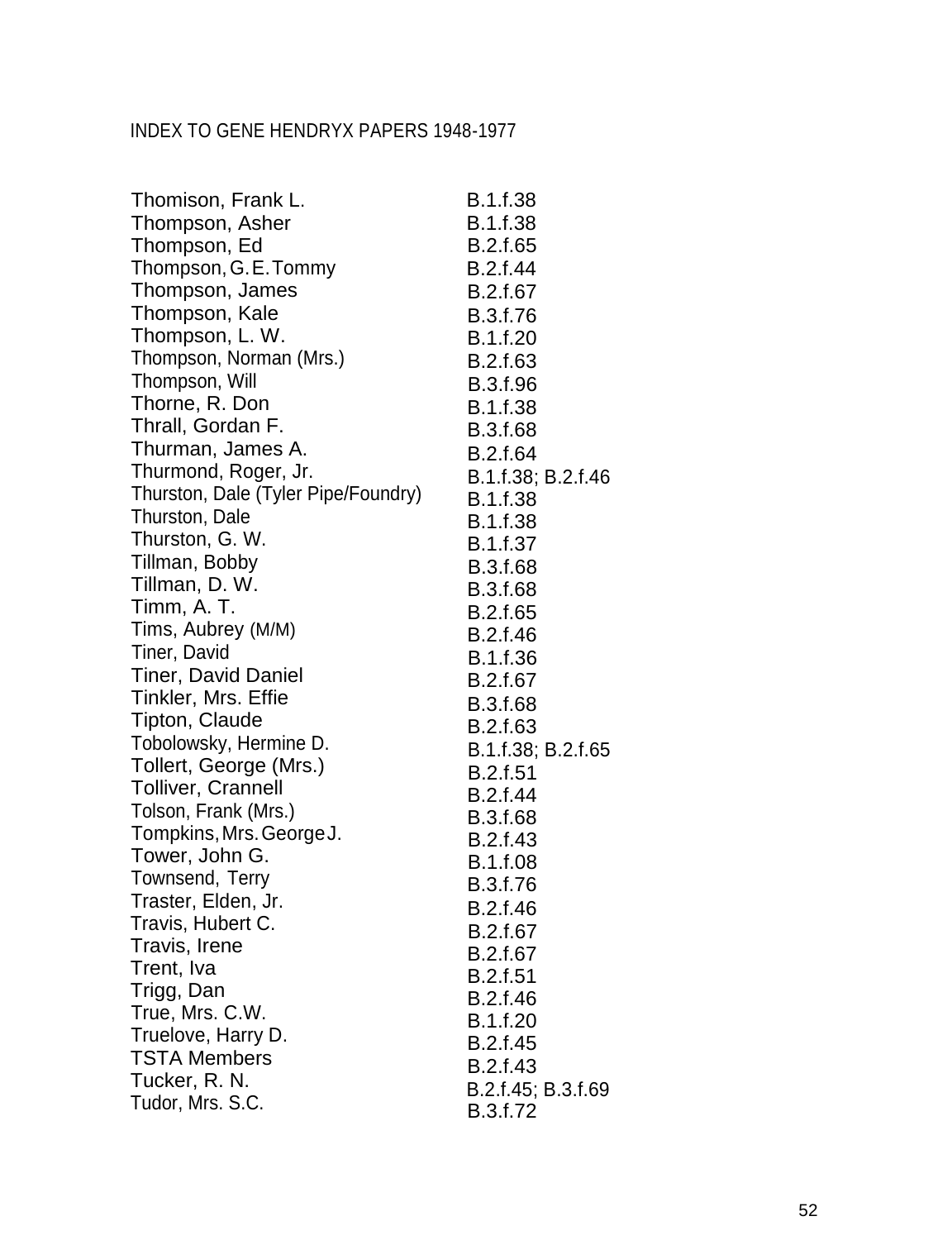| Tune, Mrs. Al II                                  | B.3.f.69                   |
|---------------------------------------------------|----------------------------|
| Tunnell, Byron                                    | B.1.f.31, 32; B.2.f.84     |
| Tunnell, Joe                                      | B.1.f.38                   |
| Tunnell, John                                     | B.2.f.46                   |
| Turman, James A.                                  | B.1.f.14                   |
| Turnbo, H. L.                                     | B.2.f.67                   |
| Turner, David                                     | B.2.f.42                   |
| Turner, Oral E. (Mrs.)                            | B.3.f.68                   |
| Turner, Wilma Woodruff                            | B.3.f.69                   |
| Twiley, M. N.                                     | B.2.f.42                   |
| Twiner, C. J.                                     | B.2.f.42                   |
| TX Alcohol Narcotics Education Inc.               | B.3.f.69                   |
| <b>TX Citrus Mutual</b>                           | B.1.f.20                   |
| TX Forts & Missions Bill: News clippings B.3.f.86 |                            |
| TX Hwy Dept, Brewster Co. #24                     | B.3.f.75                   |
| TX Savings & Loan Assoc.                          | B.1.f.31                   |
| Tyra, Raymond E.                                  | B.2.f.67                   |
| Udall, Stewart L.                                 | B.1.f.06; B.3.f.95, 96     |
| Ulechi, Wendell                                   | B.1.f.31                   |
| <b>Upton County Voter List</b>                    | B.3.f.88                   |
| Urbanovsky, E. J.                                 | B.1.f.25, 31; B.3.f.76     |
| Vacca, John                                       | B.1.f.38; B.2.f.41, 53, 64 |
| Valenti, Jack                                     | B.1.f.2                    |
| Valentine Superintendent of Schools               | B.2.f.43                   |
| Van Horn Jaycees                                  | B.3.f.86                   |
| Van Horn Superintendent of Schools                | B.2.f.43                   |
| Vannoy, James P.                                  | B.2.f.63                   |
| Vaught, Mrs. Clyde                                | B.1.f.25                   |
| Veale, Edward R.                                  | B.2.f.39                   |
| Versyp, C.W.                                      | B.3.f.68                   |
| Versyp, Dixie                                     | B.3.f.68                   |
| Vest, Earl                                        | B.2.f.63                   |
| Vincent, Doyle C.                                 | B.3.f.68                   |
| Vincent, Nan                                      | B.2.f.46                   |
| Vinson, Billy                                     | B.2.f.65                   |
| Virdell, M. B. (M/M)                              | B.2.f.67                   |
| Vizcaino, Jesse J.                                | B.2.f.39, 62               |
| Vizcaino, Julio, Jr.                              | B.2.f.63; B.3.f.94, 95     |
| Vowell, Raymond W.                                | B.1.f.13; B.2.f.44, 66     |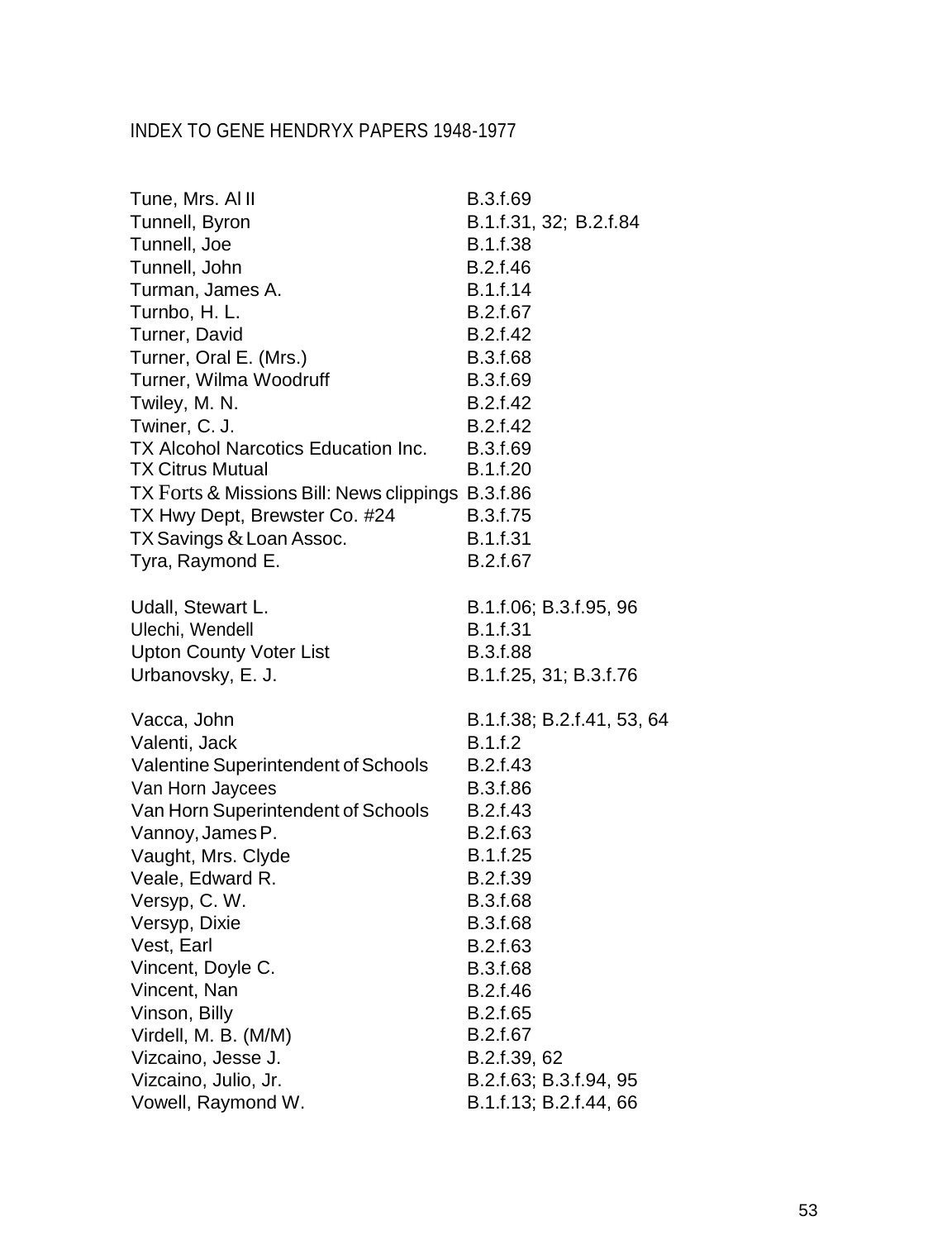| Waco, McLennan County, Bar Assn   | B.2.f.56                             |
|-----------------------------------|--------------------------------------|
| Wagner, B. B. (Mrs.)              | <b>B.3.f.68</b>                      |
| Wagnon, Mrs. G.M.                 | B.3.f.69                             |
| Waldrop, Winnie                   | B.2.f.63                             |
| Walker, Forrest C.                | B.1.f.36; B.3.f.94                   |
| Walker, Mrs. Gordon               | <b>B.1.f.31</b>                      |
| Wallace, Clifford (M/M)           | B.3.f.69                             |
| Wallace, Sullie                   | B.2.f.63                             |
| Walters, Roberta                  | B.2.f.77                             |
| <b>Ward County Commissioners</b>  | B.1.f.34                             |
| Ward County Judge & Commissioners | B.1.f.31                             |
| <b>Ward County Lawyers</b>        | B.2.f.63                             |
| Ward, Anna Beth                   | B.2.f.42                             |
| Ward, Billy                       | <b>B.2.f.51</b>                      |
| Ward, Drue S.                     | B.2.f.46                             |
| Ward, Mrs. R. E.                  | B.3.f.72                             |
| Ward, Mrs.T.G.Jr.                 | B.3.f.69                             |
| Ware, M. G. (Mrs.)                | B.2.f.54                             |
| Warfield, George                  | <b>B.1.f.31</b>                      |
| Warnock, Barton H.                | B.3.f.93                             |
| Warren, Robert E.                 | B.2.f.46                             |
| Warren, Tommie                    | B.2.f.62                             |
| Washer, Phineas A.                | B.2.f.46                             |
| Watkins, Albert B. Jr.            | B.2.f.67                             |
| Watkins, M. L.                    | B.2.f.46                             |
| <b>Watkins, Opal</b>              | B.3.f.68                             |
| Watson, Bill                      | B.1.f.25                             |
| Watson, C. M. (M/M)               | B.2.f.67                             |
| <b>Watson, Dolores</b>            | B.2.f.67                             |
| Watson, J. Wilson                 | B.1.f.36                             |
| Watson, Murray                    | B.2.f.66                             |
| Watson, W. Marvin                 | B.1.f.02                             |
| Watson, Weldon                    | B.1.f.36                             |
| Watters, Robert A.                | B.1.f.36                             |
| <b>Watters, Roberta</b>           |                                      |
| Watts, W. P.                      | <b>B.2.f.61</b>                      |
| Wayne, Phil                       | B.2.f.66                             |
| Wayne, Ralph                      | <b>B.1.f.38</b>                      |
| Weatherby, Miss Lela              | B.1.f.38; B.2.f.65, 66; B.3.f.76, 84 |
| Weatherred, Preston A.            | B.2.f.42                             |
| Weaver, Jean                      | <b>B.1.f.38</b>                      |
|                                   | B.2.f.42                             |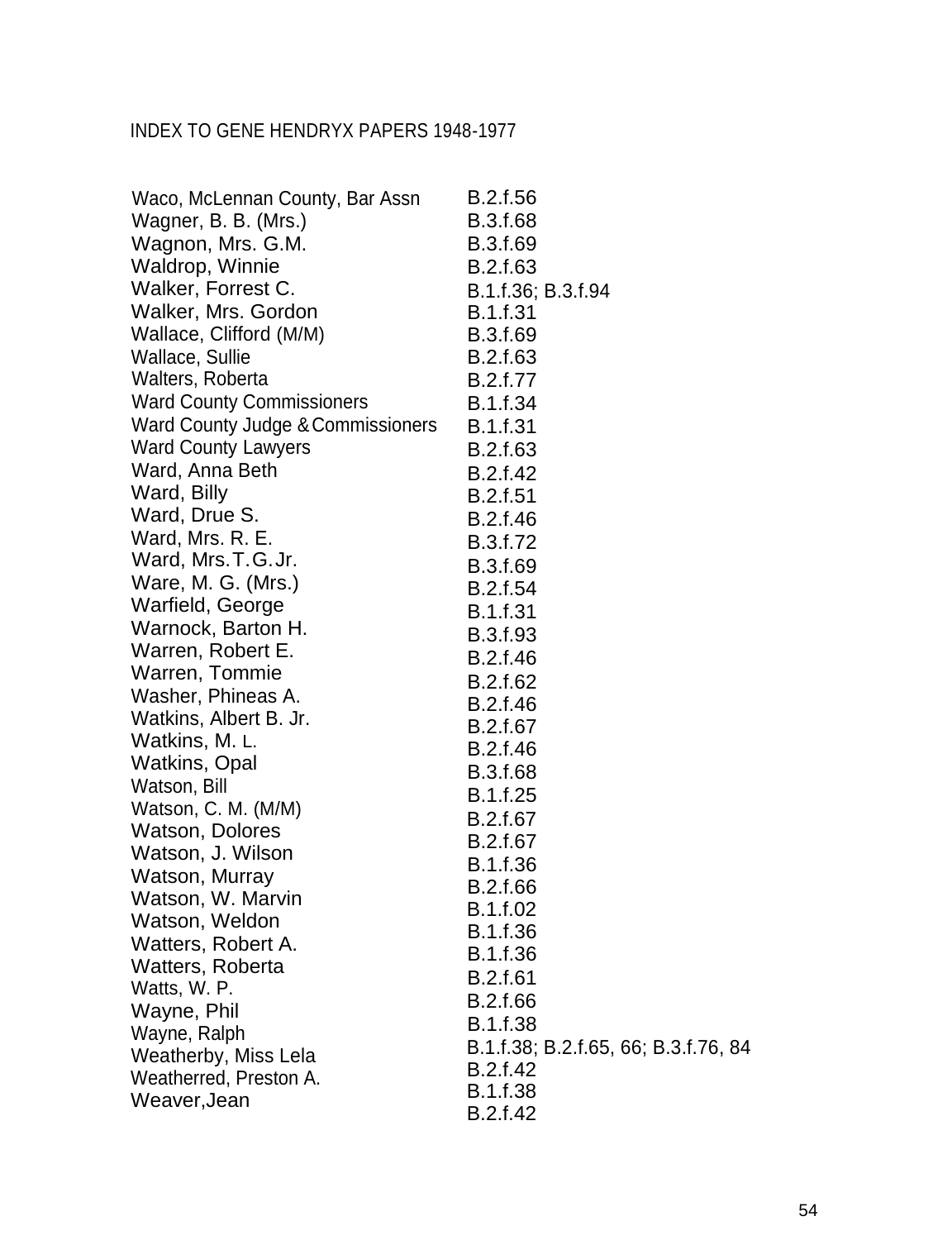| Webb, Britain R.           | B.2.f.43                       |
|----------------------------|--------------------------------|
| Webb, Malcolm, Jr. (M/M)   | B.2.f.67                       |
| Weier, David               | B.2.f.67                       |
| Weisner, D. L. & Mrs.      | B.2.f.45                       |
| Welch, Louie               | B.1.f.38                       |
| Welch, Lowell C.           | <b>B.3.f.68</b>                |
| Wells, Mrs. Kathleen et al | B.3.f.69                       |
| Werst, Oliver F.           | B.2.f.39, 62                   |
| West Texas Children's Home | B.1.f.13-17                    |
| West, Frances (Mrs. Lewis) | B.2.f.45                       |
| West, G.R.                 | B.2.f.64                       |
| West, Gene                 | B.2.f.45, 62; B.3.f.95         |
| West, George P.            | B.2.f.39                       |
| West, Glenn H.             | B.2.f.45                       |
| West, Horace (M/M)         | B.2.f.45                       |
| West, Lewis K.             | B.1.f.37; B.2.f.45             |
| West, Richard              | B.1.f.25                       |
| Wheat, H. L.               | B.2.f.43                       |
| Wheeler, C. B.             | B.2.f.42                       |
| White, D. D.               | B.2.f.42                       |
| White, Hugh S.             | B.1.f.36; B.2.f.61; B.3.f.93   |
| White, Jim                 | B.3.f.94                       |
| White, John C.             | B.1.f.31, 37                   |
| White, John                | B.2.f.65                       |
| White, K. Owen             | B.2.f.46                       |
| White, Mark                | B.1.f.05; B.3.f.84             |
| White, Philip L.           | B.1.f.20                       |
| White, Richard C.          | B.1.f.14, 36, 37, 38; B.2.f.65 |
| White, Richard C.          | B.2.f.65; B.3.f.71, 93, 96     |
| White, Richard             | B.3.f.93                       |
| White, W.T.                | B.1.f.38; B.2.f.44             |
| Whitehead, Gene            | B.2.f.64                       |
| Whitfield, Bill            | B.2.f.67; B.3.f.69             |
| Whitley, T. A.             | B.3.f.69                       |
| Whittenburg, Mrs. D. R.    | B.2.f.45                       |
| Whitwell, Mrs. A. G.       | B.1.f.36                       |
| Wiggers, John J.           | B.2.f.64                       |
| Wilburn, Paul (Mrs.)       | <b>B.3.f.68</b>                |
| Wiley, Mrs. Faye           | B.3.f.72                       |
| Wilkerson, C. W. (Mrs.)    | <b>B.2.f.51</b>                |
| Wilkes, Douglas            | B.2.f.67                       |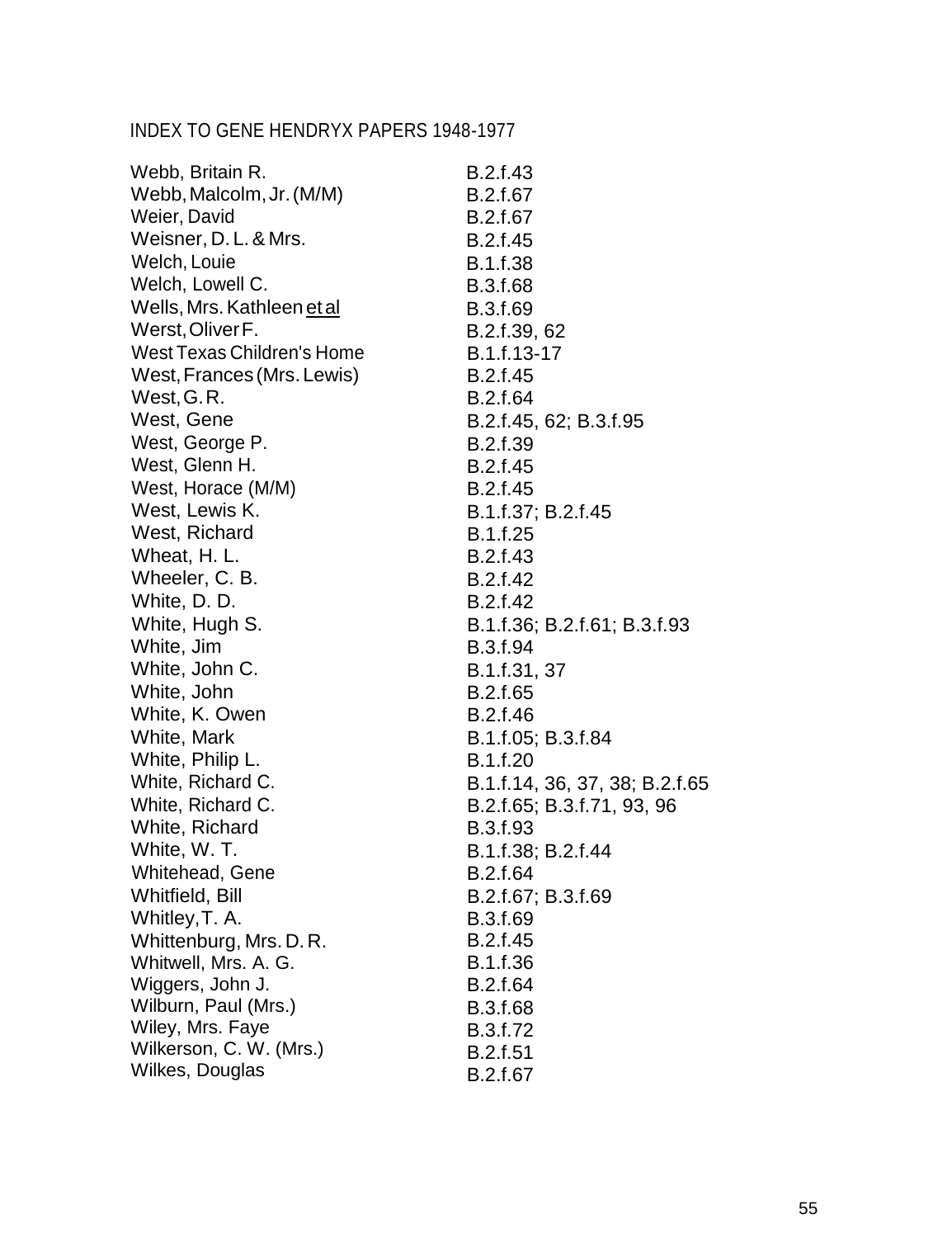| Willbanks, Henry                    | B.2.f.42             |
|-------------------------------------|----------------------|
| Willey, George W.                   | B.2.f.62             |
| Williams, Clayton W. (Ft. Stockton) | B.2.f.39; B.3.f.84   |
| Williams, F.G.                      | <b>B.3.f.68</b>      |
| Williams, F. G. (M/M)               | B.3.f.68             |
| Williams, Fred L.                   | B.2.f.51             |
| Williams, J. C. (Mrs.)              | B.2.f.62             |
| Williams, J.P. (Ole Pete)           | B.3.f.96             |
| Williams, Jack                      | B.2.f.61             |
| Williams, Jim S.                    | B.2.f.39             |
| Williams, Jim                       | <b>B.1.f.38</b>      |
| Williams, Judson F.                 | B.1.f.38             |
| Williams, Kathryn G.                | B.2.f.62             |
| Williams, Louise                    | B.3.f.68             |
| Williams, Mrs. F. L. Jr.            | <b>B.1.f.31</b>      |
| Williams, Ross L.                   | B.1.f.18             |
| Williams, Troy                      | B.1.f.25             |
| Williams, W. E.                     | B.1.f.36; B.2.f.42   |
| Wilshire, H.V.                      | B.2.f.64             |
| Wilson, A. H.                       | B.2.f.45             |
| Wilson, Alma                        | B.2.f.67             |
| Wilson, Clifford                    | B.2.f.67             |
| Wilson, Francis                     | B.3.f.69             |
| Wilson, H. H.                       | B.1.f.37             |
| Wilson, Melva                       | <b>B.2.f.51</b>      |
| Wilson, R. T.                       | B.1.f.13, 14, 31, 32 |
| Windham, Edith                      | B.1.f.37             |
| Windom, J. A.                       | <b>B.2.f.51</b>      |
| Winfrey, Dorman H.                  | B.1.f.36             |
| Winkler, Edward                     | B.2.f.62             |
| Winter, Bill                        | B.1.f.38; B.3.f.94   |
| Winter, W. I.                       | <b>B.1.f.38</b>      |
| Winters, John H.                    | B.1.f.31; B.2.f.39   |
| Wirsching, Joe E.                   | B.2.f.50             |
| Wirth, Conrad                       | B.3.f.95             |
| Wisenbaker, Royce E.                | B.1.f.38             |
| Witcher, P. A. (M/M)                | B.3.f.68             |
| Witts, David A.                     | B.1.f.20             |
| Womack, Bill                        | B.1.f.38             |
| Womack, Don                         | B.1.f.14             |
| Wood, B. Oliver                     | B.2.f.50             |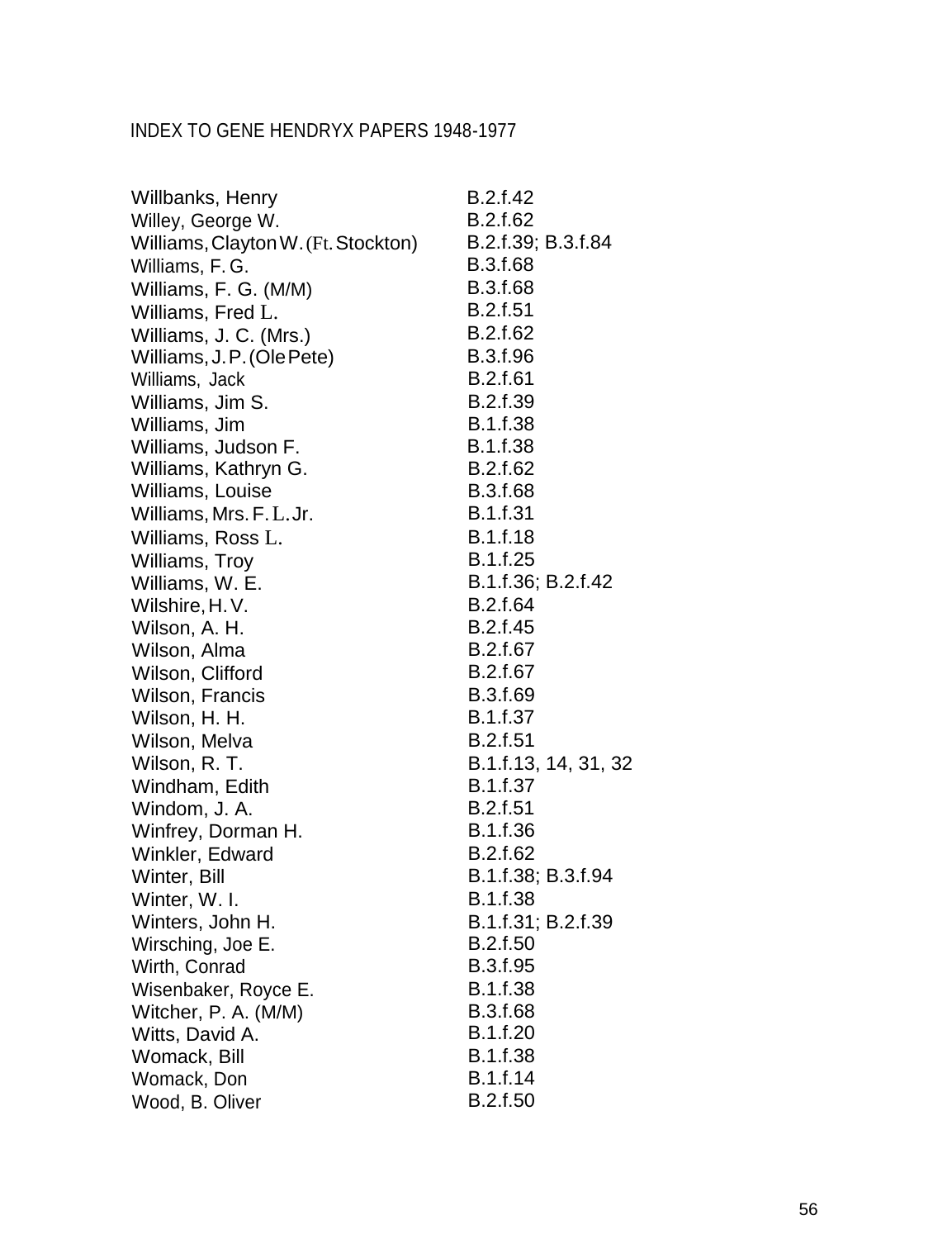| Woodard, Don            | B.3.f.76                   |
|-------------------------|----------------------------|
| Woodburn, Charles R.    | B.2.f.64, 66               |
| Woodlawn, Philip K.     | B.2.f.64                   |
| Woods, Ira E.           | <b>B.1.f.31</b>            |
| Woods, Joe E.           | B.3.f.94                   |
| Woods, Oliver           | B.2.f.44                   |
| Woodul, Walter F.       | B.1.f.13                   |
| Woodward, Caven B.      | B.3.f.68                   |
| Woodward, Don           | B.3.f.79                   |
| Woodward, Hal           | B.1.f.25, 36; B.2.f.39     |
| Woodward, John, Jr.     | B.2.f.61                   |
| Woody, C.A.             | <b>B.1.f.31</b>            |
| Woody, Joyce G.         | B.2.f.77                   |
| Woolley, B. J.          | B.2.f.49                   |
| Wooster, Ralph A.       | B.2.f.44                   |
| Wright, Betsey          | B.2.f.65; B.3.f.75         |
| Wright, Chester W.      | B.2.f.44, 67               |
| Wright, E.A. [Dogie]    | B.2.f.39, 63,65            |
| Wright, F.A. (M/M)      | B.2.f.46                   |
| Wright, Howard          | B.1.f.20                   |
| Wright, James T.        | B.3.f.93                   |
| Wright, R.D.            | B.2.f.42                   |
| Wylie, C.H. Conde       | B.1.f.25                   |
| Yadon, Fred             | B.2.f.46                   |
| Yarborough, Ralph       | B.1.f.06, 09; B.3.f.84, 96 |
| Yarborough, Richard     | B.1.f.07                   |
| Yarbro, Tom             | B.3.f.95                   |
| Yarbrough, Bob M.       | B.2.f.67                   |
| Yarbrough, Bryan (Mrs.) | B.2.f.63                   |
| Yarbrough, Mrs. Maurice | B.3.f.69                   |
| Yates, Mr. & Mrs. R.E.  | B.1.f.33; B.3.f.69         |
| Yeary, Peggie           | B.2.f.43                   |
| Yeh Chen, Joseph (M/M)  | <b>B.2.f.51</b>            |
| Yell, John R. (Mrs.)    | B.2.f.63                   |
| Young, Leslie E.        | B.1.f.36                   |
| Young, T. M.            | B.2.f.51                   |
| Younger, John F.        | B.1.f.38                   |